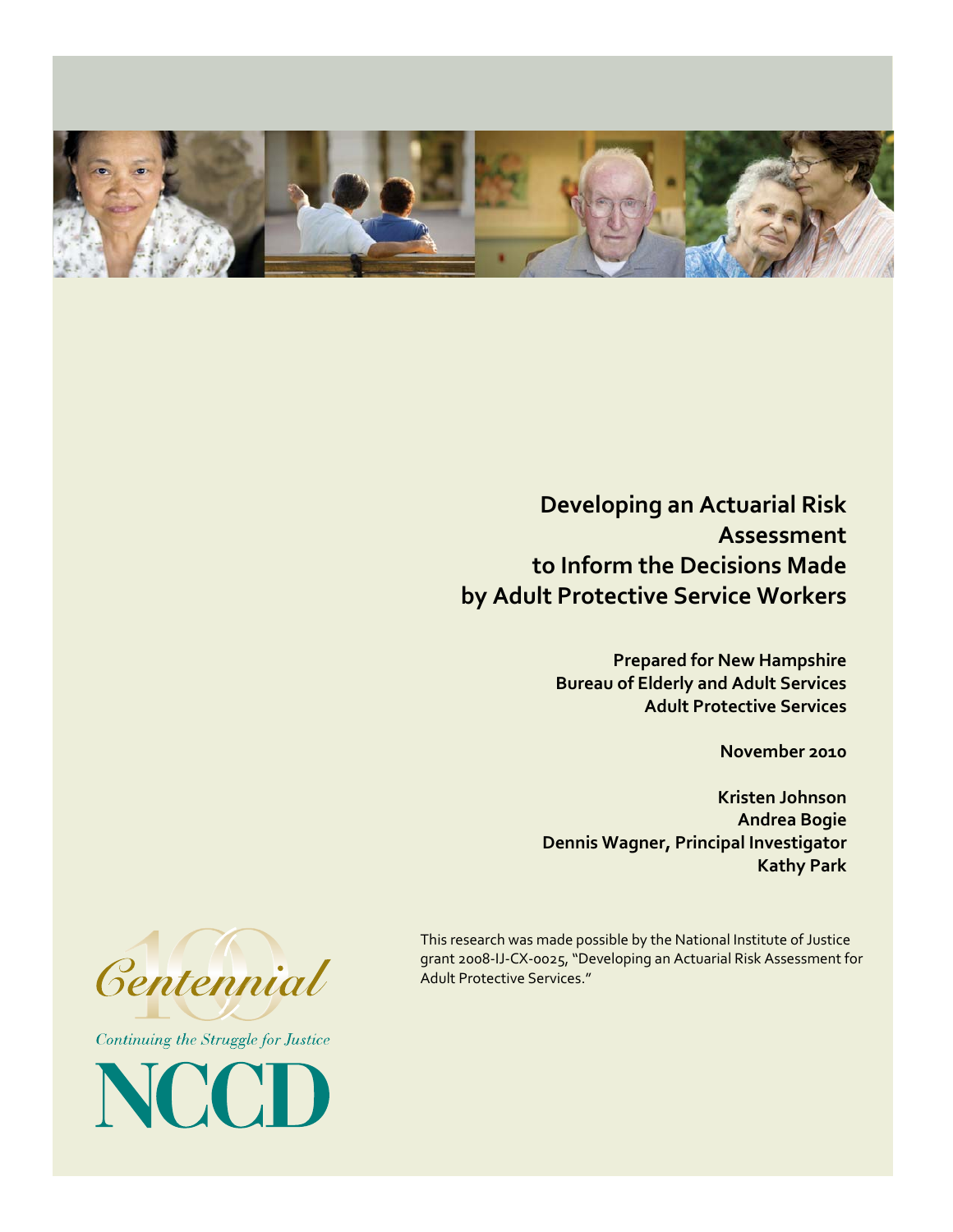| I.   |                |                                                                              |     |  |  |  |
|------|----------------|------------------------------------------------------------------------------|-----|--|--|--|
| Π.   |                |                                                                              |     |  |  |  |
|      | A <sub>1</sub> |                                                                              |     |  |  |  |
|      | <b>B.</b>      |                                                                              |     |  |  |  |
| III. |                |                                                                              |     |  |  |  |
|      | A.             |                                                                              |     |  |  |  |
|      |                | 1.                                                                           |     |  |  |  |
|      |                | 2.                                                                           |     |  |  |  |
|      | <b>B.</b>      |                                                                              |     |  |  |  |
| IV.  |                |                                                                              |     |  |  |  |
|      | $A_{\cdot}$    |                                                                              |     |  |  |  |
|      | <b>B.</b>      | Risk Assessment Classification Findings for Maltreatment by Another Person16 |     |  |  |  |
|      | $C$ .          | Risk Assessment Classification Findings for Any Maltreatment 18              |     |  |  |  |
|      |                | Overall Risk Classification Findings for the Total Sample 18<br>1.           |     |  |  |  |
|      |                | 2.<br>Overall Risk Classification Findings by the Sample Investigation       |     |  |  |  |
|      |                |                                                                              |     |  |  |  |
|      |                | 3.                                                                           |     |  |  |  |
|      | D.             |                                                                              |     |  |  |  |
| V.   |                |                                                                              |     |  |  |  |
|      | $\mathbf{A}$   |                                                                              |     |  |  |  |
|      | <b>B.</b>      |                                                                              |     |  |  |  |
|      |                |                                                                              |     |  |  |  |
|      |                |                                                                              | .32 |  |  |  |

# **TABLE OF CONTENTS**

# APPENDICES

| Appendix A: Risk Assessment Form and Item Analysis                 |
|--------------------------------------------------------------------|
| Appendix B: Examining Measures of Accuracy for the Risk Assessment |
| Appendix C: The Data Collection Instrument                         |

The National Council on Crime and Delinquency is a nonprofit social research organization.

Structured Decision Making® and SDM® are registered in the U.S. Patent and Trademark Office.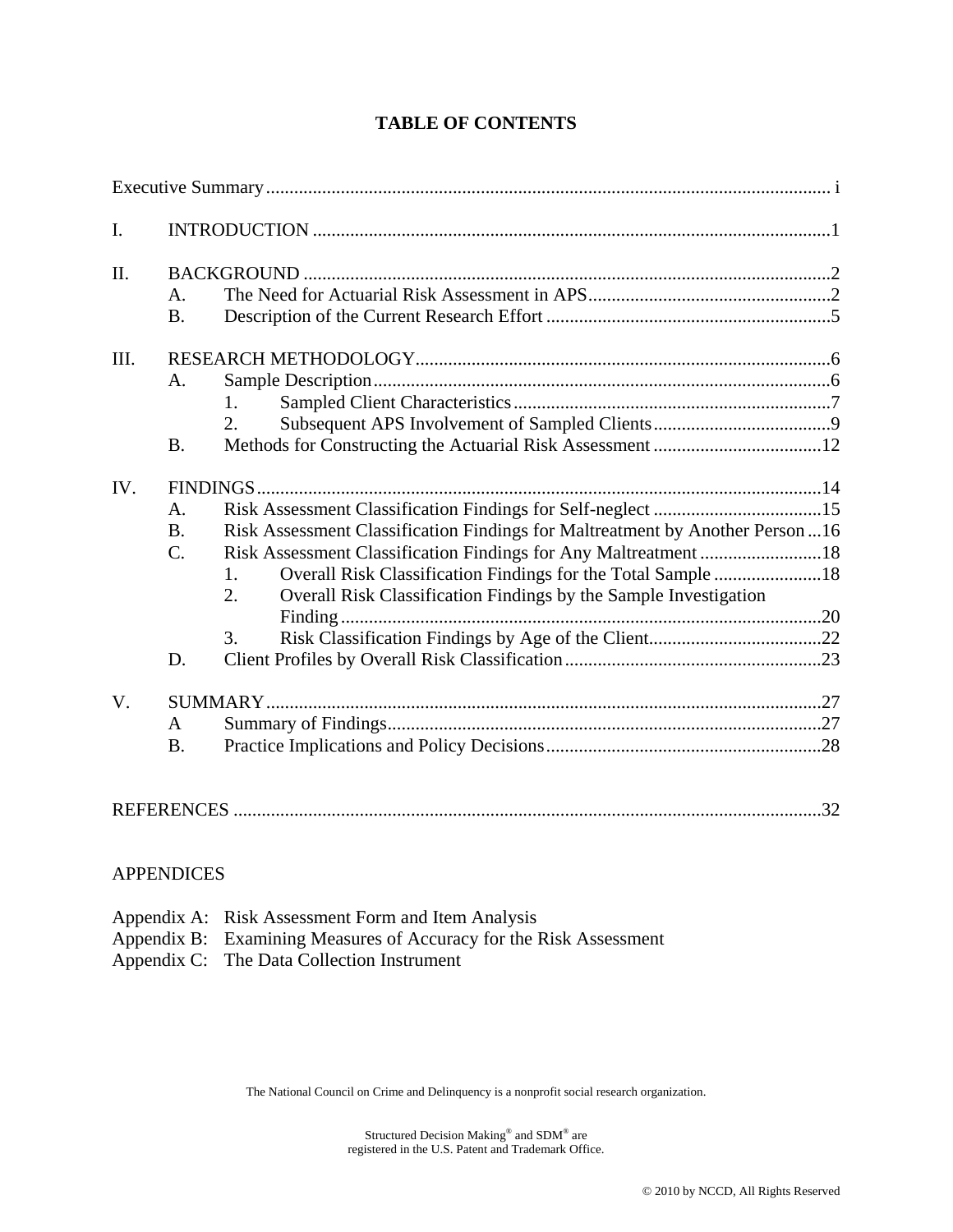# **EXECUTIVE SUMMARY**

In 2008, the New Hampshire Department of Health and Human Services Bureau of Elderly and Adult Services (BEAS) and the National Council on Crime and Delinquency (NCCD), with funding provided by the National Institute of Justice (NIJ), collaborated to construct an actuarial risk assessment to classify BEAS clients by their likelihood of elder maltreatment and/or self-neglect in the future. Although actuarial risk assessment had not previously been used in adult protective services (APS), a number of child protection and corrections agencies have implemented simple, objective, and reliable actuarial risk assessment instruments to help workers identify high risk clients and prioritize them for service intervention at the close of an investigation. Studies in adult and juvenile corrections and child welfare have demonstrated that active service intervention with high risk clients can reduce criminal recidivism and the recurrence of child maltreatment (Wagner, Hull, & Luttrell, 1995; Eisenberg & Markley, 1987; Baird, Heinz, & Bemus, 1981). The purpose of this research was to examine a large set of individual and referral characteristics, determine their relationship to subsequent elder self-neglect and/or maltreatment, and develop an actuarial risk assessment for BEAS workers to complete at the end of an investigation to inform their case decisions.

The study sample consisted of 763 unique clients investigated for allegations of self-neglect or maltreatment between March 1 and September 30, 2009. Individual and case characteristics observed at the time of the sample investigation included the type of maltreatment alleged and confirmed; demographic data on clients and perpetrators; psychosocial characteristics and health information about the individual and, if one was present, the primary support person and information describing whether services were arranged or refused. Data describing subsequent APS outcomes were observed for each client during a standardized follow-up period of six months after the sample report. Outcome measures included investigated reports of allegations of self-neglect or maltreatment by another person, and confirmed findings of maltreatment during the follow-up period.

The risk assessment developed as a result of this study classified sampled clients such that outcome rates increased with each increase in the risk classification. For example, among sample clients classified as low risk, 5.2% had a subsequent APS investigation for either maltreatment or self-neglect during the follow-up period, compared to 9.4% of moderate risk clients and 23.9% of high risk clients (Figure ES1). A similar pattern was observed for subsequent founded maltreatment or self-neglect. Only 2.0% of low risk clients were victims of a subsequent founded incident, compared to 4.7% of moderate risk and 14.7% of high risk clients. These client risk groups demonstrate significantly different future rates of abuse or neglect. For example, the proportion of high risk clients investigated for self-neglect or maltreatment in the six months following the sample APS investigation was more than four times that of the low risk group.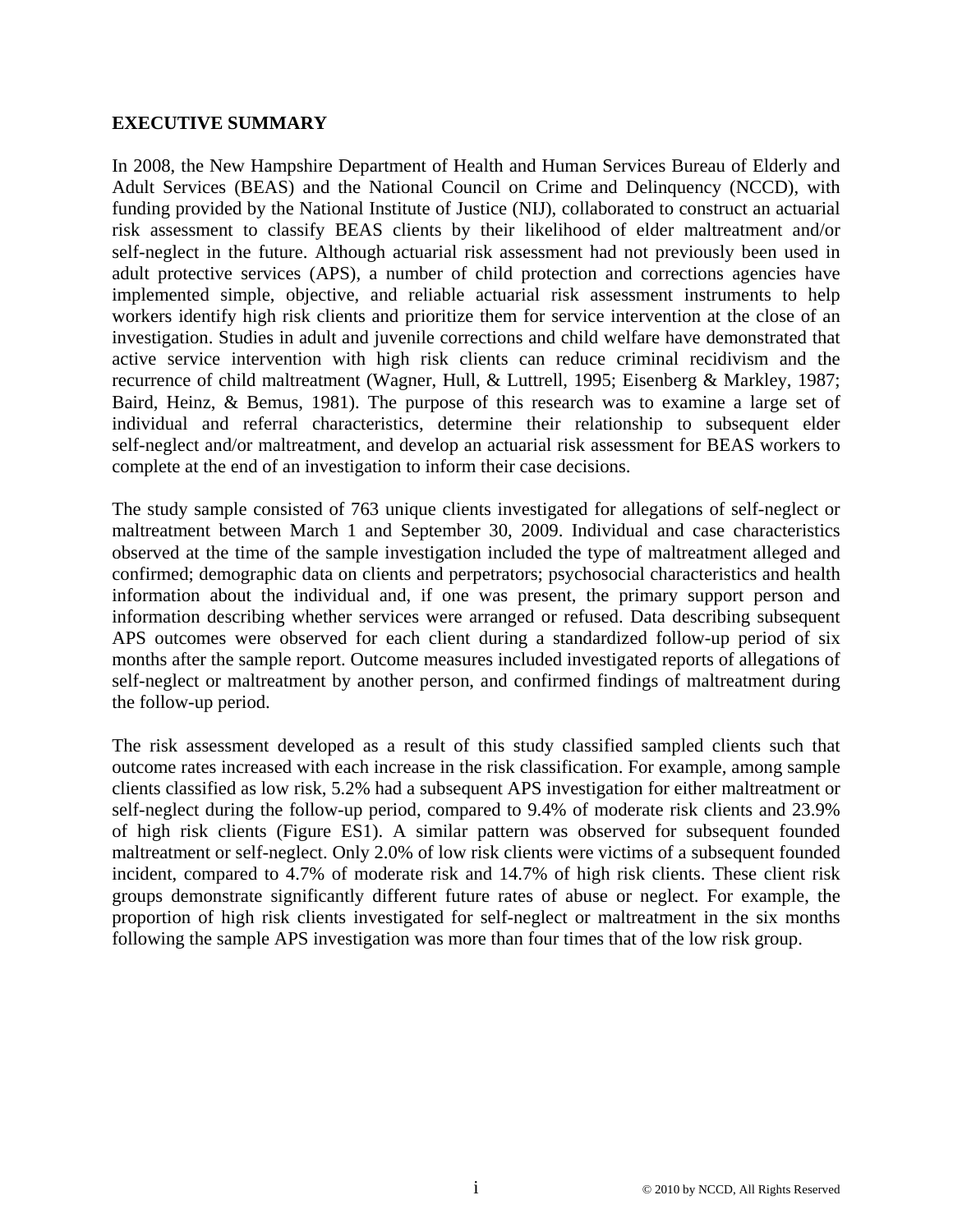

The risk assessment also produced valid classifications for clients regardless of the finding for the sample incident, and distinguished low from high risk clients among those under 60 years of age. Clients at greater risk for maltreatment or self-neglect may benefit from effective APS service interventions to protect them from subsequent harm.

BEAS and NCCD pursued development of an actuarial risk assessment with the goal of reducing subsequent maltreatment of elderly and vulnerable adults who have been involved in an incident of self-neglect or maltreatment by another person (i.e., abuse, exploitation, or neglect). The underlying logic of the approach is that the most effective way to reduce adult and elderly maltreatment is to accurately identify high risk clients, prioritize them for intensive agency intervention, and deliver effective services appropriate to their needs. The actuarial risk assessment described in this report provides BEAS workers with a method to more accurately identify high risk clients and therefore more effectively target service interventions in an effort to protect their most vulnerable clients.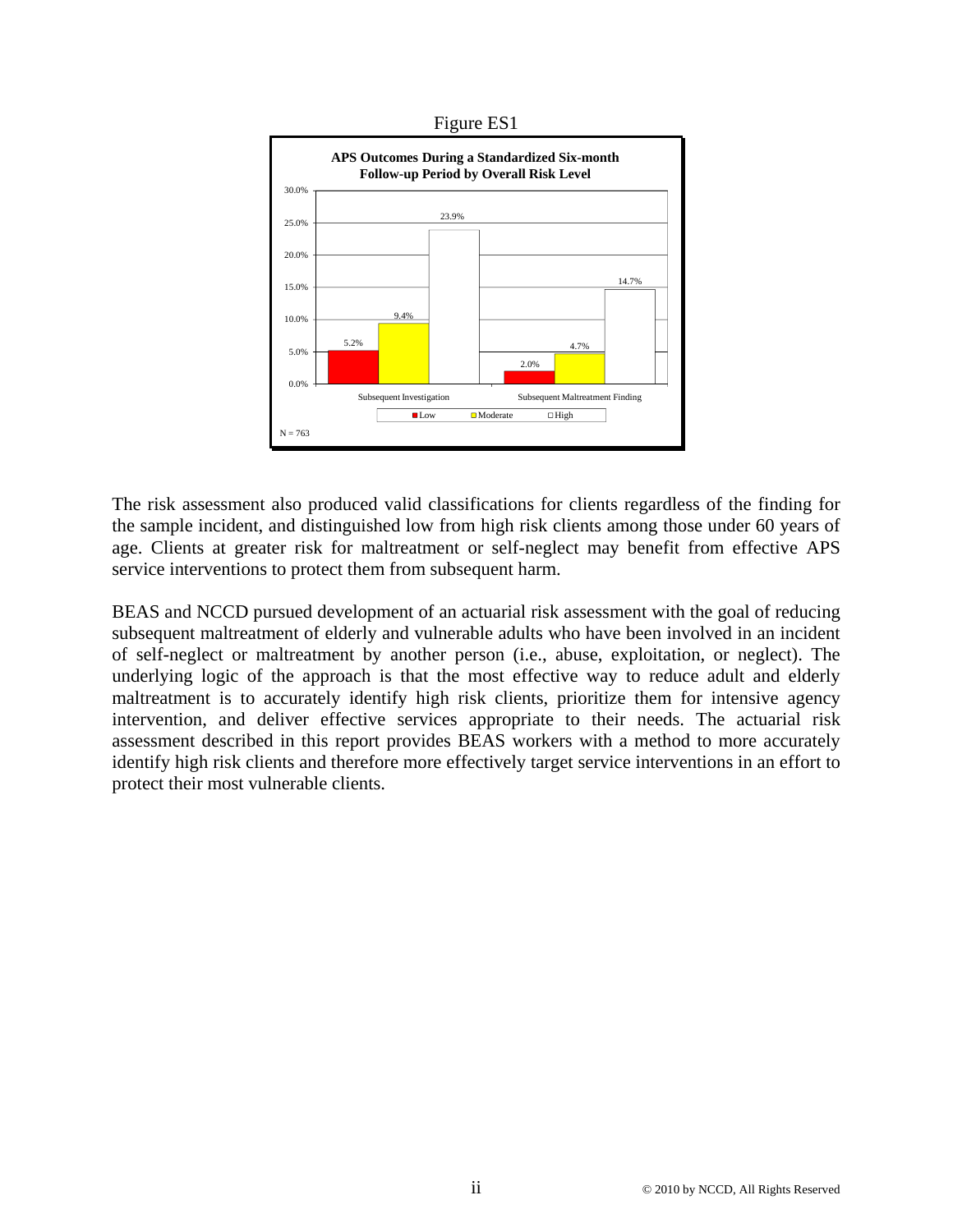## **I. INTRODUCTION**

In 2007, the New Hampshire Department of Health and Human Services Bureau of Elderly and Adult Services (BEAS) contracted with the National Council on Crime and Delinquency (NCCD), a nonprofit social research agency, to examine the feasibility of developing and implementing an actuarial risk assessment to be completed by adult protective services (APS) workers. Although actuarial risk assessment had not previously been used in APS, a number of child protection and corrections agencies have implemented simple, objective, and reliable actuarial risk assessment instruments to help workers identify high risk clients and prioritize them for service intervention at the close of an investigation. Studies in adult and juvenile corrections and child welfare have demonstrated that active service intervention with high risk clients can reduce criminal recidivism and the recurrence of child maltreatment (Wagner, Hull, & Luttrell, 1995; Eisenberg & Markley, 1987; Baird, Heinz, & Bemus, 1981). In order to determine whether an actuarial risk assessment could serve a similar purpose for APS agencies by enhancing their ability to reduce maltreatment of their most vulnerable clients, NCCD conducted a feasibility study that examined elder maltreatment recurrence in a population of BEAS clients and identified a set of potential risk factors through a review of the literature, a survey of state APS agencies, and a search for previously developed assessments that had been tested for reliability and validity.

In 2008, the National Institute of Justice (NIJ) awarded NCCD a grant to develop, in partnership with BEAS, the first actuarial risk assessment for an APS agency. The objective of the grant was to construct an actuarial risk assessment composed of client characteristics related to subsequent elder maltreatment that BEAS workers could complete to estimate the likelihood of elder maltreatment and/or self-neglect in the future. This report describes the methods and findings of the study.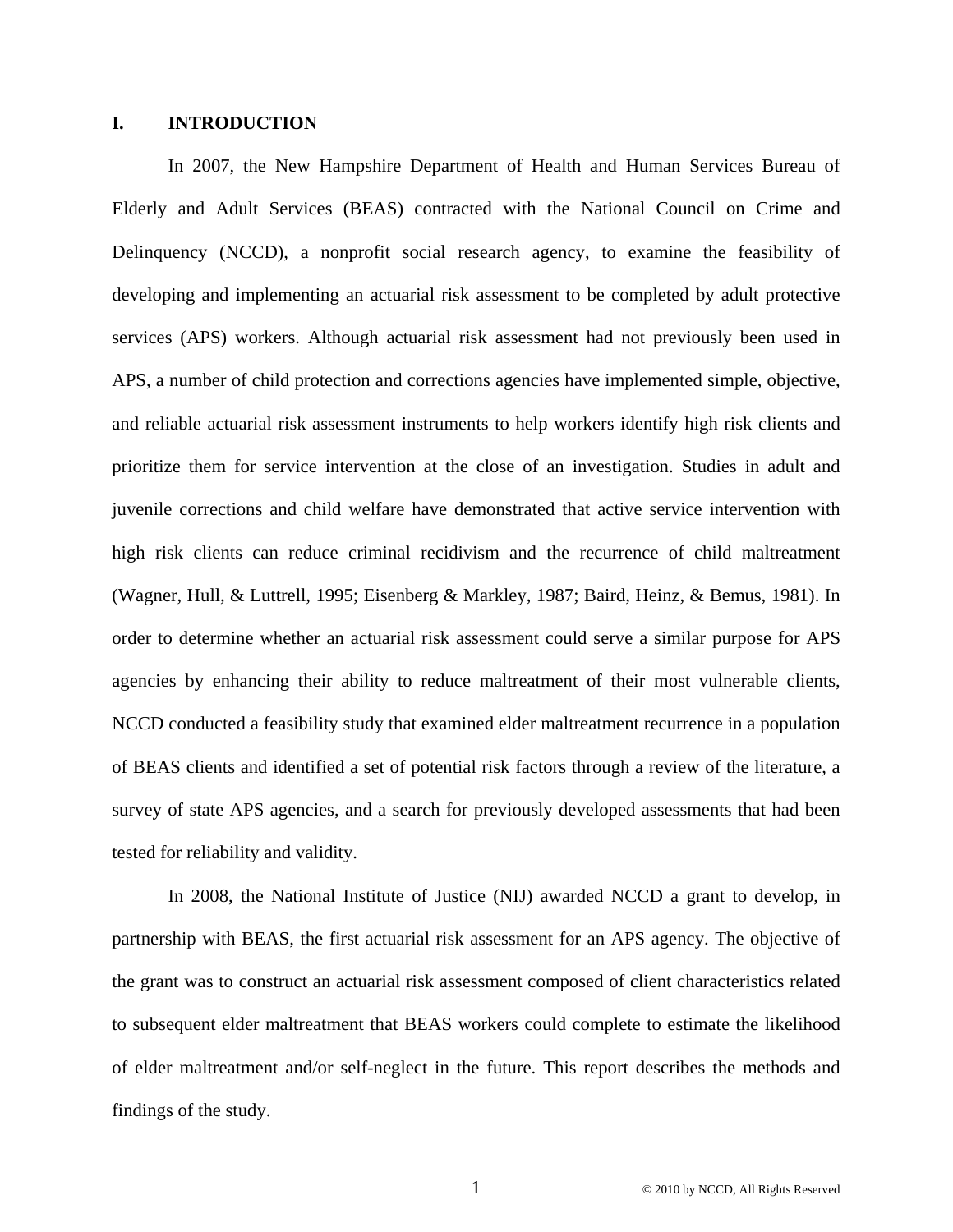#### **II. BACKGROUND**

#### **A. The Need for Actuarial Risk Assessment in APS**

 Among elders living in the community, approximately 5–10% are reported as victims of maltreatment (Acierno et al., 2010; Collins, 2006). An estimated 1 in 13 cases of elder maltreatment is reported (National Center on Elder Abuse [NCEA], 2006; Jogerst et al., 2003); thus, referrals to APS agencies are unlikely to reflect the full scope of the problem. Individuals referred to APS, compared to those not referred, are typically in poorer health, are more likely to be hospitalized, diagnosed with a new or previously untreated medical condition (Heath, Kobylarz, Brown, & Castaño, 2005), and/or placed in a nursing home (Lachs, Williams, O'Brien, & Pillemer, 2002).

 States created APS agencies to provide social and/or legal aid to adults who may need assistance to care for or protect themselves (Otto, 2000). A primary task of these agencies is to respond to allegations of adult maltreatment, including physical abuse, emotional or verbal abuse, sexual abuse, financial exploitation, neglect by another person, and self-neglect. Most agencies serve elders and vulnerable adults under the age of 60. The risk of being reported to an APS agency appears to increase with age (Pavlik, Human, Festa, & Dyer, 2001) and a lack of social support (Acierno et al., 2010).

 APS workers face a number of difficult decisions. After investigating the allegations, they determine whether or not allegations are founded (i.e., are true) or unfounded (i.e., are not true), and whether to offer protective services. During an investigation, APS workers must evaluate both the current safety of their clients and the longer-term risk to clients' future well-being. Based on this evaluation, a worker may provide short-term services to ensure an individual's safety or to mitigate the risk of future abuse and neglect. These decisions can be complicated by an individual's refusal to engage in services or medical treatment, as well as the difficulties inherent in assessing whether someone is capable of making such decisions. APS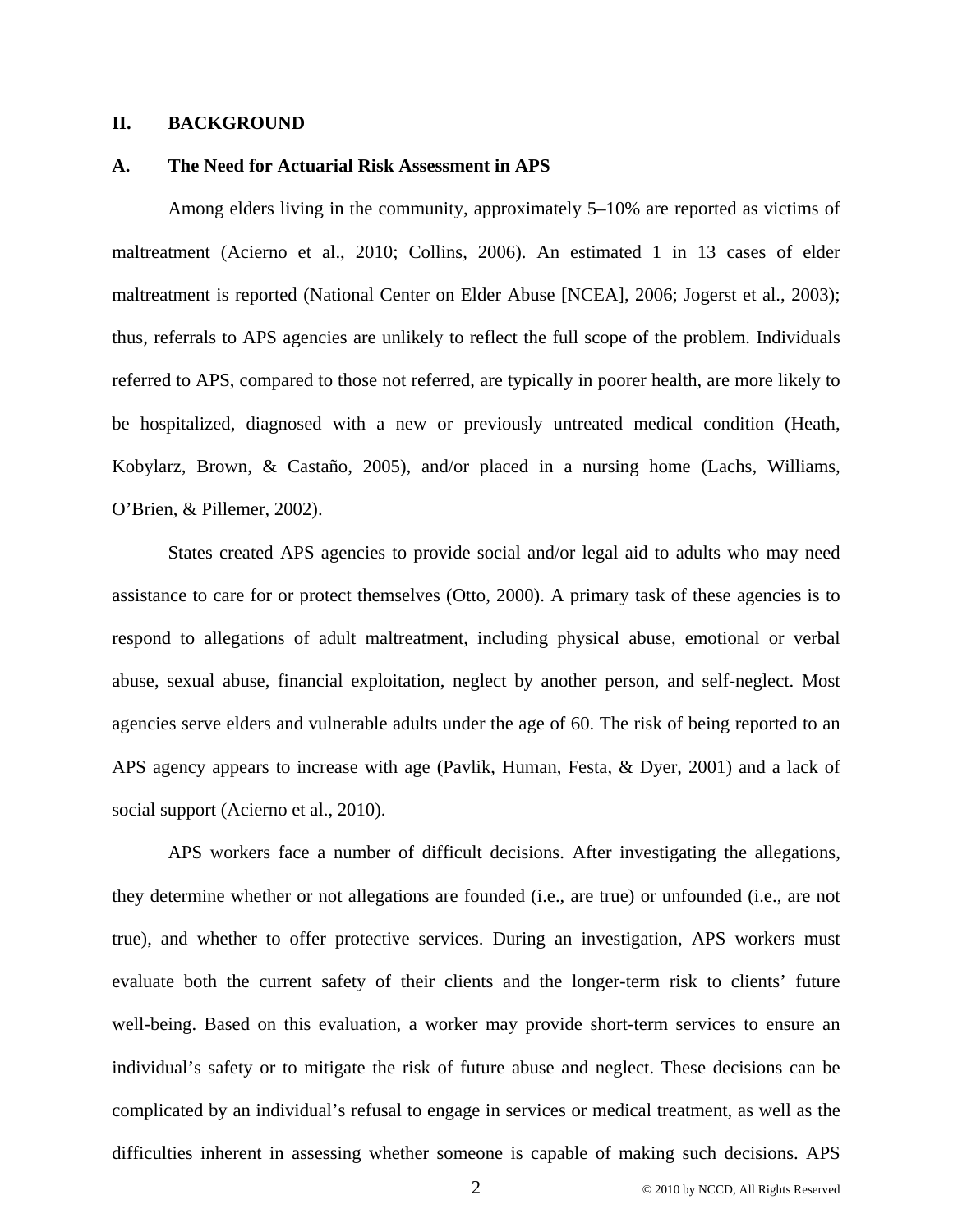workers must balance concerns for a client's safety and risk with the client's right to self-determination.

 The demand for APS services is likely to increase. The number of reported maltreatment incidents has been steadily rising, and is expected to grow as more states introduce additional mandatory reporters and the U.S. population ages (Bronstein & Admiraal, 2005; Jogerst et al., 2003). Adults age 65 and older currently represent approximately 12.4% of the total population, but that figure will rise to approximately 20% in the year 2030, with an estimated population size of 71.5 million (Administration on Aging, 2007). The National Adult Protective Services Association conducted a national survey of its member agencies in 2004 and respondents indicated a 20% increase in the number of reports received during the most recent one-year period (NCEA, 2006).

 Although the demand for APS services is increasing, the capacity of APS agencies to provide services is complicated by a chronic lack of resources (Otto, 2000). As a result, a number of APS agencies in the United States have implemented risk assessment to triage clients, just as child protective services (CPS) and adult and juvenile corrections agencies have. Unlike in CPS or correctional agencies, however, APS risk assessments currently in use are based on clinical consensus rather than actuarial research (Wolf, 2000). While some formal APS risk assessment procedures used by state agencies were tested for reliability and construct validity, very few have been tested for predictive validity (Goodrich, 1997). Without demonstrated predictive validity, it is unknown whether the assessments accurately estimate future adult maltreatment.

 By comparison, state CPS agencies, which perform similar investigation and case management tasks to APS, have developed validated actuarial risk assessments that can accurately identify families who have very high and very low probabilities of future maltreatment at the close of a field investigation. Research findings indicate that high risk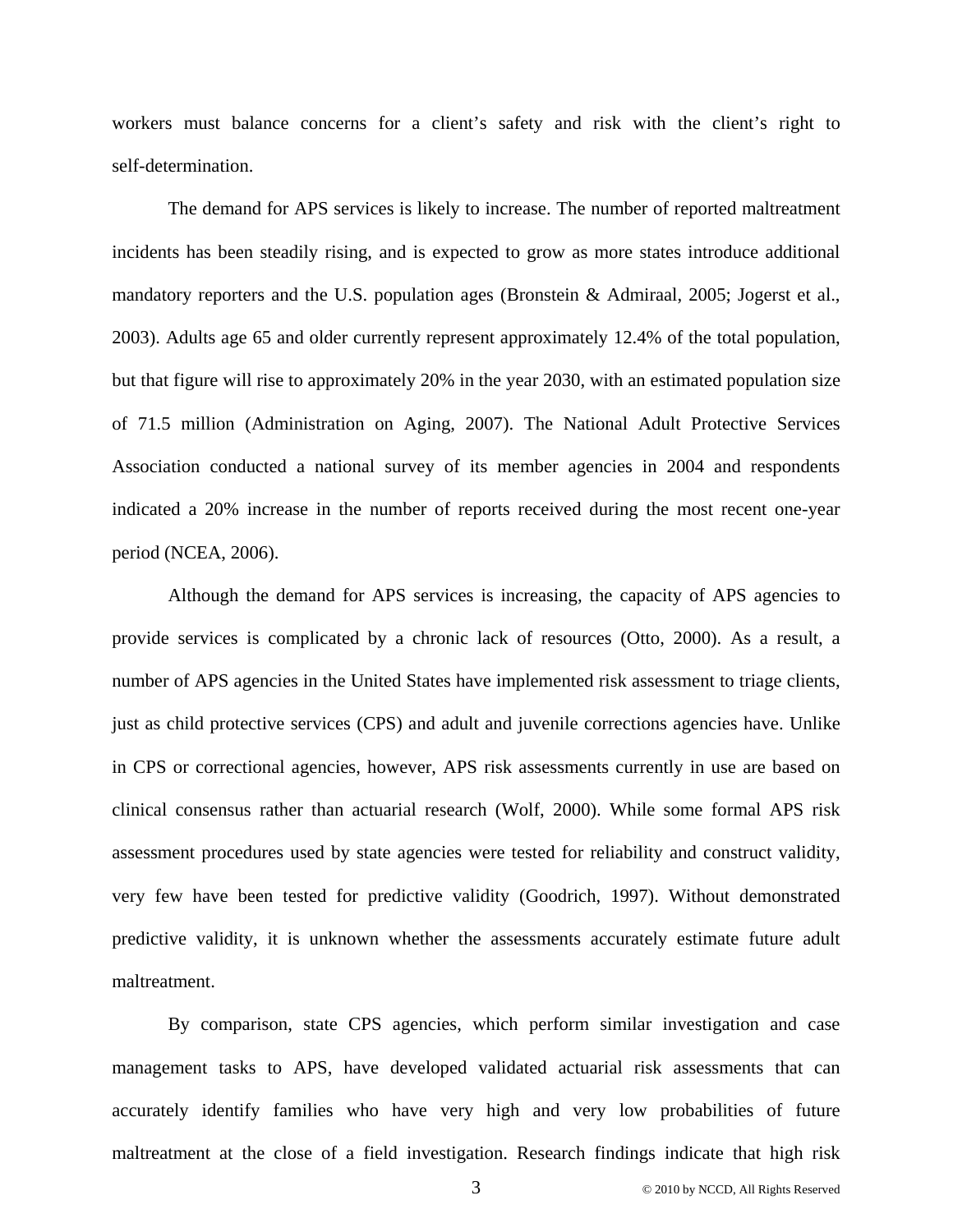families are often four times more likely than low risk families to maltreat children within a one-year follow-up period (Baird & Wagner, 2000). Actuarial risk assessment helps CPS agencies focus service interventions on the families most likely to maltreat their children, which increases agencies' ability to reduce subsequent child maltreatment. Successful development of an actuarial risk assessment for APS can help improve and support the decisions that APS workers in the field make at the close of each investigation (i.e., which clients are at greatest risk of subsequent maltreatment and which cases require service intervention) by providing a simple method for accurately estimating the likelihood of future maltreatment. This information would allow an agency to more effectively allocate limited resources to the individuals most likely to be subsequently maltreated. It can also help workers decide whether to make extra attempts to engage high risk clients who refuse involvement.

 Qualitative research suggests that worker decisions to provide services are complicated by a number of factors including resource availability, the difficulty in assessing someone's decisional capacity, and high caseloads (Anthony, Lehning, Austin, & Peck, 2010). For example, one qualitative study of 24 social workers and managers found that a worker's reasons for providing services varied considerably based on perceived resource limitations and/or negative views of residential care (Wilson, 2002). In another qualitative study, workers indicated that high caseloads impeded their ability to engage a client in service delivery (Bergeron, 2002). Lastly, inter-rater reliability studies of worker decisions regarding a client's capacity for decision making indicated that workers varied in their evaluation of the same client (Braun, Gurrera, Karel, Armesto, & Moye, 2009; Kitamura & Kitamura, 2000).

 The consistency and accuracy of APS workers' service decisions may be improved by the completion of an actuarial risk assessment that effectively classifies clients by the likelihood of future maltreatment and informs service provision decisions. Evidence from CPS suggests that actuarial risk assessments have greater inter-rater reliability (Baird, Wagner, Healy, & Johnson,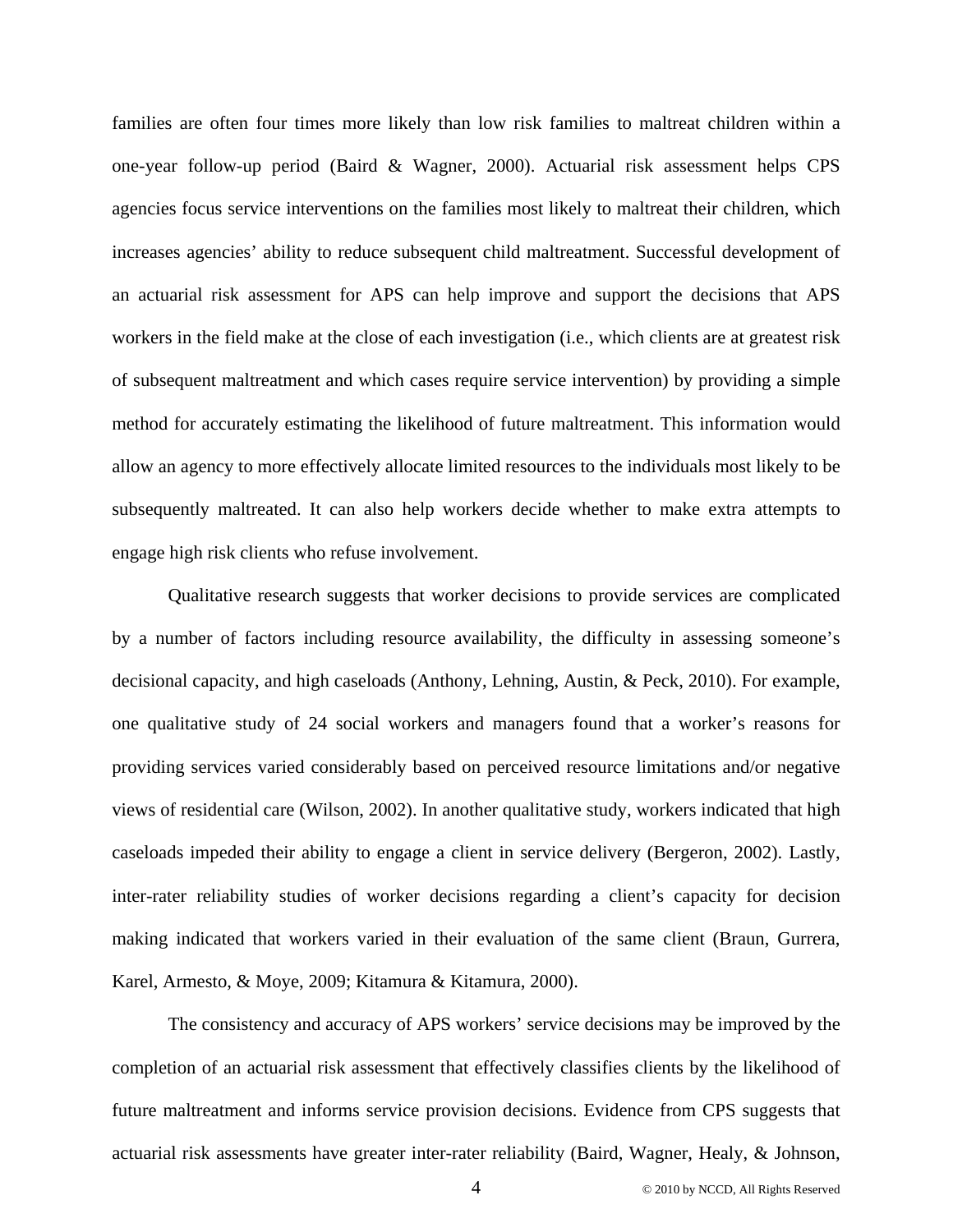1999) and predictive validity (Baird & Wagner, 2000) than consensus-based assessments. Findings from experimental psychology support the conclusion that actuarial instruments can predict future behavior more accurately than an individual decision maker, even those who have had extensive clinical training (Andrews, Bonta, & Wormith, 2006; Dawes, Faust, & Meehl, 1989; and Meehl, 1954).

#### **B. Description of the Current Research Effort**

 BEAS initiated development of an actuarial risk assessment for APS workers by conducting a feasibility study in 2008. The feasibility study consisted of two components: (1) analysis of available data to determine whether rates of subsequent maltreatment among adults involved with BEAS were high enough to support a validation study, and (2) a review of current literature and state APS risk assessment practices to inform validation study design and development of a data collection instrument. Examining existing administrative data showed that base outcome rates were sufficient to construct an actuarial risk assessment. The review of the literature and existing screening and risk assessments used by APS workers and other service providers identified potential risk factors not systematically collected by APS workers in the BEAS data system.

 BEAS and NCCD staff constructed a data collection instrument composed of risk factors observed by prior studies but not recorded by BEAS workers as part of current practice (Appendix C includes a copy of the instrument). Beginning in October 2008, BEAS workers completed this data collection instrument at the end of an investigation to systematically observe and record information about APS clients that could be referenced in a risk assessment validation study. BEAS managers monitored completion rates to help ensure systematic measurement of risk factors for all adults referred to BEAS for elder maltreatment or self-neglect. Workers completed the data completion instrument for 11 months, until the sample size was sufficient to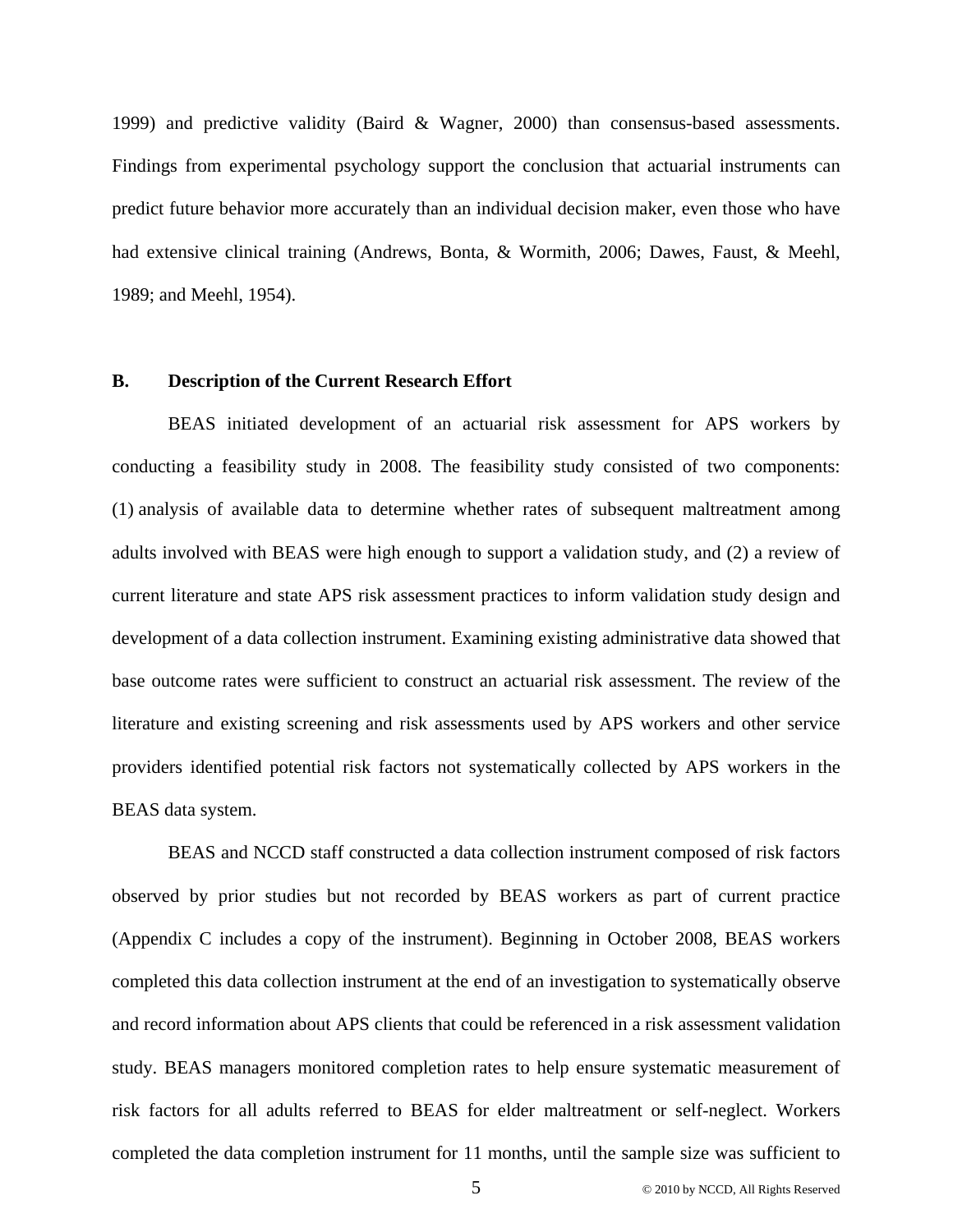enable construction of a risk assessment through a validation study. This report describes the methods and findings of the validation study.

#### **III. RESEARCH METHODOLOGY**

 The purpose of this research was to examine a large set of possible risk factors, determine their relationship to subsequent elder self-neglect and/or maltreatment, and develop an actuarial risk assessment for BEAS workers to complete at the end of an investigation to inform their case decisions.

#### **A. Sample Description**

l

 This research was conducted by sampling 763 unique clients investigated for allegations of self-neglect or maltreatment with a data collection instrument completed between March 1 and September 30, 2009.<sup>1</sup> If a client had more than one investigation during the sample period, the first investigation was selected for the sample.

This study referenced information available from OPTIONS, New Hampshire's data management system, and the data collection instrument. Information from OPTIONS included the type(s) of maltreatment alleged and confirmed, demographics about clients and perpetrators, and information describing whether services were arranged or refused. Data describing subsequent APS outcomes were observed for each client during a standardized follow-up period of six months after their sample report. Outcome measures included investigated reports of

<sup>&</sup>lt;sup>1</sup> A review of relevant literature indicated that the terminology used to describe elder neglect or abuse differs by agency and audience. New Hampshire BEAS uses the term "maltreatment" to describe neglect, physical, sexual, or emotional abuse perpetrated by another person, and thus is the term used in this report.

Although workers completed data collection instruments for 233 clients between October 2008 and February 2009, completion rates for these months were lower than 70%. These observations were excluded from the study to ensure that the sample was representative of the population of clients investigated and served by BEAS. Completion rates for the sample period (March through September 2009) were above 90%. If a worker completed more than one data collection instrument per investigation, the first one was selected.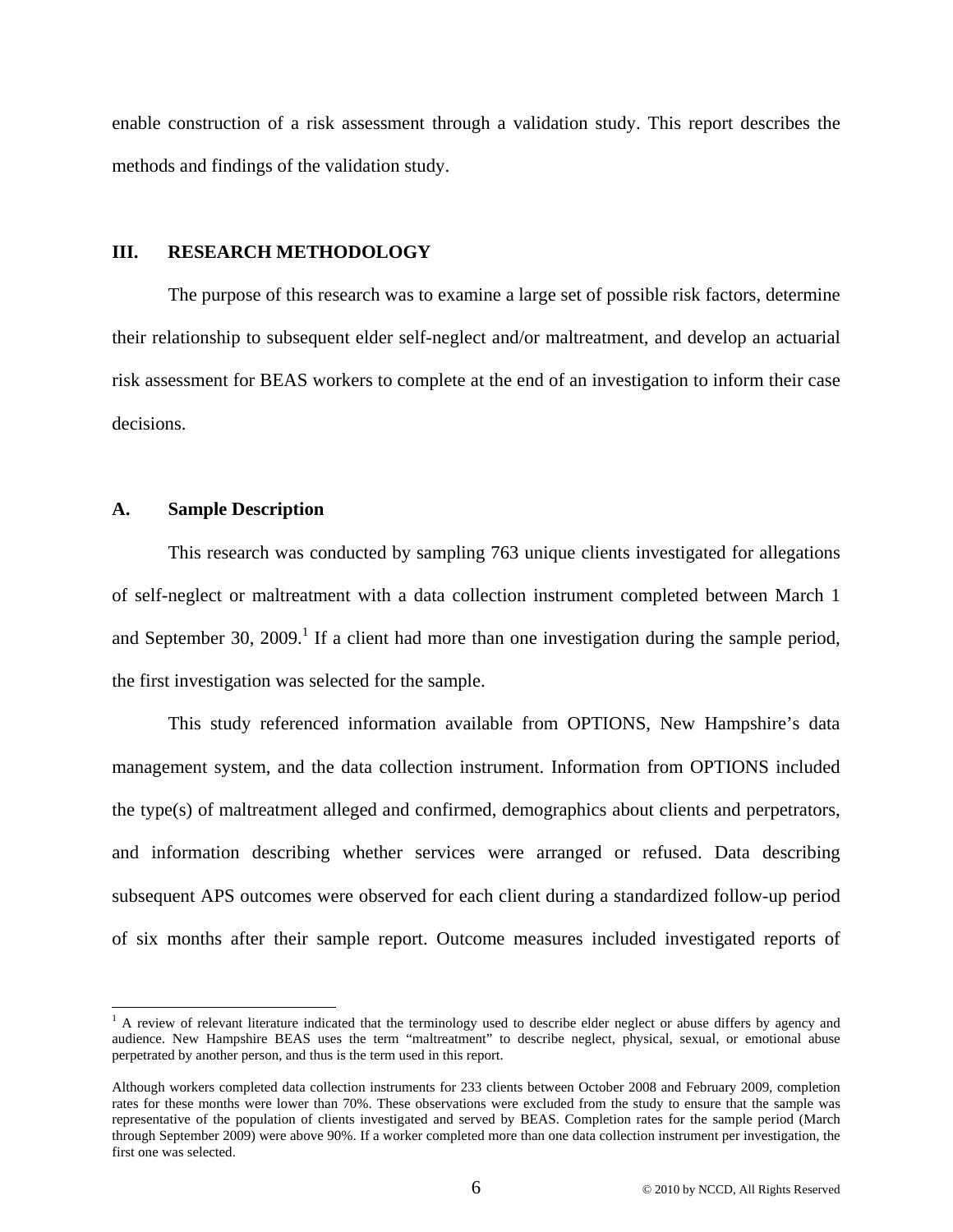allegations of self-neglect or maltreatment by another person, and confirmed findings of maltreatment during the follow-up period.

#### 1. Sampled Client Characteristics

 Just over 25% of sample clients were under the age of 60 when the sample investigation was conducted (Table 1). An additional 21% were between 60 and 69, 21% were between 70 and 79, 25% were between 80 and 89, and approximately 6% of clients were over 90 years of age. Nearly two thirds (63.8%) of clients were female and 35% were male. Only 4.6% of the 763 sampled clients were identified as developmentally disabled. Over 40% of clients were living alone in their own homes at the time of the sample incident and 37% were living in their own home with someone else (e.g., spouse, relatives, friends).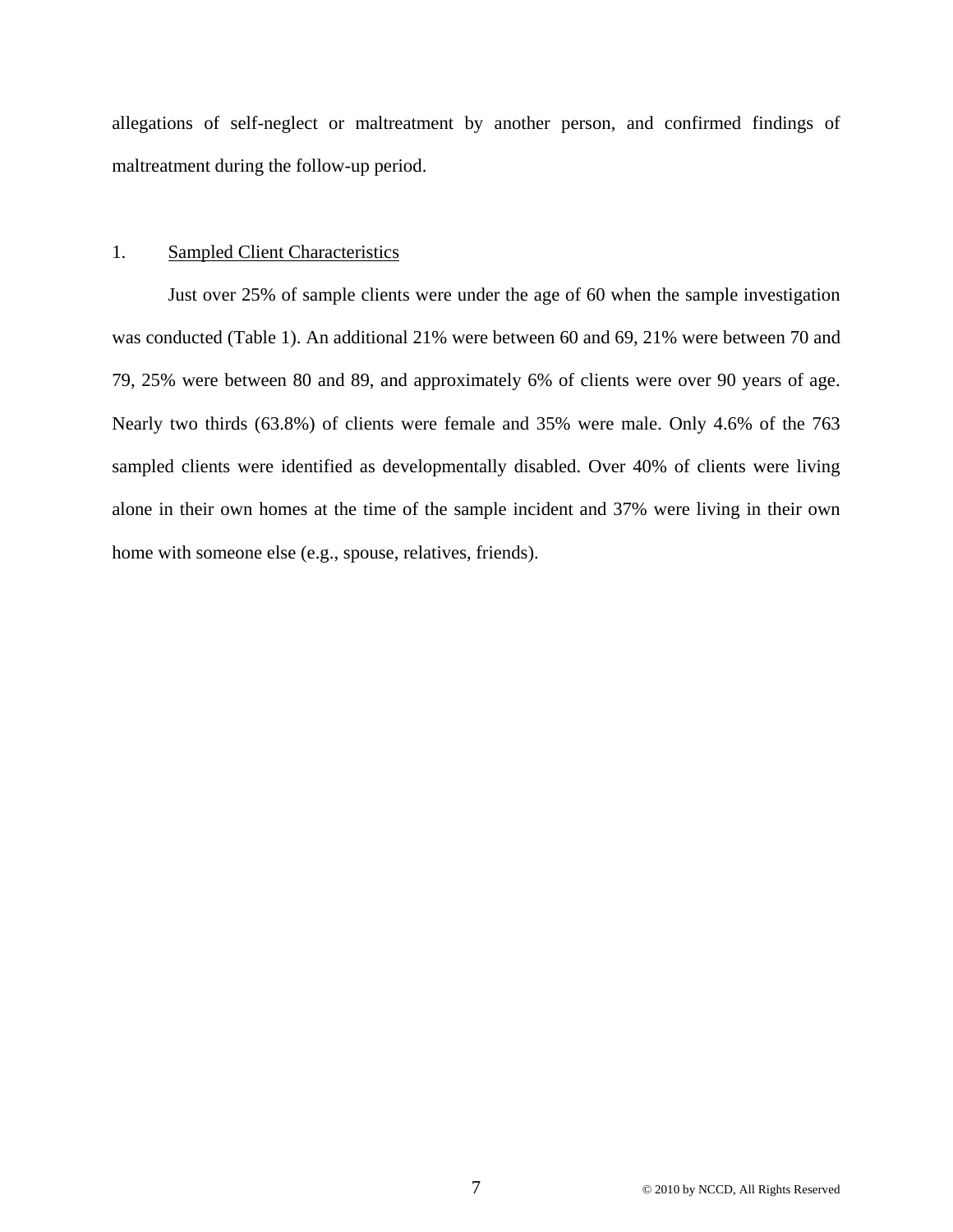|                    | <b>Table 1</b>                            |                |               |  |  |  |  |
|--------------------|-------------------------------------------|----------------|---------------|--|--|--|--|
|                    | <b>Characteristics of Sampled Clients</b> |                |               |  |  |  |  |
|                    |                                           | ${\bf N}$      | $\frac{0}{0}$ |  |  |  |  |
|                    | <b>Client Characteristics</b>             | 763            | 100.0%        |  |  |  |  |
|                    | $18 - 59$                                 | 203            | 26.6%         |  |  |  |  |
|                    | $60 - 69$                                 | 160            | 21.0%         |  |  |  |  |
|                    | $70 - 79$                                 | 161            | 21.1%         |  |  |  |  |
| Age Range          | $80 - 89$                                 | 193            | 25.3%         |  |  |  |  |
|                    | $90 - 99$                                 | 39             | 5.1%          |  |  |  |  |
|                    | Above 100                                 | 3              | 0.4%          |  |  |  |  |
|                    | Unknown                                   | $\overline{4}$ | 0.5%          |  |  |  |  |
|                    | Female                                    | 487            | 63.8%         |  |  |  |  |
| Gender             | Male                                      | 268            | 35.1%         |  |  |  |  |
|                    | Unknown                                   | 8              | 1.0%          |  |  |  |  |
| Is Client          | Not developmentally disabled              | 696            | 91.2%         |  |  |  |  |
| Developmentally    | Developmentally disabled                  | 35             | 4.6%          |  |  |  |  |
| Disabled?          | Unknown                                   | 32             | 4.2%          |  |  |  |  |
|                    | Alone in own home                         | 326            | 42.7%         |  |  |  |  |
|                    | Own home with spouse/partner              | 139            | 18.2%         |  |  |  |  |
|                    | Own home with relatives                   | 128            | 16.8%         |  |  |  |  |
|                    | In relative's home                        | 90             | 11.8%         |  |  |  |  |
| Living Arrangement | Public housing                            | 18             | 2.4%          |  |  |  |  |
|                    | In friend's home                          | 18             | 2.4%          |  |  |  |  |
|                    | Own home with friends                     | 16             | 2.1%          |  |  |  |  |
|                    | Homeless                                  | 9              | 1.2%          |  |  |  |  |
|                    | Other                                     | 19             | 2.5%          |  |  |  |  |

The majority (67.8%) of the sampled clients were referred to BEAS for self-neglect (Table 2). Approximately one third (33.8%) were referred for some type of maltreatment by another person; 12.1% were referred for emotional abuse, 9.6% for neglect by another person, 9.0% for financial exploitation, 8.1% for physical abuse, and 1.3% for sexual abuse. Only 12 (1.6%) individuals were referred for both self-neglect and maltreatment by another person at the time of the sampled investigation. Among the 763 clients, 42.5% had self-neglect allegations confirmed and 9.8% of clients were confirmed for maltreatment by another person. Of the 763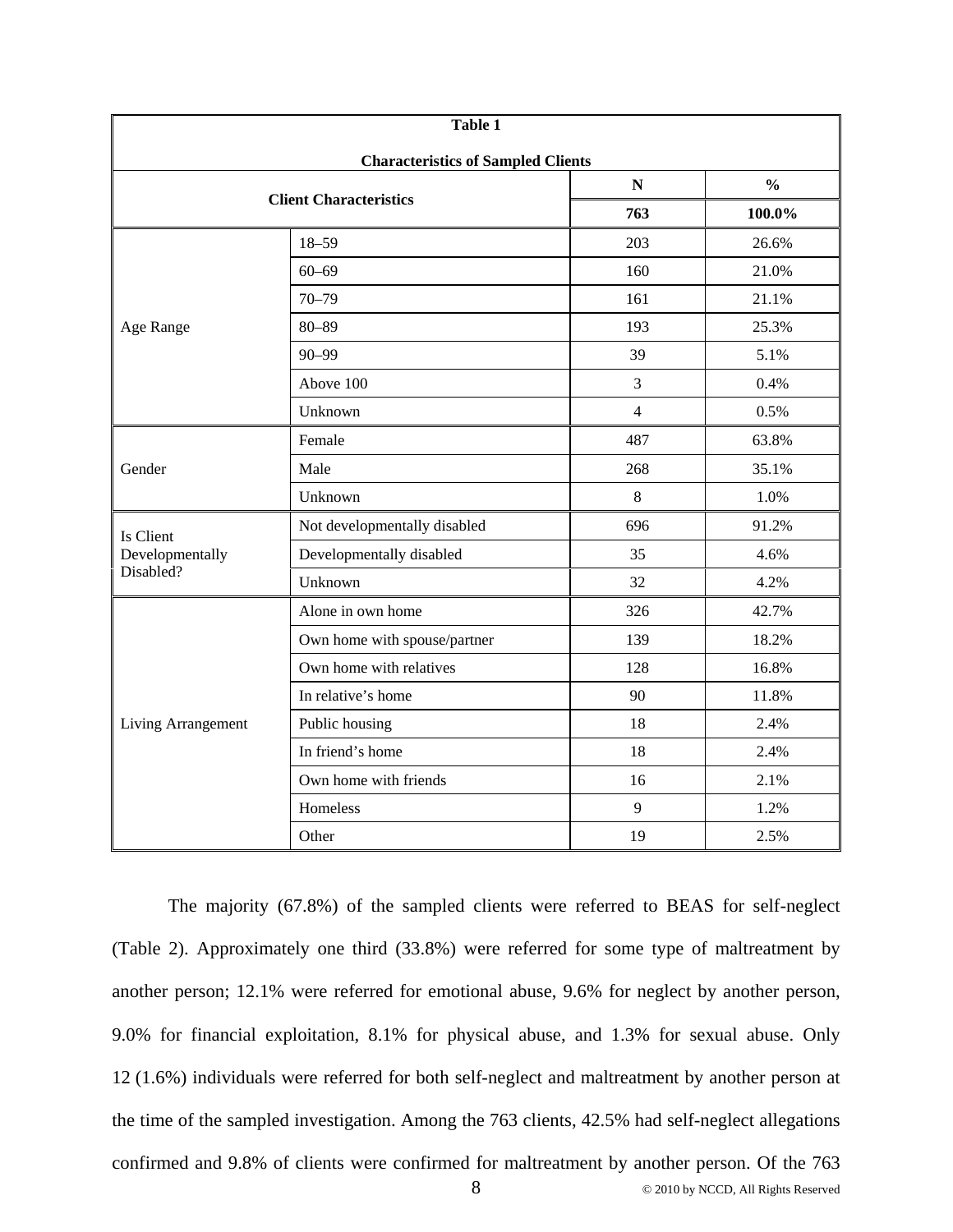sample investigations, 23% were opened for services or a previously opened case was kept open for ongoing services, and 14.2% of sample clients were offered, but refused, services.

|                  | <b>Table 2</b><br><b>Characteristics of Sample Investigations</b> |              |               |  |  |  |  |
|------------------|-------------------------------------------------------------------|--------------|---------------|--|--|--|--|
|                  |                                                                   |              |               |  |  |  |  |
|                  | <b>Sample Investigation Characteristics</b>                       | ${\bf N}$    | $\frac{0}{0}$ |  |  |  |  |
|                  |                                                                   | 763          | 100.0%        |  |  |  |  |
|                  | Self-neglect                                                      | 517          | 67.8%         |  |  |  |  |
|                  | <b>Emotional</b> abuse                                            | 92           | 12.1%         |  |  |  |  |
| Allegations*     | Neglect by another person                                         | 73           | 9.6%          |  |  |  |  |
|                  | Exploitation                                                      | 69           | 9.0%          |  |  |  |  |
|                  | Physical abuse                                                    | 62           | 8.1%          |  |  |  |  |
|                  | Sexual abuse                                                      | 10           | 1.3%          |  |  |  |  |
|                  | Maltreatment by another person                                    | 258          | 33.8%         |  |  |  |  |
| Allegation Type* | Self-neglect                                                      | 517          | 67.8%         |  |  |  |  |
|                  | <b>Emotional</b> abuse                                            | 25           | 3.3%          |  |  |  |  |
|                  | Exploitation                                                      | 21           | 2.8%          |  |  |  |  |
| Findings by      | Neglect by another person                                         | 20           | 2.6%          |  |  |  |  |
| Allegation       | Physical abuse                                                    | 18           | 2.4%          |  |  |  |  |
|                  | Sexual abuse                                                      | $\mathbf{1}$ | 0.1%          |  |  |  |  |
|                  | Self-neglect                                                      | 324          | 42.5%         |  |  |  |  |
| Findings by      | Maltreatment by another person                                    | 75           | 9.8%          |  |  |  |  |
| Allegation Type  | Self-neglect                                                      | 324          | 42.5%         |  |  |  |  |
|                  | Open new case                                                     | 139          | 18.2%         |  |  |  |  |
| Case Opening     | Continue existing case                                            | 36           | 4.7%          |  |  |  |  |
| Decision         | Case close                                                        | 480          | 62.9%         |  |  |  |  |
|                  | Client refused services                                           | 108          | 14.2%         |  |  |  |  |

\*Note that more than one allegation can be made for one investigation. Therefore, the sum of percentages may exceed 100%.

# 2. Subsequent APS Involvement of Sampled Clients

As mentioned previously, subsequent BEAS investigations, founded and unfounded, were observed for each client during a standardized six-month period following the sampled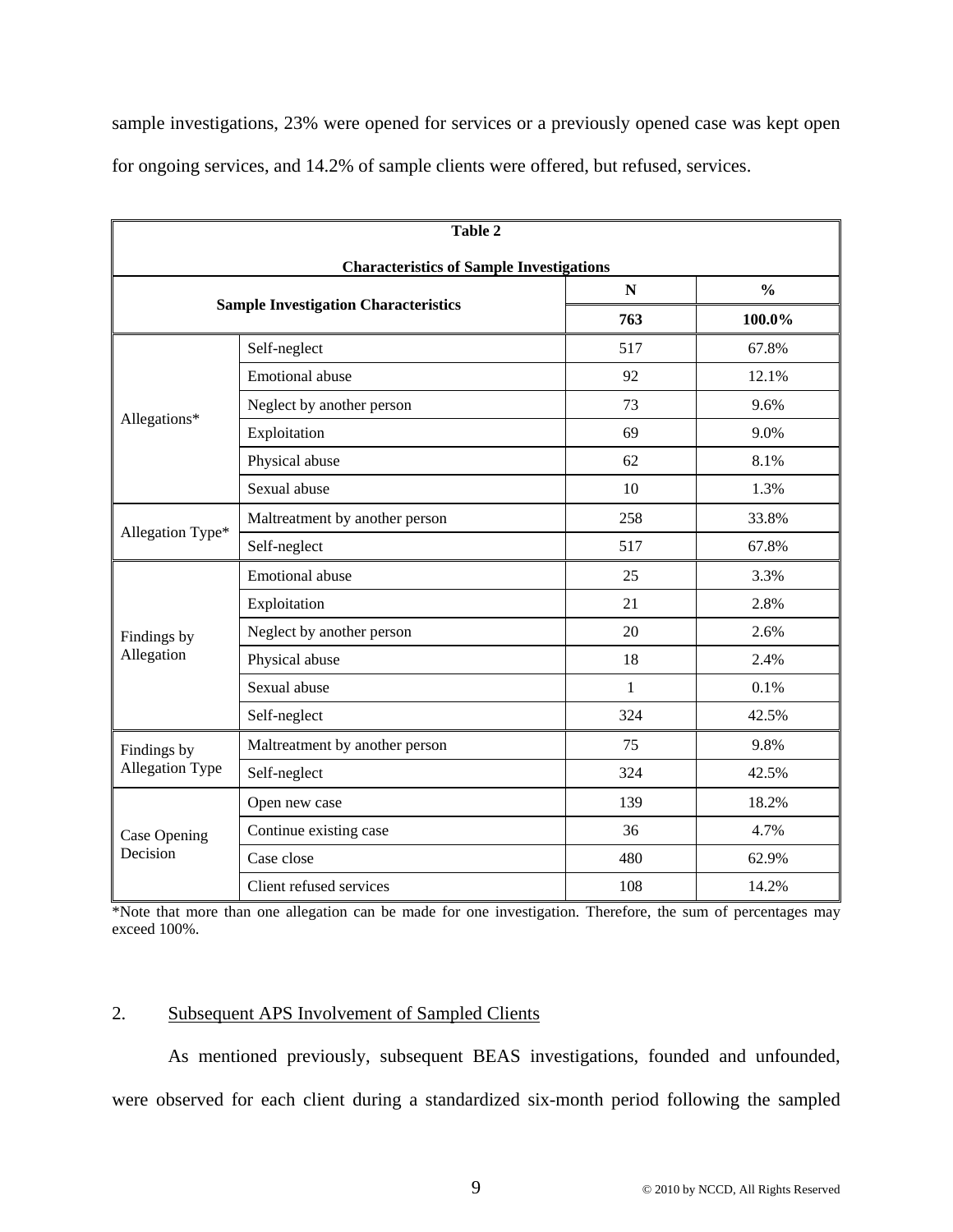investigation. This standardized follow-up period ensured that each client in the sample had the same opportunity for subsequent involvement with BEAS.

Of the 763 sampled clients, 10.1% were re-investigated during the follow-up period and 5.2% had allegations founded during an investigation (Figure 1). Subsequent self-neglect was more prevalent; 6.2% of the 763 clients were investigated for self-neglect during the six months following the sampled incident, while 4.5% were subsequently investigated for maltreatment by another person (Figure 1). Only four clients were referred for both self-neglect and maltreatment by another person during the follow-up period (not shown). Among the 763 clients, 4.3% had self-neglect allegations founded and 1.0% had maltreatment allegations founded during the six months following the sample incident. One person had self-neglect and maltreatment founded during the follow-up period (not shown).

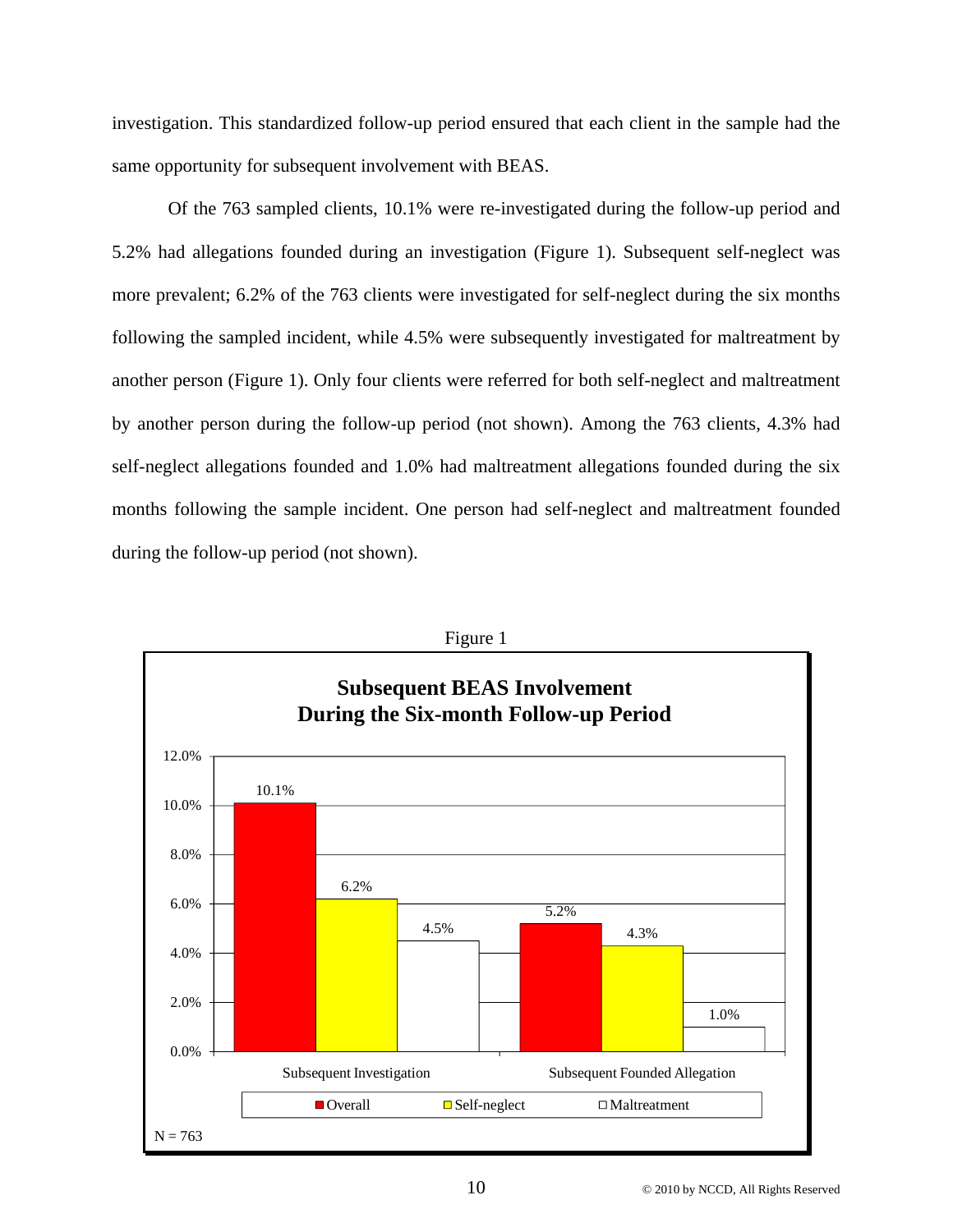Clients referred for self-neglect at the time of the sample investigation were more likely to be re-investigated for self-neglect than for maltreatment by another person. Among the 517 adults initially investigated for self-neglect, 8.7% were subsequently investigated for self-neglect and 1.9% were subsequently investigated for other types of maltreatment (Figure 2). Similarly, clients initially referred for maltreatment were more likely to be re-investigated for maltreatment than for self-neglect. Among the 258 adults initially investigated for maltreatment by another person, 9.7% were subsequently investigated for maltreatment by another, while only 0.8% were investigated for self-neglect during the six-month follow-up period.



Figure 2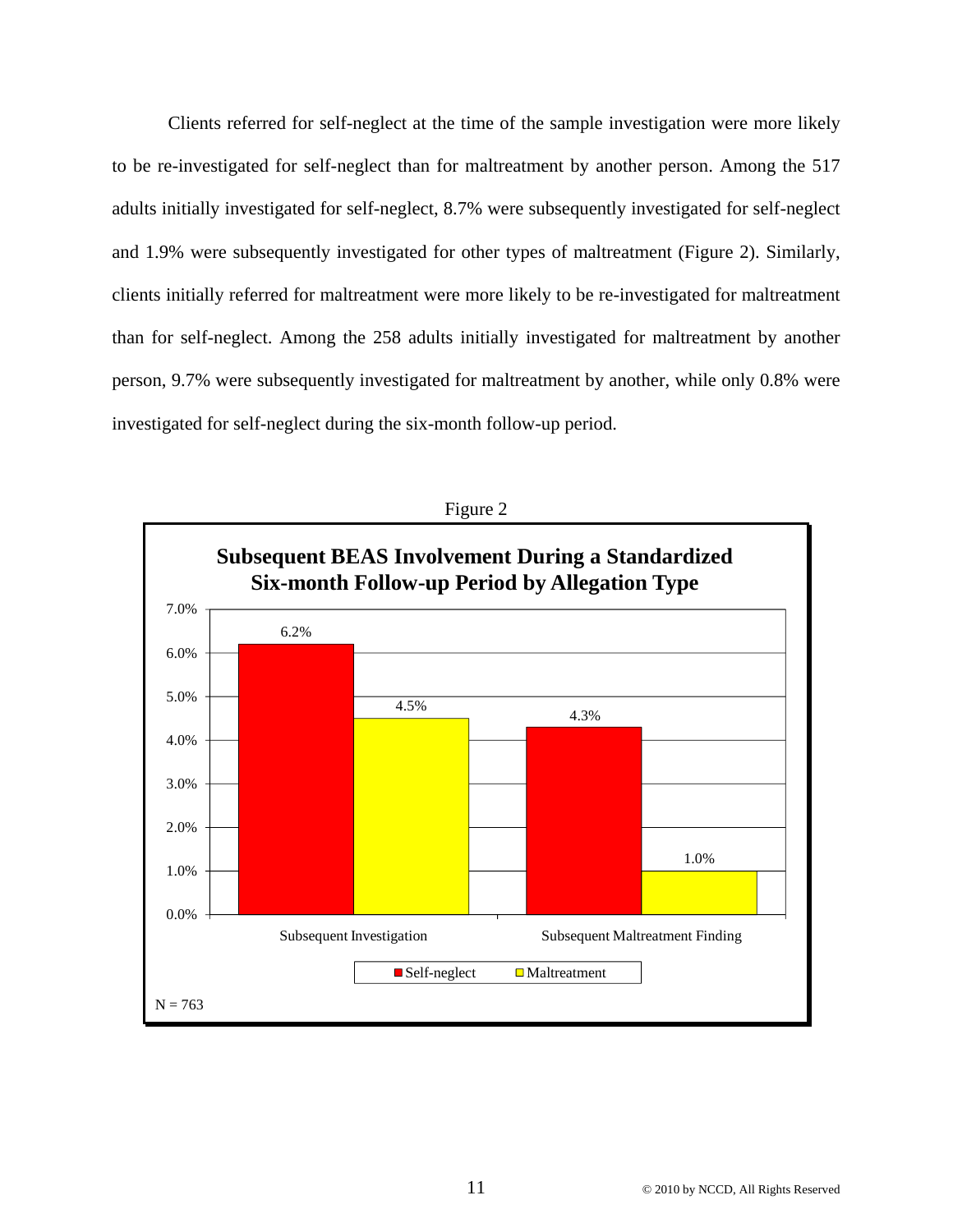#### **B. Methods for Constructing the Actuarial Risk Assessment**

 The purpose of actuarial risk assessment is to classify individuals by the likelihood of a specific outcome based on observed group characteristics. A variety of statistical methods could be applied, but less precise methods of statistical evaluation (including bivariate analyses followed by least squares regression) consistently produce the best classification results (Gottfredson & Gottfredson, 1979; Simon, 1971). For example, the Burgess (1928) method assigns a total score to an individual based on the risk factors he/she exhibits. The factors are selected based on their bivariate relation to the outcomes of interest (such as Pearson's correlation for continuous outcomes like number of allegations, or point biserial correlation for dichotomous outcomes like one or more investigations). The method used by Gottfredson and Gottfredson (1979) selects risk factors based on their significance in regression analyses of outcomes. Multiple regression is used for continuous outcomes like number of allegations, while logistic regression is used for dichotomous outcomes like one or more investigations. Both methods for constructing a risk assessment consistently produce the best classification results, even when validated on a different sample (Benda, 1987; Gottfredson & Snyder, 2005; Silver & Chow-Martin, 2002; Silver, Smith, & Banks, 2000; Wilbanks, 1985).

These bivariate and multivariate statistical techniques were employed in this study to develop an actuarial risk assessment to classify individuals investigated by BEAS by likelihood of subsequent self-neglect or maltreatment. Client risk factors and other case characteristics were observed by APS workers at a sample investigation and recorded in a web-based database or in Options, the BEAS administrative data system. The relationship of these variables to subsequent APS involvement *after* the sample investigation was analyzed to construct an actuarial risk assessment.

 The proportion of clients re-investigated during the follow-up period was much higher than the proportion of clients with subsequent founded self-neglect or maltreatment. Accurate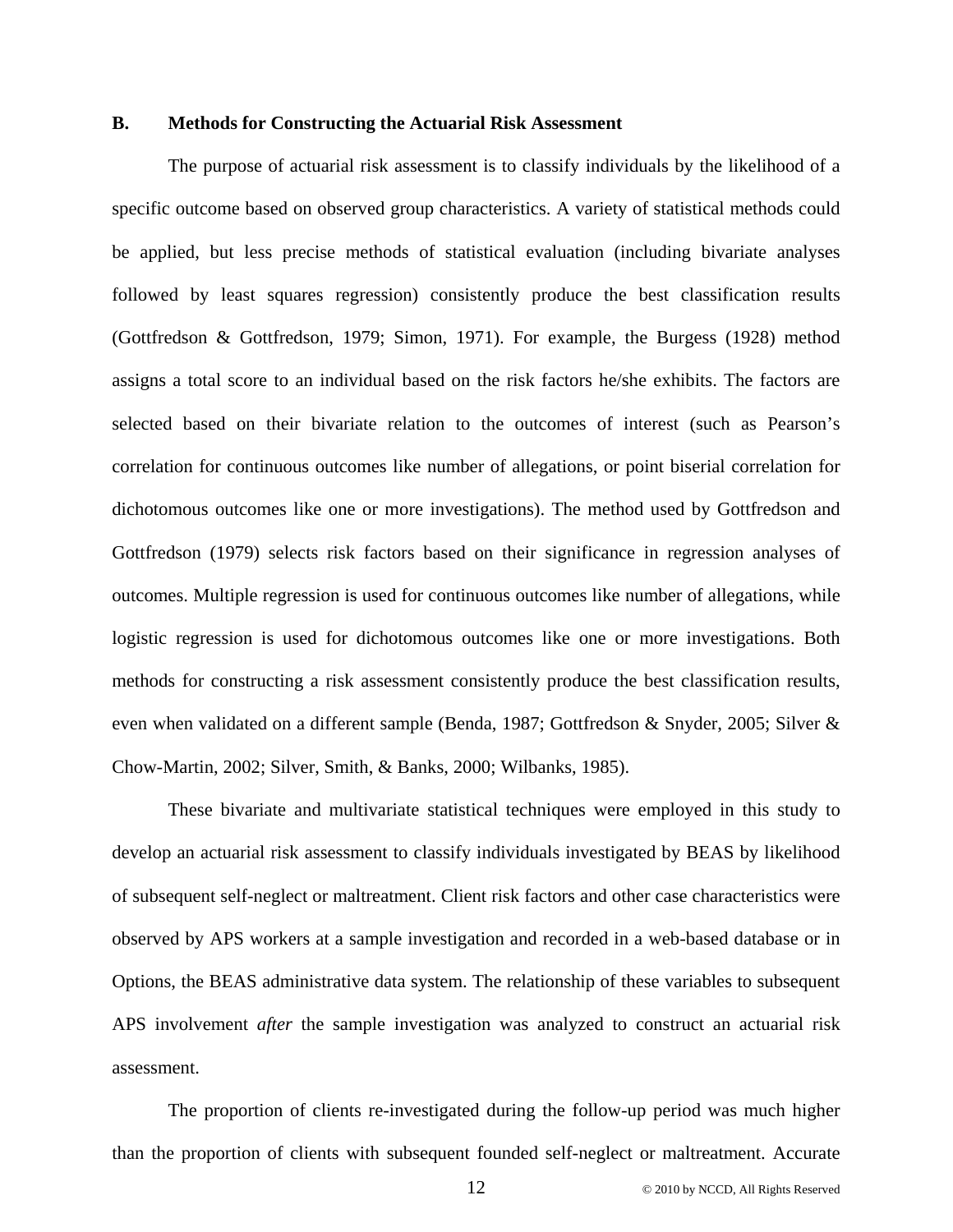risk assessment classification is much more difficult when the base rate of the outcome being estimated is very low (Goodie & Fantino, 1999; Schönemann & Thompson, 1996). Therefore, the primary outcomes referenced during risk assessment construction were re-investigation rates. This report reviews risk assessment classification findings by subsequent founded self-neglect and subsequent founded maltreatment, but these findings should be interpreted with caution given the low base rates.

 Bivariate associations suggested that the characteristics related to subsequent self-neglect often differed from the characteristics related to subsequent maltreatment by another person. Consequently, two risk assessment indices were constructed, one to estimate the likelihood of subsequent self-neglect and one to estimate the likelihood of maltreatment by another person.

 The first step in constructing the risk assessment was to select characteristics with a significant bivariate relation to outcomes (subsequent investigation, founded or unfounded, for self-neglect or maltreatment) for further multivariate analyses (Wagner, 1992). The criteria referenced for significance was Pearson's chi square with *p* value of .05. These risk factors were constructed as categorical variables such that each value had significantly different proportions of clients who experienced outcomes. For example, the number of prior APS investigations was defined as none, one, or two or more. Item weights were based on a characteristic's relation to the outcomes relative to the mean (i.e., -1 when presence reduces the likelihood and 1 when it increases the likelihood).

 Regression analyses were used to identify which characteristics had the strongest relationship to outcomes and which were redundant to other characteristics. Then, cross-tabulations and correlations were repeated to ensure that the values for a given risk factor were defined to maximize the relationship to outcomes. Cut points were identified to define risk classifications based on percentage changes observed from one risk score to the next. Lastly,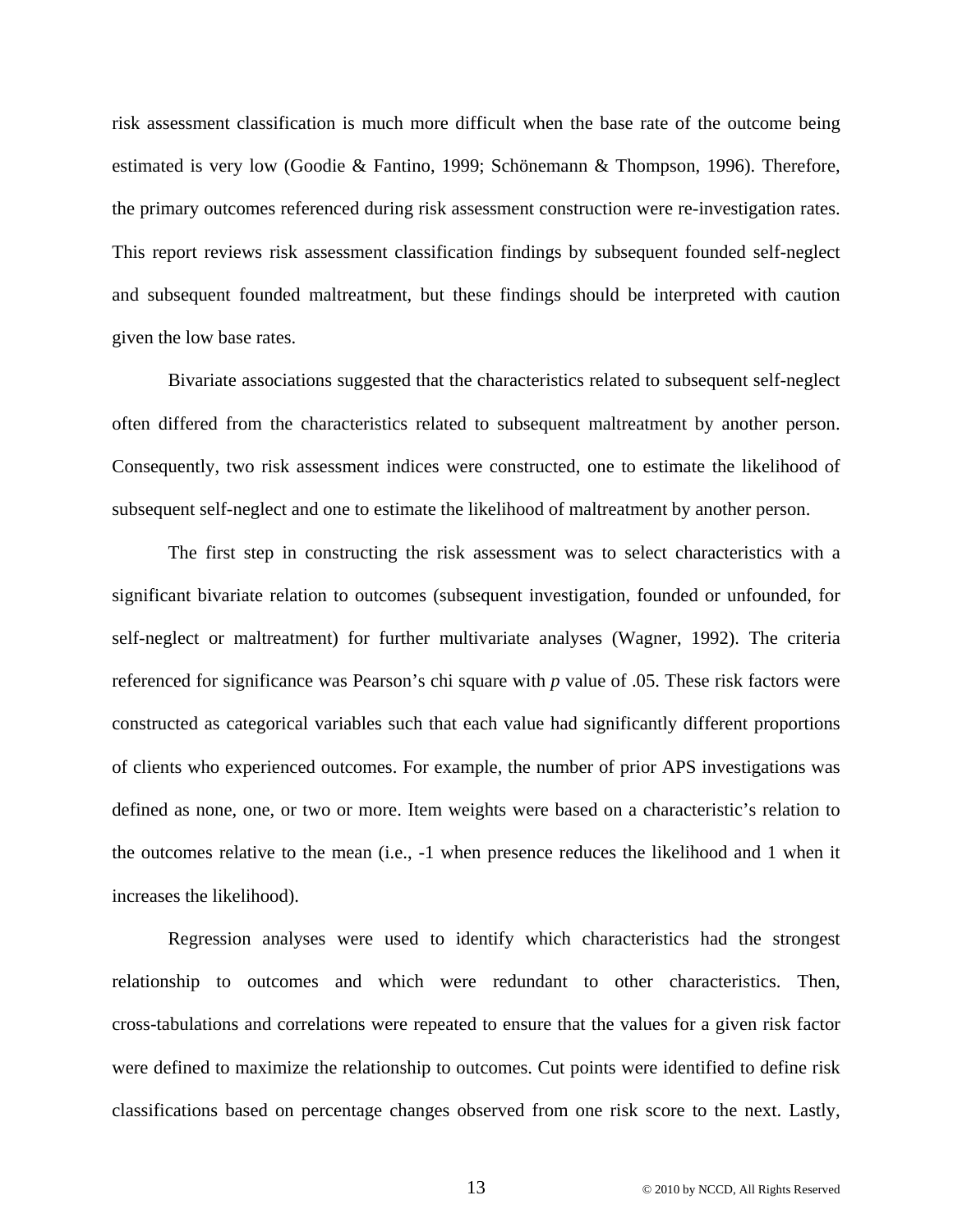results were examined for key subgroups, such as clients with founded versus unfounded sampled allegations, to ensure that the risk assessment performed well for all clients.

 The resulting risk assessment is composed of two separate indices, a 9-item index that estimates the likelihood of subsequent self-neglect and a 10-item index that estimates the likelihood of future abuse and neglect by another person (a copy of the assessment appears in Appendix A). At the close of an investigation, the assigned APS worker will complete both indices, reaching one score that indicates risk of self-neglect and one score that indicates risk of maltreatment by another person. Defined cut points translate these scores into risk classifications (low, moderate, and high). The final risk classification level assigned to the client at the close of the investigation is the higher of the two risk classifications reached by the maltreatment and self-neglect risk indices.

 The next section reviews the items composing the two risk assessment indices and results of the risk classifications. Findings for the self-neglect index are reviewed first, followed by findings for the maltreatment index and for the overall risk level. Lastly, client risk groups are profiled based on risk factors to illustrate how clients differed.

#### **IV. FINDINGS**

 An effective and valid risk assessment has progressively higher outcome rates that correspond to each increase in risk classification level across multiple outcomes. Ideally, the rates between consecutive risk levels maximize the separation between the high and low risk groups, as well as between consecutive risk groups. In other words, each increase in risk level should correspond to an increase in subsequent BEAS involvement that, across outcomes, is significantly greater.

 This section reviews items and findings for both the self-neglect index and the maltreatment index. An overall risk level was computed, which is the higher of the two risk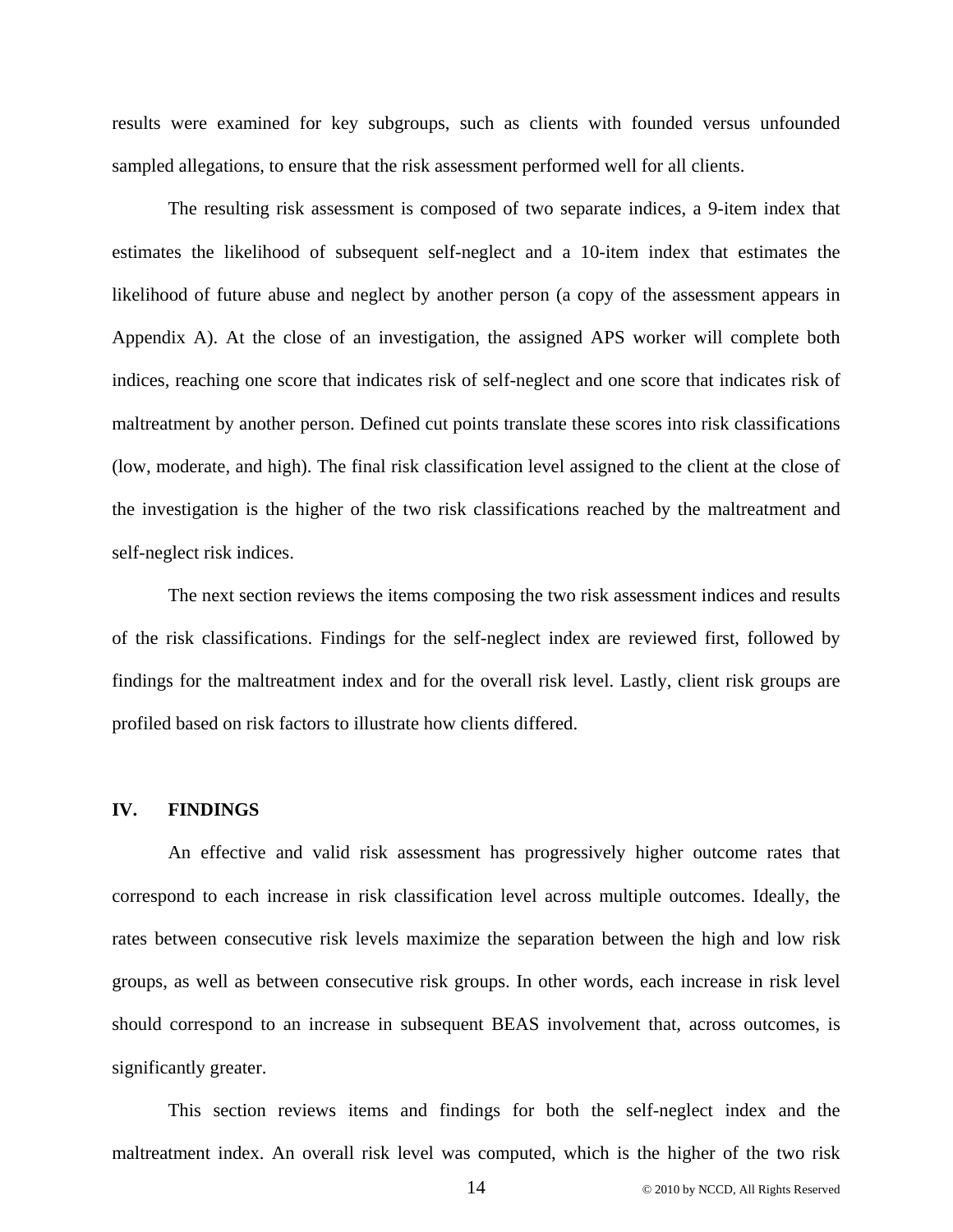levels obtained from the indices. Findings for the overall risk classification are reviewed for the total sample, by the finding resulting from the sampled investigation and by the age of the client. The section concludes with a profile of clients by overall risk classification.

### **A. Risk Assessment Classification Findings for Self-neglect**

 The self-neglect index comprises risk factors that had a significant bivariate relationship to one or more subsequent investigations of self-neglect or subsequent founded self-neglect during the standardized six-month follow-up period. The index is composed of nine client characteristics:

- Number of prior investigations (none, one, two or more);
- Alleged victim previously received APS services (no, yes);
- Alleged victim previously refused APS services (no, yes);
- Self-neglect alleged in the current investigation (no, yes);
- Alleged victim currently refuses APS services (no, yes);
- Community-based service providers will not provide services to client (no, yes);
- Age of alleged victim (under 80, 80 or older);
- Number of inpatient hospital stays in past year (none, one to two, three or more);
- Alleged victim has current or historic drug or alcohol problem (not applicable, drug or alcohol, both drug and alcohol).

 During the standardized six-month follow-up period, 6.2% of sampled clients were involved in an investigation for alleged self-neglect on at least one occasion (see Table 3). Among clients classified as low risk, 2.0% were subsequently investigated for a self-neglect allegation. Of clients at moderate risk for self-neglect, 7.6% had a subsequent investigation for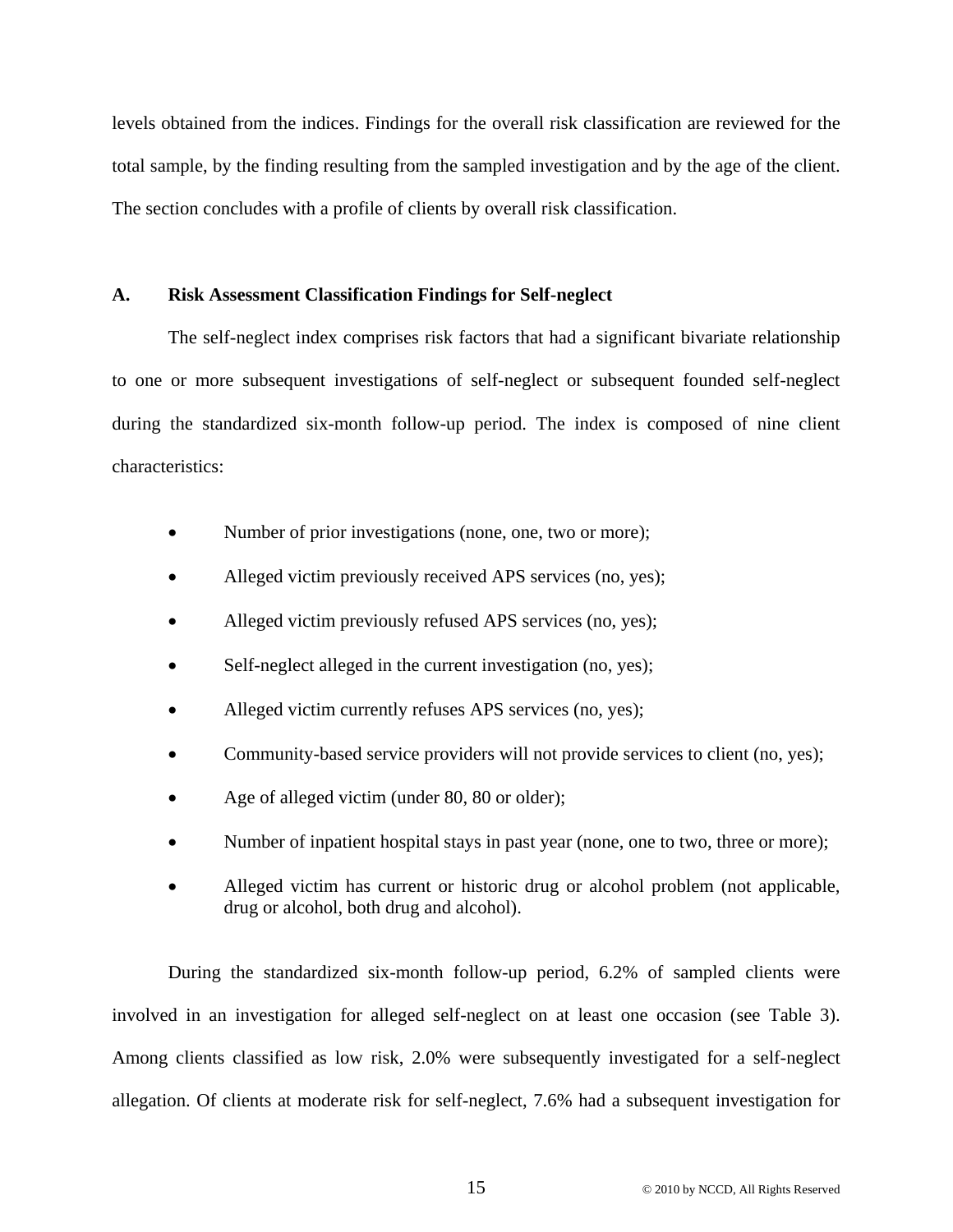self-neglect. In comparison, 22.2% of high risk clients were investigated for alleged self-neglect during the follow-up period.

 The self-neglect risk index also classified clients well when the outcome was subsequent founded self-neglect. Clients classified as being at low risk of future self-neglect had a founded self-neglect rate of 1.1%. In comparison, 5.5% of clients classified as moderate risk and 15.9% of clients classified as high risk were founded for self-neglect during the follow-up period. Across both outcomes, the self-neglect risk index classified clients so that each increase in risk level corresponded to a significant increase in the proportion experiencing each outcome measure of self-neglect.

| Table 3             |     |                            |                                                                             |                                                  |  |  |  |  |
|---------------------|-----|----------------------------|-----------------------------------------------------------------------------|--------------------------------------------------|--|--|--|--|
|                     |     |                            | <b>Current Risk of Self-neglect Classification by Self-neglect Outcomes</b> |                                                  |  |  |  |  |
| Self-neglect        |     | <b>Sample Distribution</b> | <b>Outcome Rates During the Follow-up Period</b>                            |                                                  |  |  |  |  |
| <b>Risk Level</b>   | N   | $\frac{6}{9}$              | <b>Subsequent Self-neglect</b><br>Investigation                             | <b>Subsequent Self-neglect</b><br><b>Finding</b> |  |  |  |  |
| Low                 | 357 | 46.8%                      | 2.0%                                                                        | 1.1%                                             |  |  |  |  |
| Moderate            | 343 | 45.0%                      | 7.6%                                                                        | 5.5%                                             |  |  |  |  |
| High                | 63  | 8.3%                       | 22.2%                                                                       | 15.9%                                            |  |  |  |  |
| <b>Total Sample</b> | 763 | 100.0%                     | $6.2\%$                                                                     | 4.3%                                             |  |  |  |  |

# **B. Risk Assessment Classification Findings for Maltreatment by Another Person**

 Risk factors on the maltreatment index had a significant bivariate relationship to one or more subsequent investigations of maltreatment by another person or subsequent founded maltreatment during the standardized six-month follow-up period. The index is composed of nine client characteristics and three characteristics of the primary support person (PSP):

- Number of prior investigations (none, one or more, one or more and emergency services were called);
- Prior founded emotional, physical, or sexual abuse (no, yes);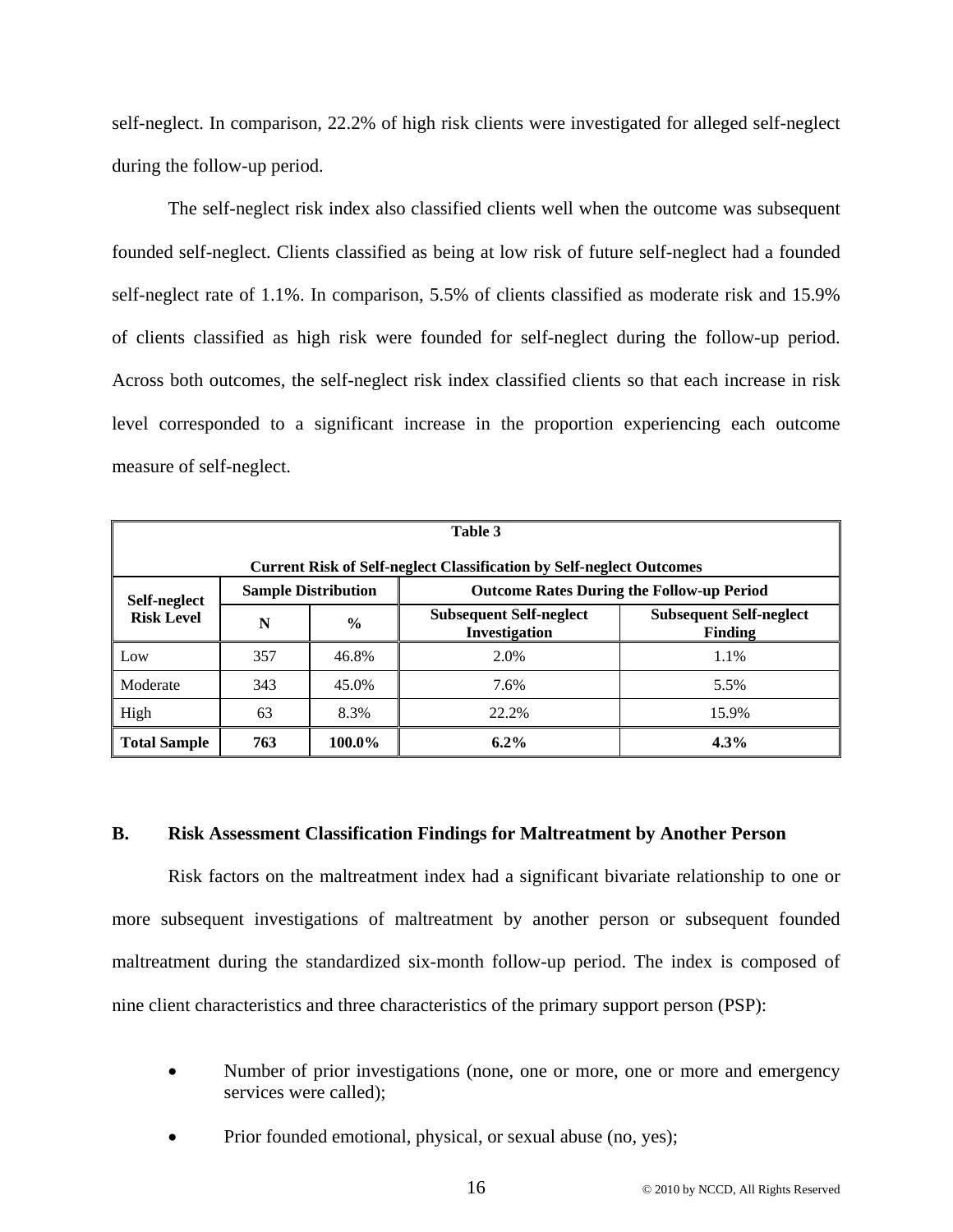- Alleged victim previously received APS services (no, yes);
- Current investigation is for maltreatment by another person (no, yes);
- Current investigation was founded for maltreatment by another person (no, yes);
- Alleged victim has perpetrated maltreatment on another as an adult (no, yes);
- Alleged victim has problematic adult relationships (not applicable, problematic relationship with adult, domestic violence);
- Number of inpatient hospital stays in the past year (none, one or more);
- Others have access to alleged victim's finances (no, yes);
- PSP has unrealistic expectations of alleged victim (no, yes);
- PSP has perpetrated maltreatment on another person (no, yes); and
- PSP lacks skills required for caregiving (no, yes).

 The maltreatment risk index classified clients such that an increase in risk level corresponded to a significant increase in the proportion with maltreatment by another alleged during the follow-up period (z test,  $p < .05$ ; see Table 4). For example, among the 763 clients classified as being at low risk for subsequent maltreatment, 2.2% were subsequently investigated for alleged maltreatment by another person during the follow-up period. In comparison, 5.2% of clients classified as moderate risk and 21.4% of clients classified as high risk for maltreatment were investigated for alleged maltreatment by another person during the follow-up period.

Only 1.0% of clients had a founded allegation of maltreatment by another person during the standardized six-month follow-up period. As mentioned previously, it is difficult to assess the index's classification abilities relative to this outcome given such a low rate of occurrence. Despite the low base rate, clients classified as high risk by the maltreatment index had a much higher rate of founded maltreatment (12.5%) than did clients classified as moderate or low risk of subsequent maltreatment (0.0% and 0.2%, respectively).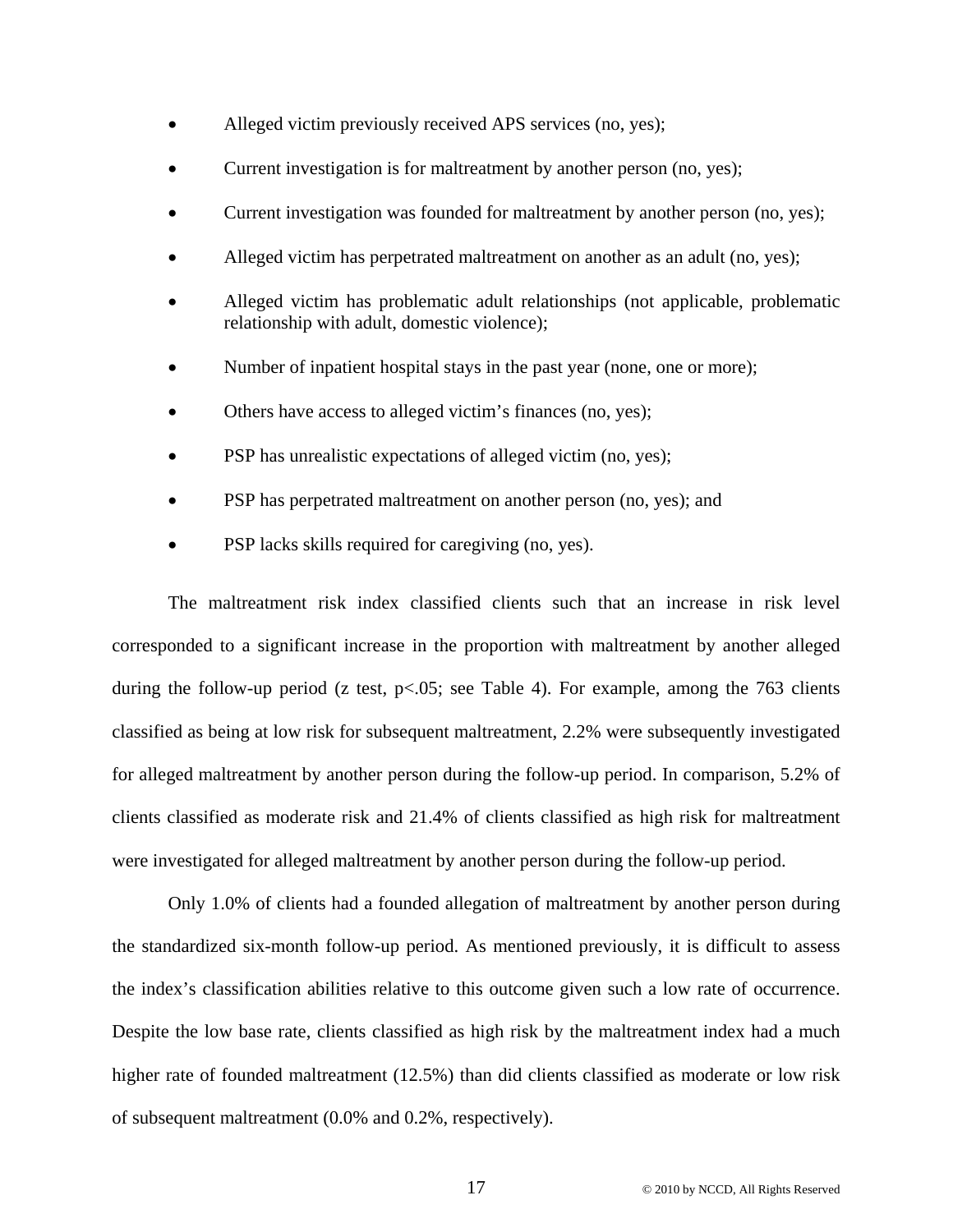| Table 4             |                                                                      |               |                                                        |                                                  |  |  |  |  |  |  |
|---------------------|----------------------------------------------------------------------|---------------|--------------------------------------------------------|--------------------------------------------------|--|--|--|--|--|--|
|                     | <b>Current Risk of Abuse Classification by Maltreatment Outcomes</b> |               |                                                        |                                                  |  |  |  |  |  |  |
| <b>Abuse Risk</b>   | <b>Sample Distribution</b>                                           |               | <b>Outcome Rates During the Follow-up Period</b>       |                                                  |  |  |  |  |  |  |
| Level               | N                                                                    | $\frac{6}{9}$ | <b>Subsequent Maltreatment</b><br><b>Investigation</b> | <b>Subsequent Founded</b><br><b>Maltreatment</b> |  |  |  |  |  |  |
| Low                 | 495                                                                  | 64.9%         | 2.2%                                                   | 0.2%                                             |  |  |  |  |  |  |
| Moderate            | 212                                                                  | 27.8%         | 5.2%                                                   | $0.0\%$                                          |  |  |  |  |  |  |
| High                | 56                                                                   | 7.3%          | 21.4%                                                  | 12.5%                                            |  |  |  |  |  |  |
| <b>Total Sample</b> | 763                                                                  | 100.0%        | 4.5%                                                   | $1.0\%$                                          |  |  |  |  |  |  |

## **C. Risk Assessment Classification Findings for Any Maltreatment**

 As mentioned previously, the overall risk classification is the higher of the risk levels assigned by the self-neglect and maltreatment indices. The overall classification establishes a risk level that estimates the likelihood of subsequent maltreatment of any kind (i.e., either self-neglect or maltreatment by another person). Agencies typically use the overall risk classification to inform the level of service intervention.

## 1. Overall Risk Classification Findings for the Total Sample

 When classified by overall risk level, 32.5% of BEAS clients were assessed as low risk (see Table 5). Approximately half (53.2%) were classified as moderate risk and 14.3% were classified as high risk.

 Clients classified by the overall risk level had significantly different proportions of being re-investigated (z test,  $p < .05$ ; see Table 5 and Figure 3). During the six months following the sampled investigation, 10.1% of sampled clients had one or more additional investigations for alleged maltreatment or self-neglect. Among clients classified as low risk, 5.2% were re-investigated during the follow-up period. In comparison, 9.4% of moderate risk and 23.9% of high risk clients were re-investigated for self-neglect or maltreatment during the follow-up period.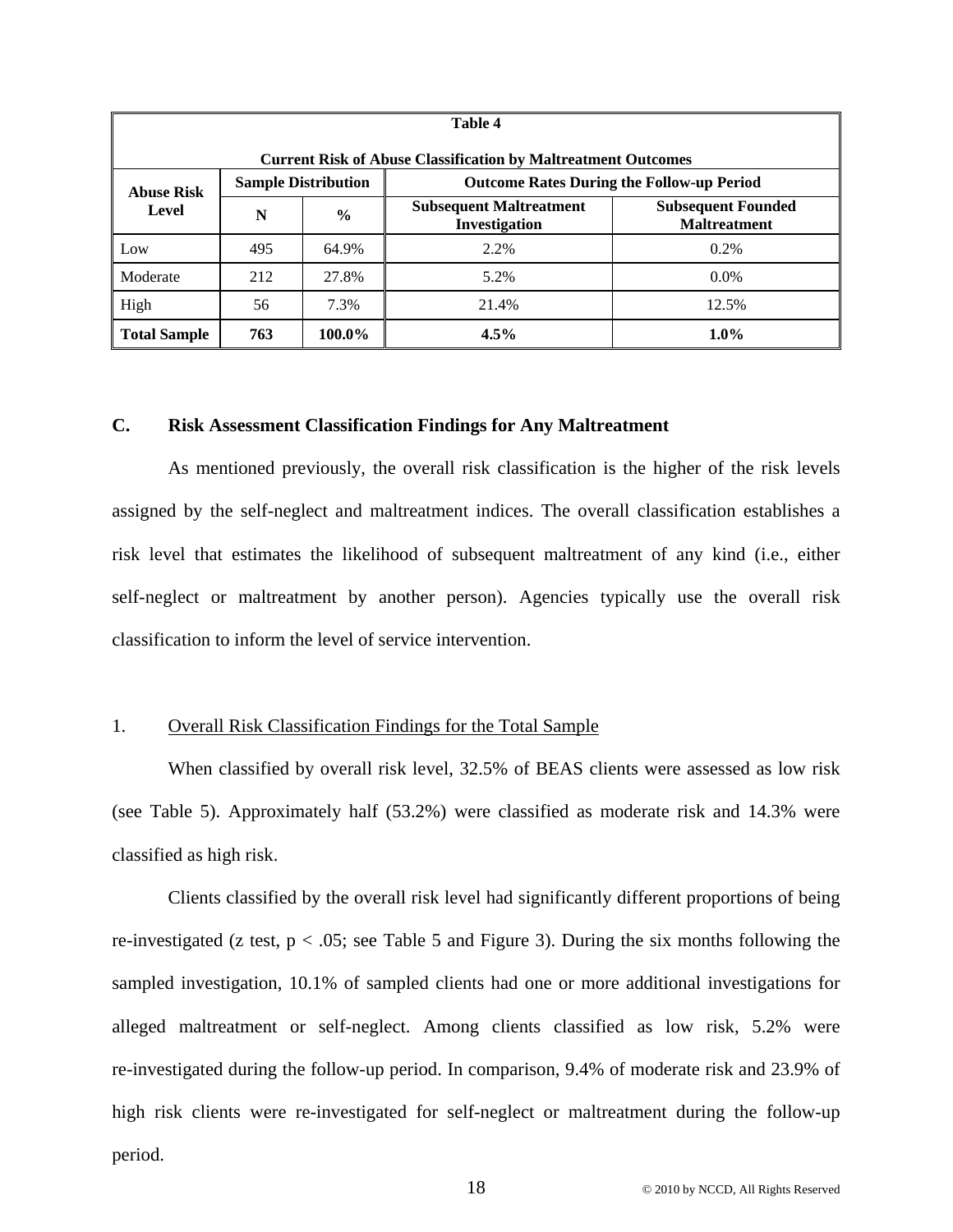The risk assessment also classified clients well by the likelihood of a subsequent finding of self-neglect or maltreatment. Of the 763 sample clients, 5.2% had a founded allegation of self-neglect or maltreatment during the follow-up period. Among clients classified as low risk, 2.0% had a finding during the follow-up period, compared to 4.7% of moderate risk and 14.7% of high risk clients. Each increase in risk level corresponded to a significant increase in the proportion of clients with founded self-neglect and/or maltreatment during the standardized follow-up period (z test,  $p < .05$ ).

| Table 5             |                                                                              |                            |                                                  |                           |  |  |  |  |  |  |
|---------------------|------------------------------------------------------------------------------|----------------------------|--------------------------------------------------|---------------------------|--|--|--|--|--|--|
|                     | <b>Overall Risk Classification by Subsequent Elder Maltreatment Outcomes</b> |                            |                                                  |                           |  |  |  |  |  |  |
| <b>Overall Risk</b> |                                                                              | <b>Sample Distribution</b> | <b>Outcome Rates During the Follow-up Period</b> |                           |  |  |  |  |  |  |
| Level               | N                                                                            | $\frac{0}{0}$              | <b>Investigation</b>                             | <b>Founded Allegation</b> |  |  |  |  |  |  |
| Low                 | 248                                                                          | 32.5%                      | 5.2%                                             | 2.0%                      |  |  |  |  |  |  |
| Moderate            | 406                                                                          | 53.2%                      | 9.4%                                             | 4.7%                      |  |  |  |  |  |  |
| High                | 109                                                                          | 14.3%                      | 23.9%                                            | 14.7%                     |  |  |  |  |  |  |
| <b>Total Sample</b> | 763                                                                          | 100.0%                     | $10.1\%$                                         | $5.2\%$                   |  |  |  |  |  |  |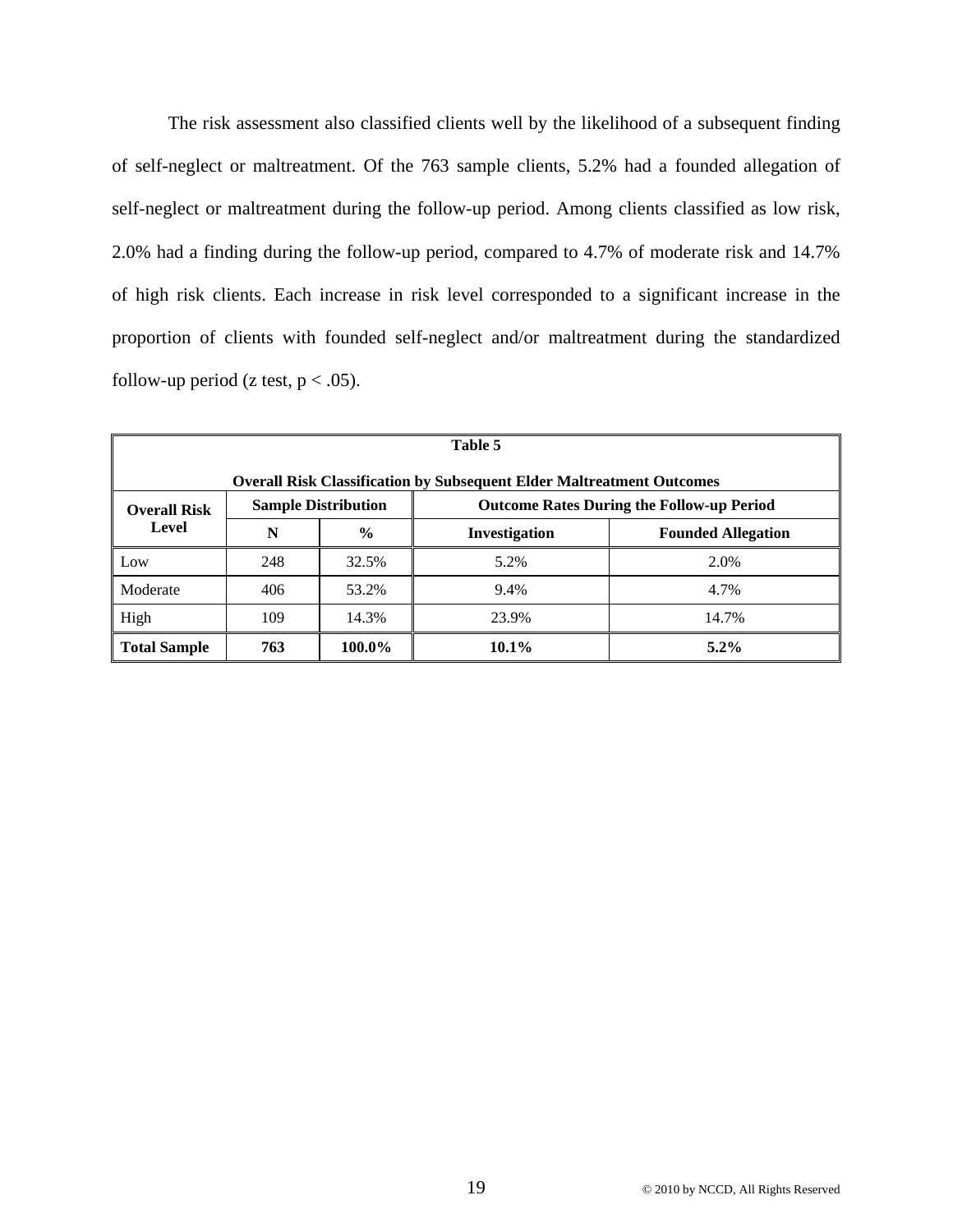

#### 2. Overall Risk Classification Findings by the Sample Investigation Finding

 A greater proportion of clients with a sampled founded investigation were classified as high risk than were clients with unfounded allegations (see Table 6). Among clients with founded allegations at the time of the sample investigation, 23.2% were classified as low risk, 58.9% as moderate risk, and 17.9% as high risk. Among clients with unfounded allegations at the time of sampling, 42.6% were classified as low risk, 47.0% as moderate risk, and 10.4% as high risk.

 Despite these differences in distribution, the risk assessment performed similarly when classifying clients by the likelihood of subsequent investigation. Among clients with a founded sample investigation, 6.5% of low risk clients were re-investigated for either self-neglect or maltreatment, compared to 9.4% of moderate risk and 18.3% of high risk clients. Among clients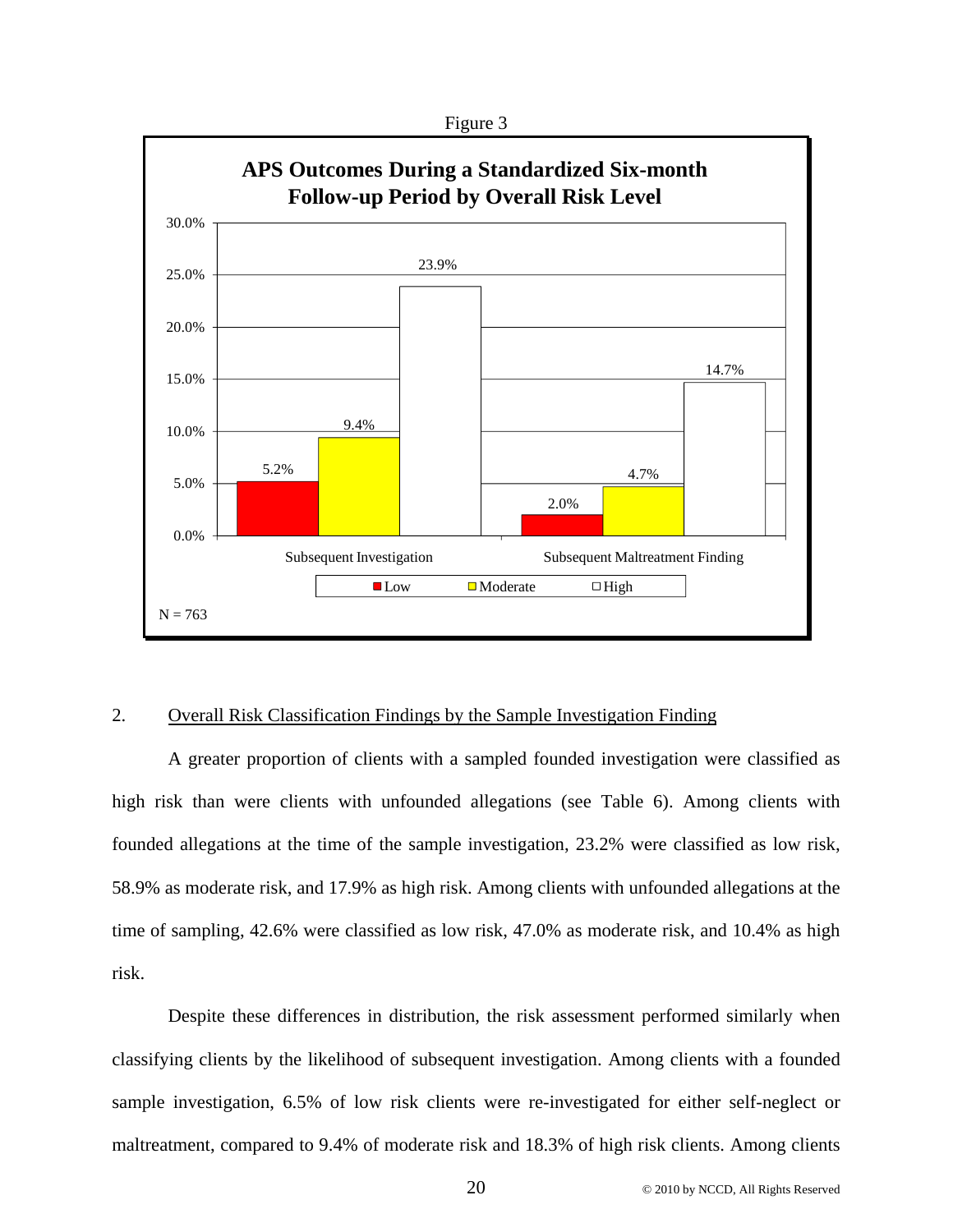with unfounded sample investigations, 4.5% of low risk clients, 9.3% of moderate risk clients, and 34.2% of high risk clients were re-investigated during the standardized six-month follow-up period.

 Findings were similar when the outcome was subsequent confirmation of findings during the follow-up period. Only 3.3% of clients with founded allegations classified as low risk had a subsequent confirmation, compared to 4.3% of moderate risk and 9.9% of high risk clients with founded sample allegations. Among clients with unfounded sample allegations, 1.3% of low risk, 5.2% of moderate risk, and 23.7% of high risk clients had subsequent allegations confirmed during the follow-up period. Regardless of the finding for the sampled investigation, the risk assessment classified clients such that an increase in risk level corresponded to an increase in the proportion of clients with a subsequent founded investigation.

| Table 6                                                   |                            |                 |                                    |                                             |  |  |  |  |
|-----------------------------------------------------------|----------------------------|-----------------|------------------------------------|---------------------------------------------|--|--|--|--|
| <b>Overall Risk Classification by Subsequent Outcomes</b> |                            |                 |                                    |                                             |  |  |  |  |
|                                                           | <b>Sample Distribution</b> |                 |                                    | <b>Outcomes During the Follow-up Period</b> |  |  |  |  |
| <b>Overall Risk Level</b>                                 | N                          | $\frac{0}{0}$   | <b>Subsequent</b><br>Investigation | <b>Subsequent Founded</b><br>Investigation  |  |  |  |  |
| <b>Total Sample</b>                                       | 763                        | 100.0%<br>10.1% |                                    | $5.2\%$                                     |  |  |  |  |
| <b>Founded Investigation</b>                              |                            |                 |                                    |                                             |  |  |  |  |
| Low                                                       | 92                         | 23.2%           | 6.5%                               | 3.3%                                        |  |  |  |  |
| Moderate                                                  | 234                        | 58.9%           | 9.4%                               | 4.3%                                        |  |  |  |  |
| High                                                      | 71                         | 17.9%           | 18.3%                              | 9.9%                                        |  |  |  |  |
| <b>Total Founded</b>                                      | 397                        | 100%            | 10.3%                              | 5.0%                                        |  |  |  |  |
| <b>Unfounded Investigation</b>                            |                            |                 |                                    |                                             |  |  |  |  |
| Low                                                       | 156                        | 42.6%           | 4.5%                               | 1.3%                                        |  |  |  |  |
| Moderate                                                  | 172                        | 47.0%           | 9.3%                               | 5.2%                                        |  |  |  |  |
| High                                                      | 38                         | 10.4%           | 34.2%                              | 23.7%                                       |  |  |  |  |
| <b>Total Unfounded</b><br>100%<br>366<br>$9.8\%$<br>5.5%  |                            |                 |                                    |                                             |  |  |  |  |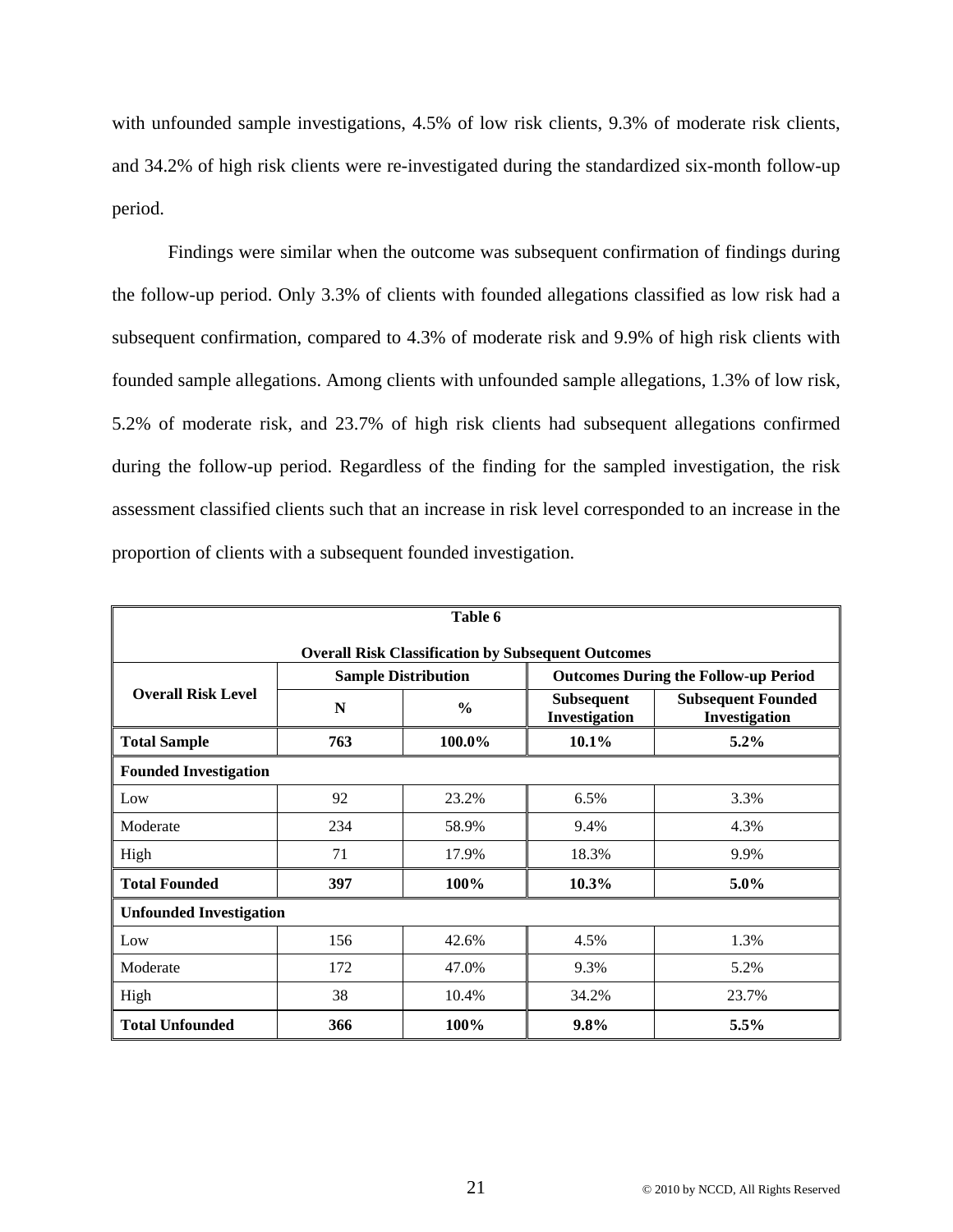## 3. Risk Classification Findings by Age of the Client

 BEAS serves elders (people 60 years of age or older) and vulnerable adults under the age of 60. Risk assessment classification findings were examined separately for these two groups to ensure that the risk assessment performed well when classifying either group.

 Most (662) of the sample were adults age 60 years or older, and 101 were vulnerable adults under the age of 60. The risk level distribution was similar regardless of client age. Among clients 60 or older, 33.4% were classified as low risk, 52.0% as moderate risk, and 14.7% as high risk (see Table 7). Among the 101 clients under the age of 60, 26.7% were classified as low risk, 61.4% as moderate risk, and 11.9% as high risk.

 Outcome rates by risk classification were also similar regardless of client age. Of clients 60 or older classified as low risk, 5.9% were re-investigated for self-neglect or maltreatment by another person during the standardized six-month follow-up period. In comparison, 8.7% of moderate and 24.7% of high risk clients 60 or older had another investigation during the follow-up period. Among clients under 60 years of age, none of the low risk clients were re-investigated, compared to 12.9% of moderate and 16.7% of high risk clients.

 Risk classification results were also similar when the outcome was subsequent founded investigation. Regardless of client age, an increase in the risk classification corresponded to an increase in the proportion of clients who were subsequently investigated and founded for self-neglect and/or maltreatment.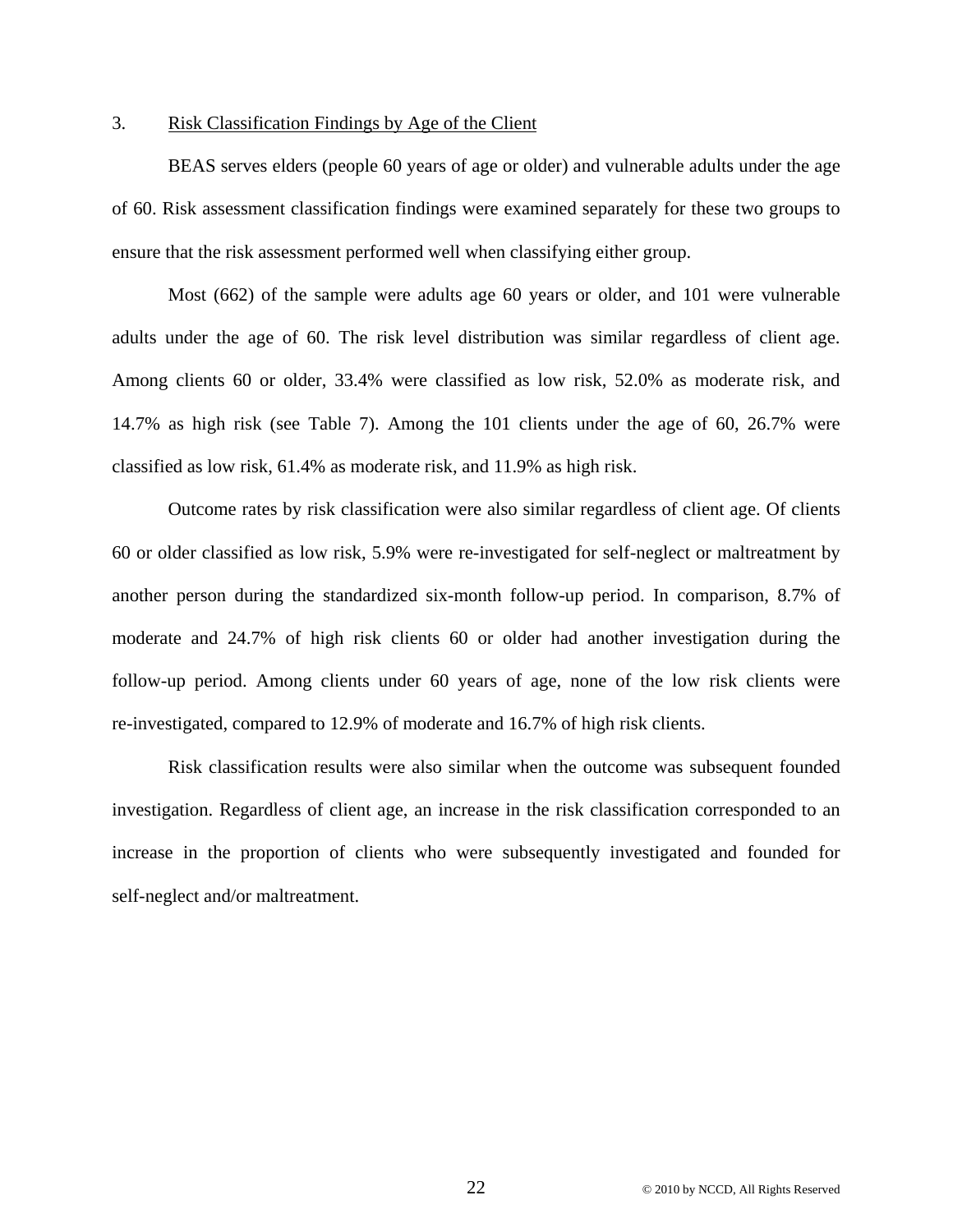| Table 7                                                   |             |                            |                                                  |                          |  |  |  |  |  |
|-----------------------------------------------------------|-------------|----------------------------|--------------------------------------------------|--------------------------|--|--|--|--|--|
| Risk Classification by Maltreatment Outcomes by Age Group |             |                            |                                                  |                          |  |  |  |  |  |
| <b>Overall Risk</b>                                       |             | <b>Sample Distribution</b> | <b>Outcome Rates During the Follow-up Period</b> |                          |  |  |  |  |  |
| Level                                                     | N           | $\frac{0}{0}$              | Investigation                                    | <b>Confirmed Finding</b> |  |  |  |  |  |
| 60 or Older                                               |             |                            |                                                  |                          |  |  |  |  |  |
| 221<br>33.4%<br>5.9%<br>2.3%<br>Low                       |             |                            |                                                  |                          |  |  |  |  |  |
| Moderate                                                  | 344         | 52.0%                      | 8.7%                                             | 4.9%                     |  |  |  |  |  |
| High                                                      | 97<br>14.7% |                            | 24.7%                                            | 15.5%                    |  |  |  |  |  |
| <b>Total Sample</b>                                       | 662         | 100.0%                     | 10.1%                                            | 5.6%                     |  |  |  |  |  |
| Under 60                                                  |             |                            |                                                  |                          |  |  |  |  |  |
| Low                                                       | 27          | 26.7%                      | 0.0%                                             | 0.0%                     |  |  |  |  |  |
| Moderate                                                  | 62          | 61.4%                      | 12.9%                                            | 3.2%                     |  |  |  |  |  |
| High                                                      | 12          | 11.9%                      | 16.7%                                            | 8.3%                     |  |  |  |  |  |
| <b>Total Sample</b>                                       | 101         | 100.0%                     | $9.9\%$                                          | $3.0\%$                  |  |  |  |  |  |

### **D. Client Profiles by Overall Risk Classification**

 Examining the prevalence of the factors that compose the risk assessment illustrates the differences between clients based on their final risk classification. For example, 74.3% of clients classified as high risk had at least one prior APS investigation, compared to 29.3% of moderate risk clients and 6.0% of low risk clients (Table 8). Approximately one third of high risk clients had received APS services in the past (38.5%) and 28.4% had refused APS or another type of services in the past (28.4%). In comparison, only 7.6% of moderate risk clients and no low risk clients had received APS services in the past. Only 6.7% of moderate risk clients and two low risk clients had refused APS or other services in the past.

 Although a similar proportion of clients were referred to APS for self-neglect at the time of the sample incident, high risk clients had the highest rate of refusing services at the end of the sample investigation. A much greater proportion of high risk clients had prior hospital stays, as well as drug or alcohol abuse noted by a worker. Just over one fourth (26.6%) of high risk clients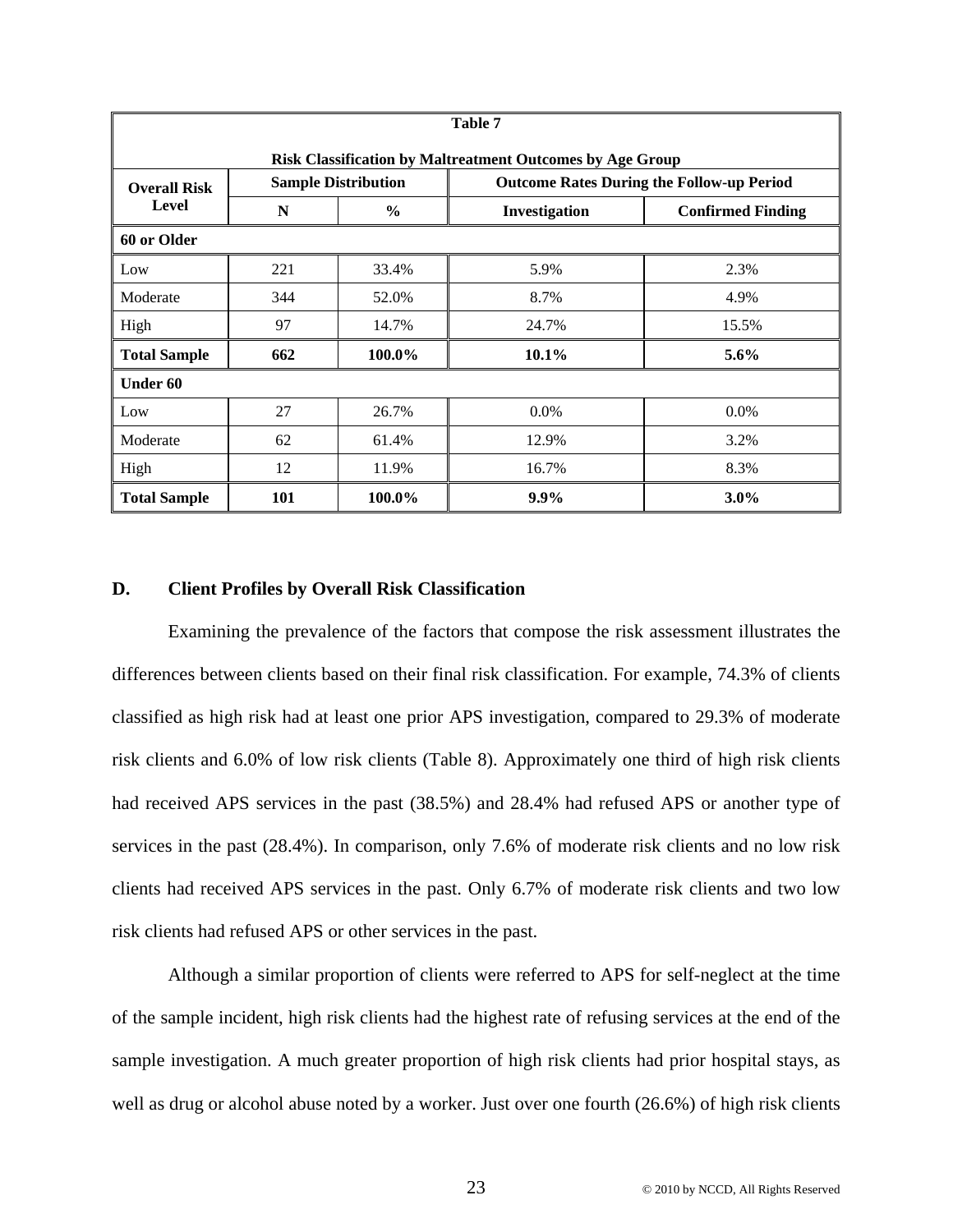had alcohol abuse indicated by a worker, compared to 14.5% of moderate risk and 5.2% of low risk clients.

| <b>Table 8</b>                                                       |                  |               |           |                                    |     |               |
|----------------------------------------------------------------------|------------------|---------------|-----------|------------------------------------|-----|---------------|
| Prevalence of Self-neglect Index Risk Factors by Risk Classification |                  |               |           |                                    |     |               |
|                                                                      |                  |               |           | <b>Overall Risk Classification</b> |     |               |
| <b>Item</b>                                                          |                  | Low           |           | Moderate                           |     | <b>High</b>   |
|                                                                      | N                | $\frac{0}{0}$ | ${\bf N}$ | $\frac{0}{0}$                      | N   | $\frac{0}{0}$ |
| <b>Total Sample</b>                                                  | 248              | $100.0\%$     | 406       | 100.0%                             | 109 | 100.0%        |
| <b>Prior investigations</b>                                          |                  |               |           |                                    |     |               |
| None                                                                 | 233              | 94.0%         | 287       | 70.7%                              | 28  | 25.7%         |
| One or two                                                           | 15               | 6.0%          | 108       | 26.6%                              | 54  | 49.5%         |
| Three or more                                                        | $\boldsymbol{0}$ | 0.0%          | 11        | 2.7%                               | 27  | 24.8%         |
| Previously received ongoing services                                 |                  |               |           |                                    |     |               |
| No                                                                   | 248              | 100.0%        | 375       | 92.4%                              | 67  | 61.5%         |
| Yes                                                                  | $\boldsymbol{0}$ | $0.0\%$       | 31        | 7.6%                               | 42  | 38.5%         |
| <b>Previously refused services</b>                                   |                  |               |           |                                    |     |               |
| No                                                                   | 246              | 99.2%         | 379       | 93.3%                              | 78  | 71.6%         |
| Yes                                                                  | $\overline{2}$   | 0.8%          | 27        | 6.7%                               | 31  | 28.4%         |
| <b>Current allegation for self-neglect</b>                           |                  |               |           |                                    |     |               |
| N <sub>o</sub>                                                       | 82               | 33.1%         | 120       | 29.6%                              | 44  | 40.4%         |
| Yes                                                                  | 166              | 66.9%         | 286       | 70.4%                              | 65  | 59.6%         |
| <b>Currently refuses services</b>                                    |                  |               |           |                                    |     |               |
| N <sub>o</sub>                                                       | 241              | 97.2%         | 212       | 52.2%                              | 45  | 41.3%         |
| Yes                                                                  | $\overline{7}$   | 2.8%          | 194       | 47.8%                              | 64  | 58.7%         |
| Service provider will not accept victim                              |                  |               |           |                                    |     |               |
| N <sub>o</sub>                                                       | 246              | 99.2%         | 390       | 96.1%                              | 95  | 87.2%         |
| Yes                                                                  | $\mathbf{2}$     | 0.8%          | 16        | 3.9%                               | 14  | 12.8%         |
| Age of alleged victim at time of current report                      |                  |               |           |                                    |     |               |
| Under 80                                                             | 182              | 73.4%         | 268       | 66.0%                              | 78  | 71.6%         |
| 80 or older                                                          | 66               | 26.6%         | 138       | 34.0%                              | 31  | 28.4%         |
| Number of inpatient hospital stays in past 12 months                 |                  |               |           |                                    |     |               |
| None                                                                 | 212              | 85.5%         | 253       | 62.3%                              | 46  | 42.2%         |
| One or two                                                           | 36               | 14.5%         | 130       | 32.0%                              | 46  | 42.2%         |
| Three or more                                                        | $\boldsymbol{0}$ | 0.0%          | 23        | 5.7%                               | 17  | 15.6%         |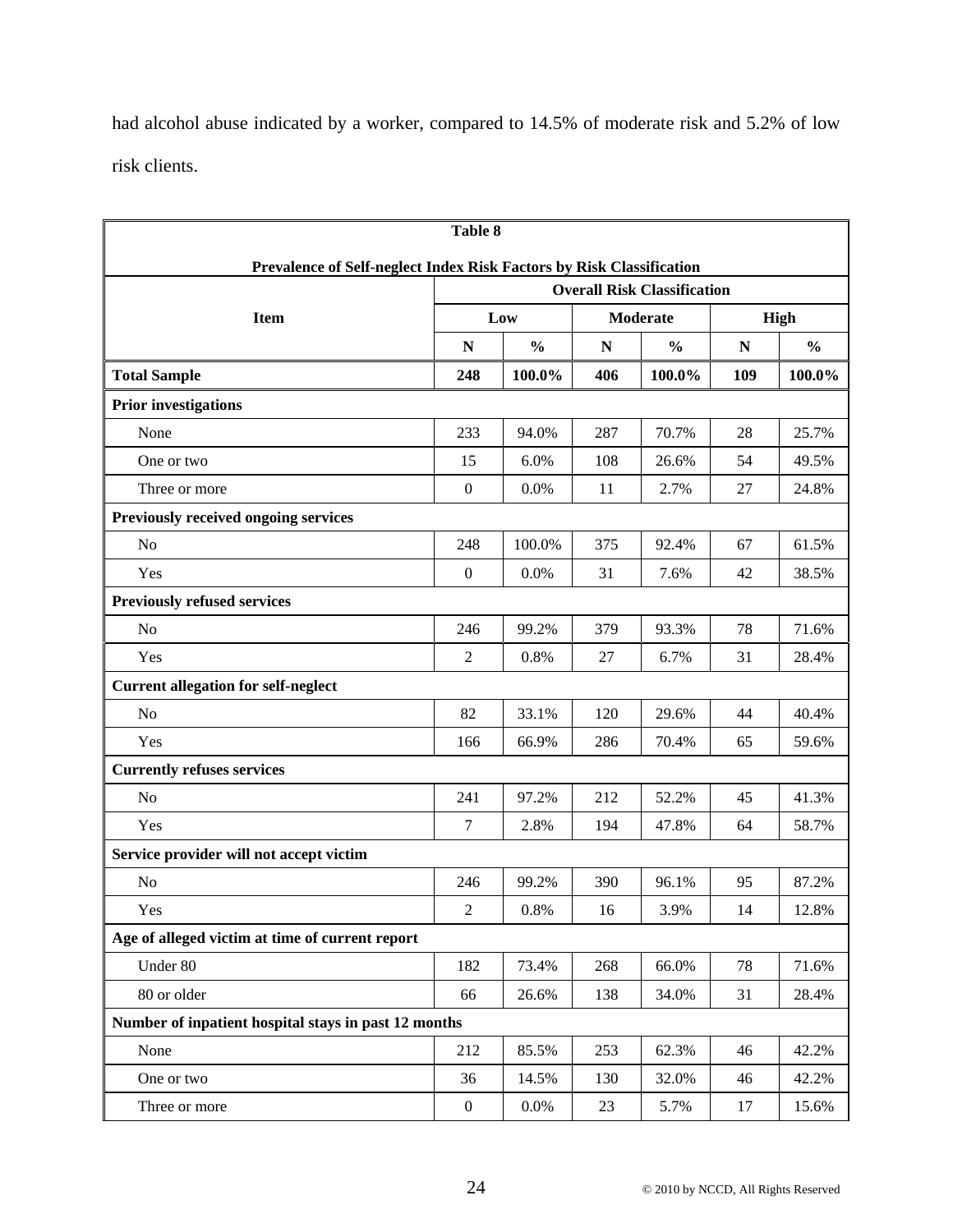| Table 8                                                              |     |               |     |                                    |    |               |  |
|----------------------------------------------------------------------|-----|---------------|-----|------------------------------------|----|---------------|--|
| Prevalence of Self-neglect Index Risk Factors by Risk Classification |     |               |     |                                    |    |               |  |
|                                                                      |     |               |     | <b>Overall Risk Classification</b> |    |               |  |
| <b>Item</b>                                                          |     | Low           |     | <b>Moderate</b><br>High            |    |               |  |
|                                                                      | N   | $\frac{0}{0}$ | N   | $\%$                               | N  | $\frac{6}{9}$ |  |
| Alleged victim has current or historic alcohol problem               |     |               |     |                                    |    |               |  |
| N <sub>o</sub>                                                       | 235 | 94.8%         | 347 | 85.5%                              | 80 | 73.4%         |  |
| Yes                                                                  | 13  | 5.2%          | 59  | 14.5%                              | 29 | 26.6%         |  |
| Alleged victim has current or historic drug problem                  |     |               |     |                                    |    |               |  |
| N <sub>0</sub>                                                       | 242 | 97.6%         | 387 | 95.3%                              | 95 | 87.2%         |  |
| Yes                                                                  | 6   | 2.4%          | 19  | 4.7%                               | 14 | 12.8%         |  |

 During past investigations, a BEAS worker called emergency services for 20.2% of high risk clients, compared to only 5.4% of moderate risk and no low risk clients (Table 9). Regardless of risk classification, between 30% and 40% of clients were referred for maltreatment in the sample investigation, but a greater proportion of high risk clients had these allegations confirmed. Over half (54.1%) of clients classified as high risk had problematic adult relationships, compared to 36.2% of moderate risk and 12.9% of low risk clients.

 The prevalence of workers' concerns about access to finances and the primary support person (PSP) also grew with each increase in the risk classification. Workers indicated that others had access to finances for 45.0% of high risk clients, 39.7% of moderate risk clients, and 28.6% of low risk clients. Workers perceived the PSP's expectations of the alleged victim as unrealistic for 26.6% of high risk clients, compared to only 4.7% of moderate risk and 1.2% of low risk clients. Similarly, workers noted that only 0.8% of low risk clients had a PSP who lacked caregiving skills, compared to 3.7% of moderate risk and 33.9% of high risk clients.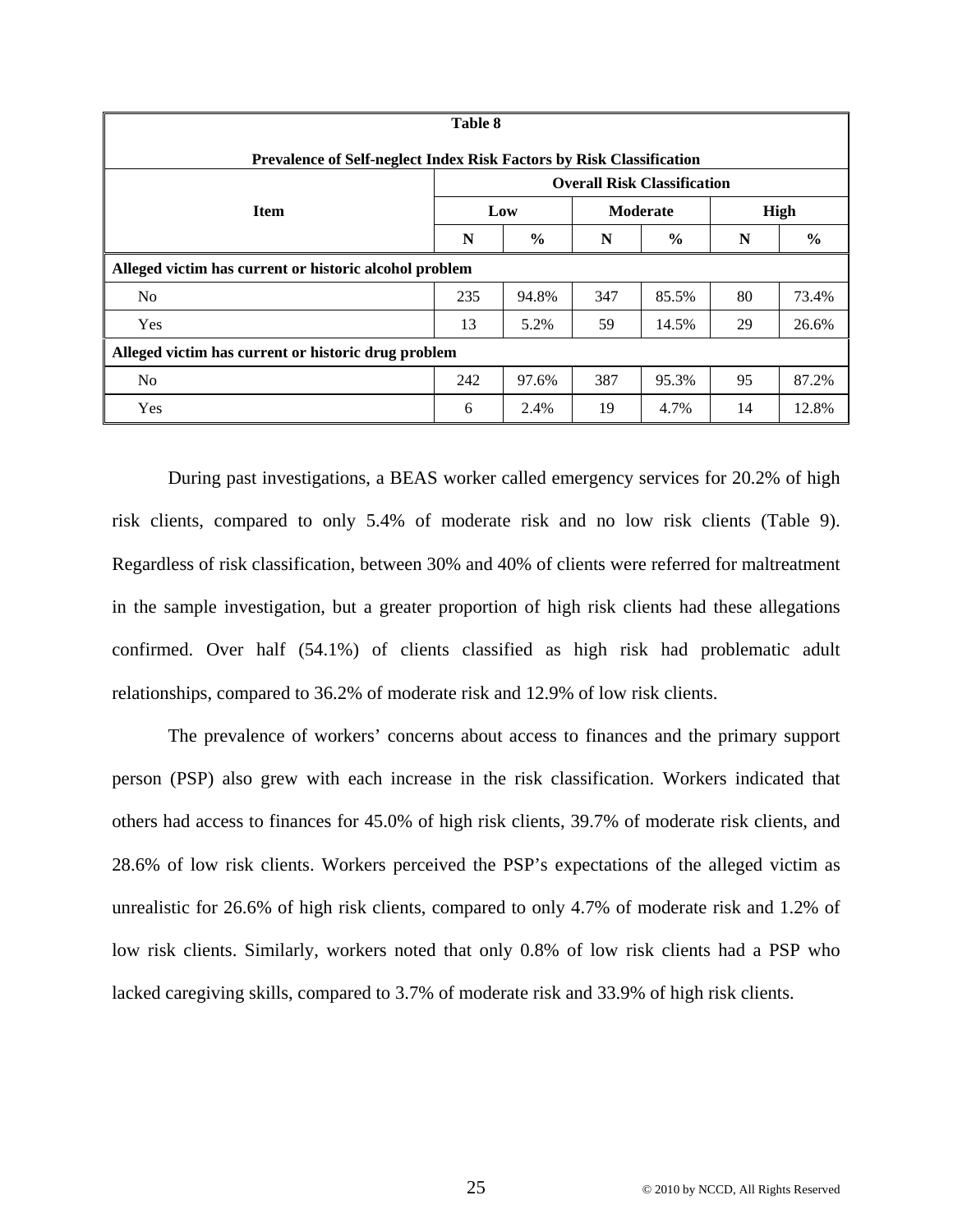| Table 9                                                                         |                  |               |                |                                    |     |               |  |
|---------------------------------------------------------------------------------|------------------|---------------|----------------|------------------------------------|-----|---------------|--|
| Prevalence of Maltreatment Index Risk Factors by Risk Classification            |                  |               |                |                                    |     |               |  |
|                                                                                 |                  |               |                | <b>Overall Risk Classification</b> |     |               |  |
| <b>Item</b>                                                                     |                  | Low           |                | <b>Moderate</b>                    |     | High          |  |
|                                                                                 | N                | $\frac{0}{0}$ | N              | $\frac{0}{0}$                      | N   | $\frac{0}{0}$ |  |
| <b>Total Sample</b>                                                             | 248              | 100.0%        | 406            | 100.0%                             | 109 | 100.0%        |  |
| <b>Prior investigations</b>                                                     |                  |               |                |                                    |     |               |  |
| None                                                                            | 233              | 94.0%         | 287            | 70.7%                              | 28  | 25.7%         |  |
| One or more                                                                     | 15               | 6.0%          | 97             | 23.9%                              | 59  | 54.1%         |  |
| Yes, emergency services notified                                                | $\boldsymbol{0}$ | 0.0%          | 22             | 5.4%                               | 22  | 20.2%         |  |
| <b>Prior finding of abuse</b>                                                   |                  |               |                |                                    |     |               |  |
| N <sub>0</sub>                                                                  | 248              | 100.0%        | 402            | 99.0%                              | 99  | 90.8%         |  |
| Yes                                                                             | $\boldsymbol{0}$ | 0.0%          | $\overline{4}$ | 1.0%                               | 10  | 9.2%          |  |
| Previously received ongoing services                                            |                  |               |                |                                    |     |               |  |
| N <sub>o</sub>                                                                  | 248              | 100.0%        | 375            | 92.4%                              | 67  | 61.5%         |  |
| Yes                                                                             | $\mathbf{0}$     | 0.0%          | 31             | 7.6%                               | 42  | 38.5%         |  |
| Current investigation is for maltreatment by another person                     |                  |               |                |                                    |     |               |  |
| N <sub>0</sub>                                                                  | 161              | 64.9%         | 281            | 69.2%                              | 63  | 57.8%         |  |
| Yes                                                                             | 87               | 35.1%         | 125            | 30.8%                              | 46  | 42.2%         |  |
| Current finding for maltreatment by another person                              |                  |               |                |                                    |     |               |  |
| N <sub>o</sub>                                                                  | 244              | 98.4%         | 362            | 89.2%                              | 82  | 75.2%         |  |
| Yes                                                                             | $\overline{4}$   | 1.6%          | 44             | 10.8%                              | 27  | 24.8%         |  |
| Alleged victim perpetrated maltreatment on another (child or adult) as an adult |                  |               |                |                                    |     |               |  |
| No                                                                              | 248              | 100.0%        | 392            | 96.6%                              | 96  | 88.1%         |  |
| Yes                                                                             | $\mathbf{0}$     | 0.0%          | 14             | 3.4%                               | 13  | 11.9%         |  |
| Alleged victim has had inpatient hospital stays in the past 12 months           |                  |               |                |                                    |     |               |  |
| No                                                                              | 212              | 85.5%         | 253            | 62.3%                              | 46  | 42.2%         |  |
| Yes                                                                             | 36               | 14.5%         | 153            | 37.7%                              | 63  | 57.8%         |  |
| Alleged victim has problematic adult relationships                              |                  |               |                |                                    |     |               |  |
| N <sub>0</sub>                                                                  | 216              | 87.1%         | 259            | 63.8%                              | 50  | 45.9%         |  |
| Yes                                                                             | 32               | 12.9%         | 147            | 36.2%                              | 59  | 54.1%         |  |
| Alleged victim involved in domestic violence, past or current                   |                  |               |                |                                    |     |               |  |
| N <sub>0</sub>                                                                  | 239              | 96.4%         | 354            | 87.2%                              | 90  | 82.6%         |  |
| Yes                                                                             | 9                | 3.6%          | 52             | 12.8%                              | 19  | 17.4%         |  |
| Other person(s) has access to the alleged victim's finances                     |                  |               |                |                                    |     |               |  |
| N <sub>o</sub>                                                                  | 177              | 71.4%         | 245            | 60.3%                              | 60  | 55.0%         |  |
| Yes                                                                             | 71               | 28.6%         | 161            | 39.7%                              | 49  | 45.0%         |  |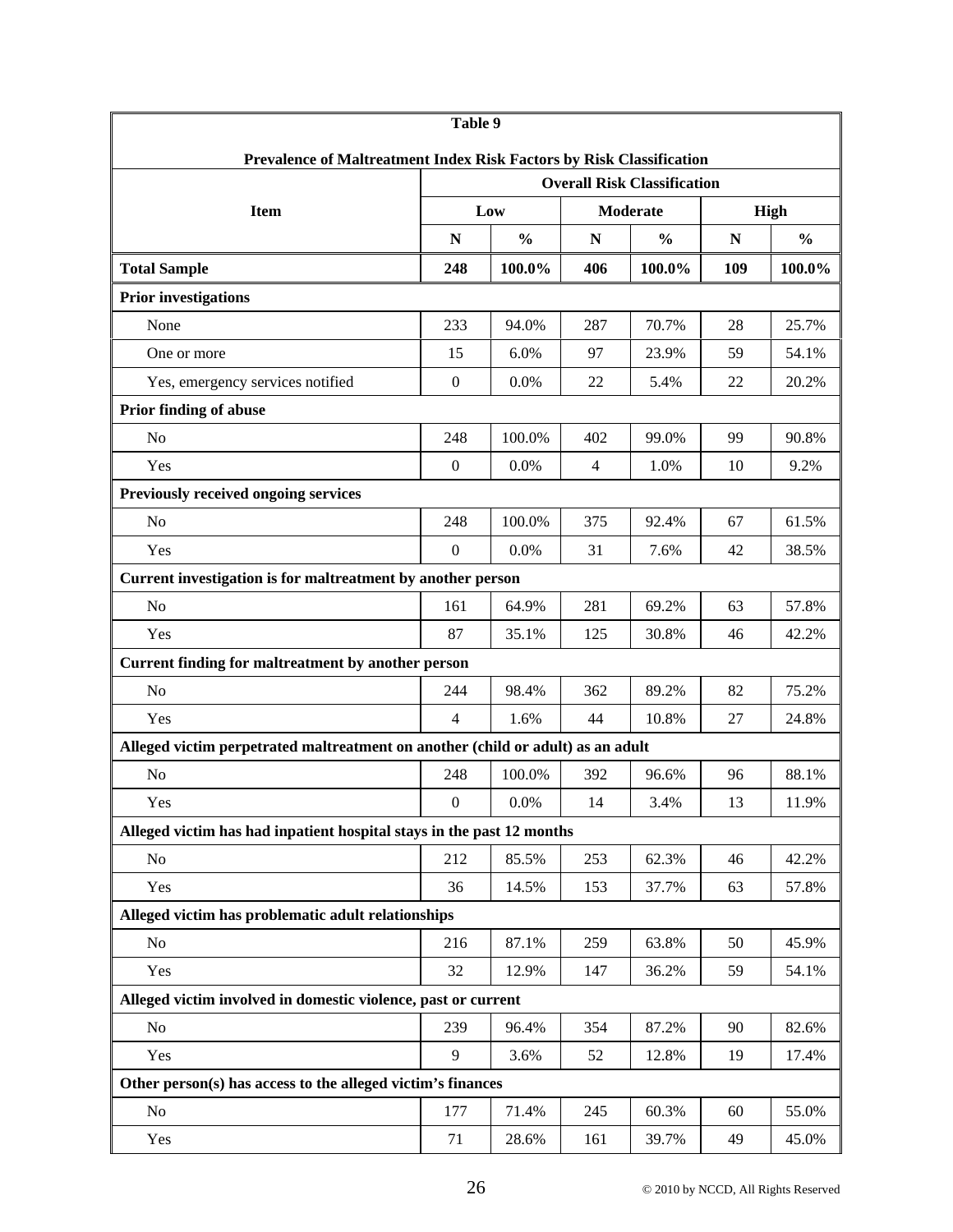|                                                                             | Table 9        |               |     |                                    |     |               |  |
|-----------------------------------------------------------------------------|----------------|---------------|-----|------------------------------------|-----|---------------|--|
| <b>Prevalence of Maltreatment Index Risk Factors by Risk Classification</b> |                |               |     |                                    |     |               |  |
|                                                                             |                |               |     | <b>Overall Risk Classification</b> |     |               |  |
| <b>Item</b>                                                                 |                | Low           |     | <b>Moderate</b>                    |     | <b>High</b>   |  |
|                                                                             | N              | $\frac{6}{6}$ | N   | $\frac{6}{9}$                      | N   | $\frac{0}{0}$ |  |
| PSP perpetrated maltreatment on another                                     |                |               |     |                                    |     |               |  |
| No                                                                          | 248            | 100.0%        | 405 | 99.8%                              | 100 | 91.7%         |  |
| Yes                                                                         | $\Omega$       | $0.0\%$       | 1   | 0.2%                               | 9   | 8.3%          |  |
| PSP has unrealistic expectations of alleged victim                          |                |               |     |                                    |     |               |  |
| No                                                                          | 245            | 98.8%         | 387 | 95.3%                              | 80  | 73.4%         |  |
| Yes                                                                         | 3              | 1.2%          | 19  | 4.7%                               | 29  | 26.6%         |  |
| <b>PSP lacks caregiving skills</b>                                          |                |               |     |                                    |     |               |  |
| N <sub>o</sub>                                                              | 246            | 99.2%         | 391 | 96.3%                              | 72  | 66.1%         |  |
| Yes                                                                         | $\overline{2}$ | 0.8%          | 15  | 3.7%                               | 37  | 33.9%         |  |

## **V. SUMMARY**

#### **A. Summary of Findings**

 A valid actuarial risk assessment must demonstrate significantly higher APS investigation or confirmation rates as the risk classifications transition from low to high. The risk assessment developed as a result of this study performed in the expected manner. For example, among sample clients classified as low risk, 5.2% had a subsequent APS investigation for either maltreatment or self-neglect during the follow-up period, compared to 9.4% of moderate risk clients and 23.9% of high risk clients. A similar pattern was observed for subsequent founded maltreatment or self-neglect. Only 2.0% of low risk clients were victims of a subsequent founded incident, compared to 4.7% of moderate risk and 14.7% of high risk clients. These client risk groups demonstrate significantly different future rates of abuse or neglect. For example, the proportion of high risk clients investigated for self-neglect or maltreatment in the six months following the sample APS investigation was more than four times that of the low risk group.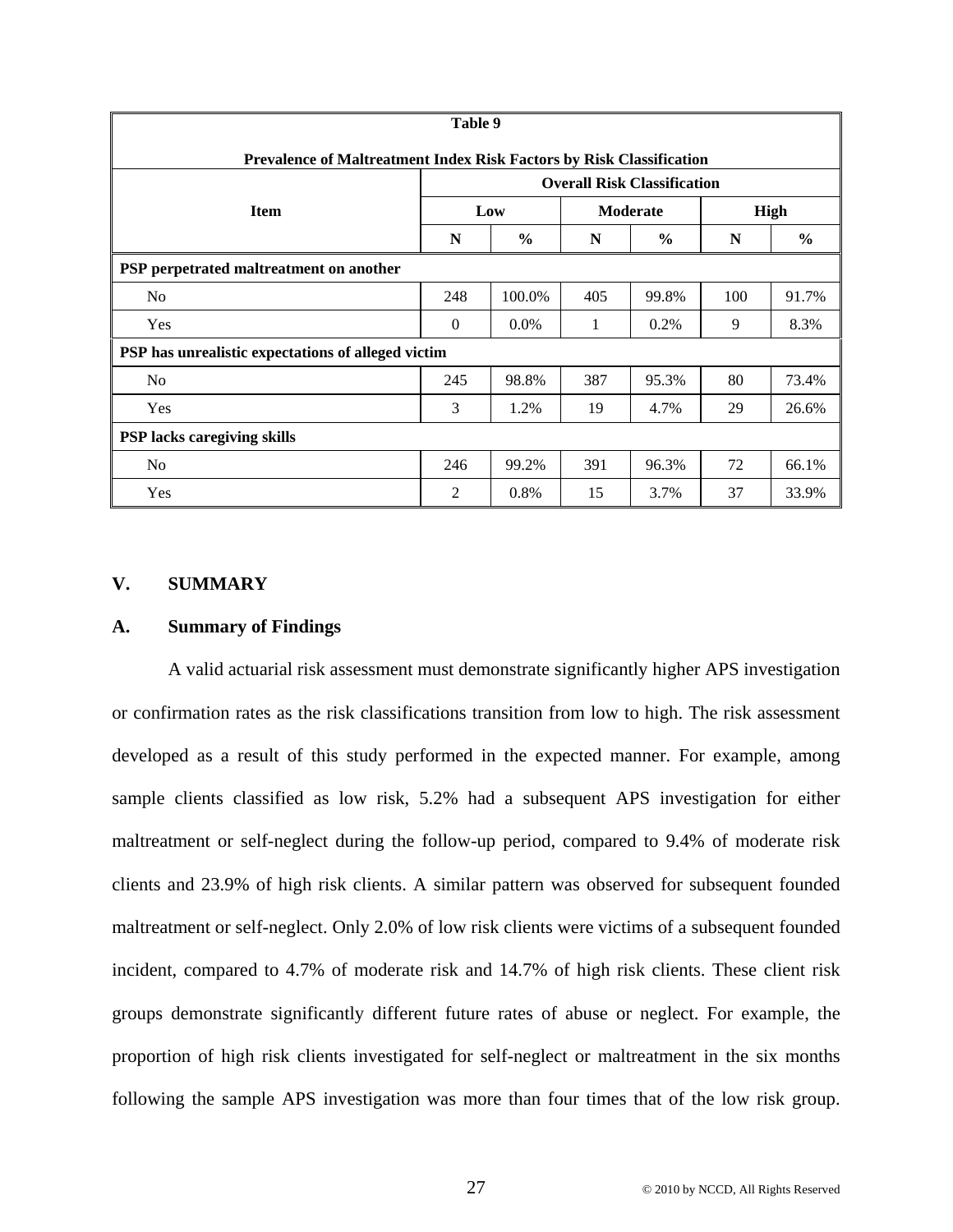Clients at greater risk for maltreatment or self-neglect may benefit from effective APS service interventions to protect them from subsequent harm.

 The risk assessment also produced valid classifications for clients regardless of the finding for the sample incident. Among clients with a founded sample investigation, those classified as high risk were more than twice as likely to be re-investigated compared to clients classified as low risk. Among clients with an unfounded sample investigation, high risk clients were re-investigated at seven times the rate of low risk clients. The risk assessment also distinguished low from high risk clients among those under 60 years of age.

### **B. Practice Implications and Policy Decisions**

BEAS and NCCD pursued development of an actuarial risk assessment with the goal of reducing subsequent maltreatment of elderly and vulnerable adults who have been involved in an incident of self-neglect or maltreatment by another person (i.e., abuse, exploitation, or neglect). The underlying logic of the approach is that the most effective way to reduce adult and elderly maltreatment is to accurately identify high risk clients, prioritize them for intensive agency intervention, and deliver effective services appropriate to their needs. The actuarial risk assessment described in this report provides BEAS workers with a method to more accurately identify high risk clients and therefore more effectively target service interventions in an effort to protect their most vulnerable clients.

The risk assessment will help workers estimate, at the close of an APS investigation, the relative likelihood that a client will self-neglect or be maltreated by someone else in the future. This information will inform workers' decisions to open cases for ongoing services and determine worker/client contact frequency (e.g., Table 10). Workers will be expected to see clients classified as high risk three times per month, moderate risk clients twice per month, and clients classified as low risk only once per month.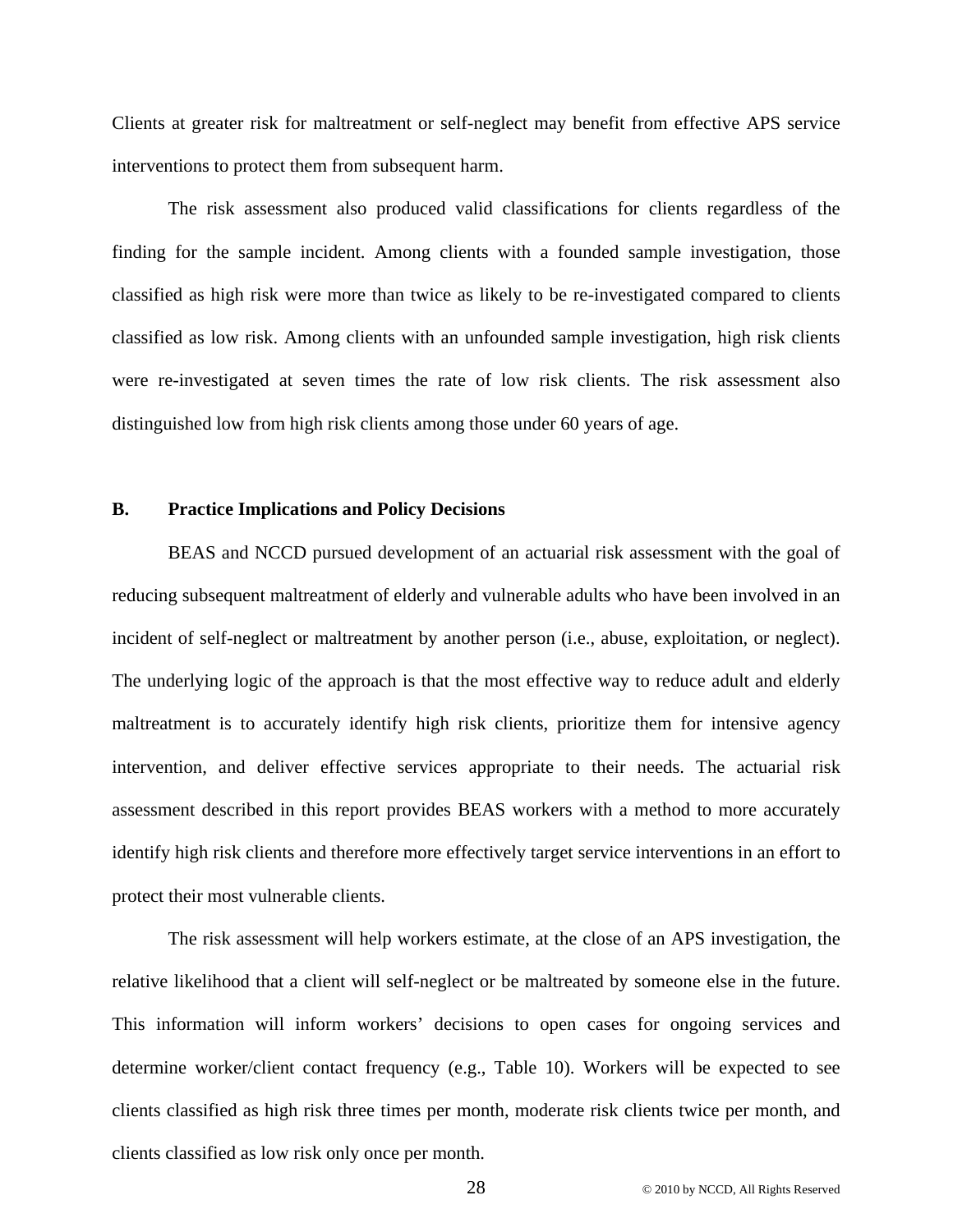|                   |                                                                                                                                                                                                                                                | Table 10                                                                                                                                                                                                                                                                                                                                      |                                                                                                                          |
|-------------------|------------------------------------------------------------------------------------------------------------------------------------------------------------------------------------------------------------------------------------------------|-----------------------------------------------------------------------------------------------------------------------------------------------------------------------------------------------------------------------------------------------------------------------------------------------------------------------------------------------|--------------------------------------------------------------------------------------------------------------------------|
|                   |                                                                                                                                                                                                                                                | <b>Case Opening and Monthly Contact Standards for Clients by Overall Risk Level</b>                                                                                                                                                                                                                                                           |                                                                                                                          |
| <b>Risk Level</b> | <b>Decisions</b>                                                                                                                                                                                                                               | <b>Exceptions</b>                                                                                                                                                                                                                                                                                                                             | <b>Monthly Contact Standards</b><br>(If a Case Is Opened or an<br><b>Active Case Is Being</b><br>Continued) <sup>2</sup> |
| Low               | Case not opened<br>Includes:<br>All founded and unfounded<br>investigations, except as<br>noted under "exceptions"                                                                                                                             | Open low risk if:<br>Founded or unfounded-<br>$\bullet$<br>continue active case<br>Supervisor approves APS<br>$\bullet$<br>worker's recommendation<br>to open case<br>Safety threats (imminent<br>$\bullet$<br>danger factors) identified<br>at the beginning of the<br>investigation remain<br>unresolved at the end of<br>the investigation | If a case is opened or an active<br>case is being continued:<br><b>One</b> face-to-face contact with<br>the client       |
| <b>Moderate</b>   | Case opened<br>Includes:<br>Founded or unfounded—<br>$\bullet$<br>continue active case<br>Founded—open as APS<br>$\bullet$                                                                                                                     | Case not opened for moderate<br>or high risk if:<br>Founded-refused<br>services<br>Founded-problem<br>$\bullet$<br>resolved (referral to                                                                                                                                                                                                      | Two face-to-face contacts with<br>the client<br><b>AND</b><br><b>One</b> collateral contact <sup>3</sup>                 |
| High              | case<br>Founded or unfounded-<br>$\bullet$<br>open as adult in-home<br>Safety threats (imminent<br>$\bullet$<br>danger factors) identified<br>at the beginning of the<br>investigation remain<br>unresolved at the end of<br>the investigation | community services)<br>Unfounded-referral<br>$\bullet$<br>made (when the alleged<br>victim is over income)                                                                                                                                                                                                                                    | Three face-to-face contacts with<br>the client.<br><b>AND</b><br><b>Two</b> collateral contacts                          |

 Though the actuarial risk assessment resulting from this study accurately classified clients into groups with distinct rates of subsequent APS involvement, it is important to note that a caseworker can observe case circumstances that an actuarial instrument could not examine. Many characteristics of human subjects simply cannot be quantified empirically, and actuarial models cannot easily account for rare events. The role of actuarial assessment in case

<sup>&</sup>lt;sup>2</sup> The contact standard applies for the first six months of the protective or non-protective services case. After six months, the APS worker and his/her supervisor should consult and agree on a new contact standard based on client circumstances and the strengths and needs assessment.

<sup>&</sup>lt;sup>3</sup> A collateral contact is defined as phone or in-person contact with someone other than the client who has information relevant to the client's status and/or progress toward safety or case plan activities/objectives. This may include but is not limited to the PSP, service providers involved with the client, and other key people who are involved with the client or who are part of the agency's safety or case plan (e.g., a next-door neighbor who has agreed to stop in once a day to check on the client, etc.).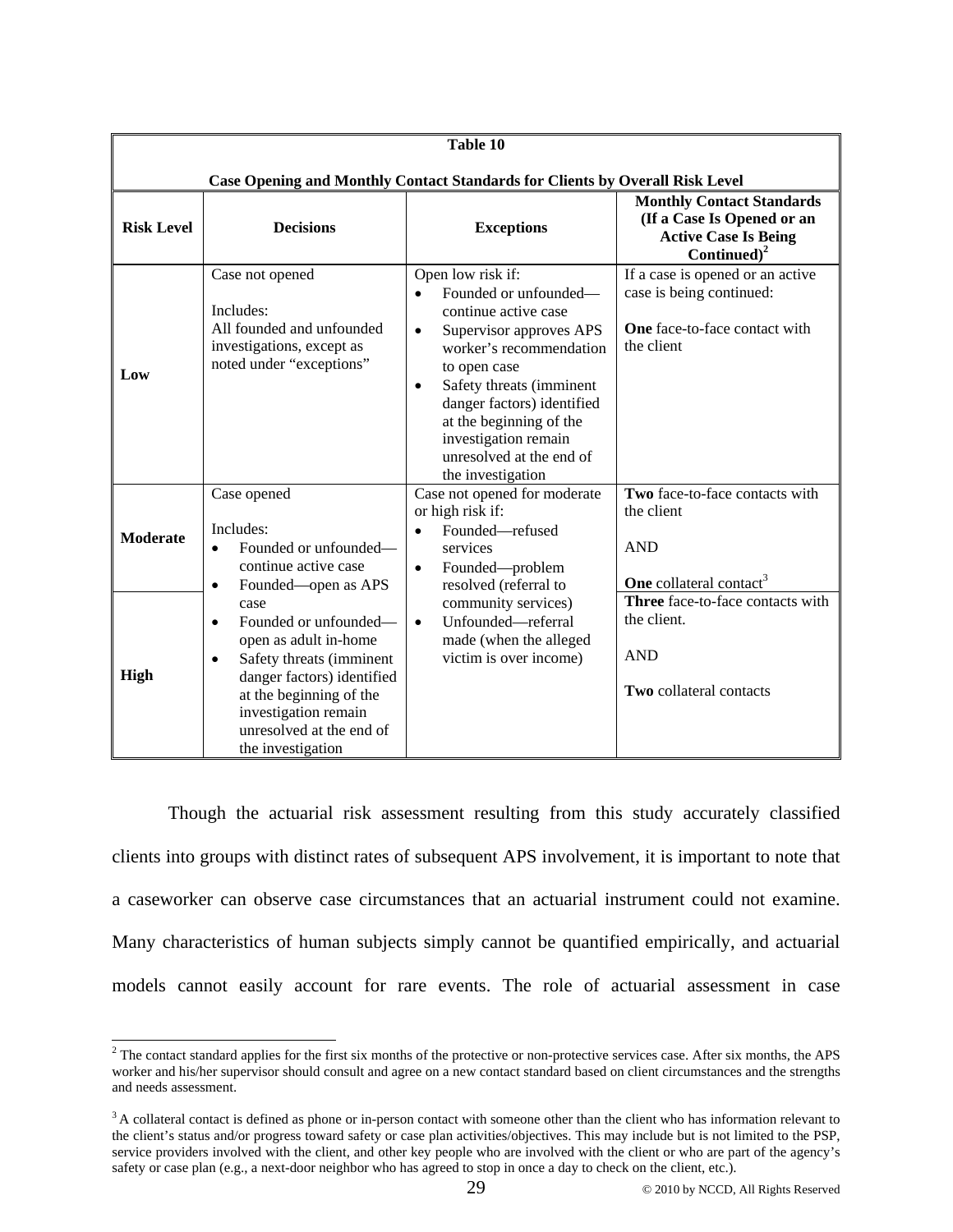management is not to act as a substitute for the judgment or skill of social workers. The goal of integrating an actuarial assessment tool into current case assessment procedures is to more accurately assess families and prioritize services (Shlonsky & Wagner, 2005). This practice may prove more valuable than clinical judgment or consensus-based tools because the actuarial assessment model helps practitioners focus their initial assessment on the relatively small set of case characteristics that have a demonstrated strong statistical relationship to future maltreatment. After having made this objective assessment, they may exercise discretionary judgment more effectively in each case.

 Because a risk assessment cannot address all aspects of an individual case, BEAS established two types of overrides. Workers should increase a client's risk classification to high if any of the following policy overrides apply:

- The PSP is no longer available and the alleged victim cannot manage without a support person;
- The alleged victim has lost access to critical services (excluding loss of PSP);
- Alleged victim has become homeless; or
- There has been a significant decline in alleged victim's physical or mental health status.

 Workers or supervisors can also, based on their professional judgment and observation of the alleged victim, apply a discretionary override that increases or decreases the scored risk classification by one level. Whether workers exercise a discretionary override or not, their decisions will be informed by a scored risk classification that is objectively determined and has a strong empirical relationship to the incidence of future maltreatment.

 BEAS managers plan to monitor implementation to help ensure accurate risk assessment completion and identify offices that may require additional implementation support. In addition, BEAS and NCCD are conducting a process evaluation to test instrument reliability and assess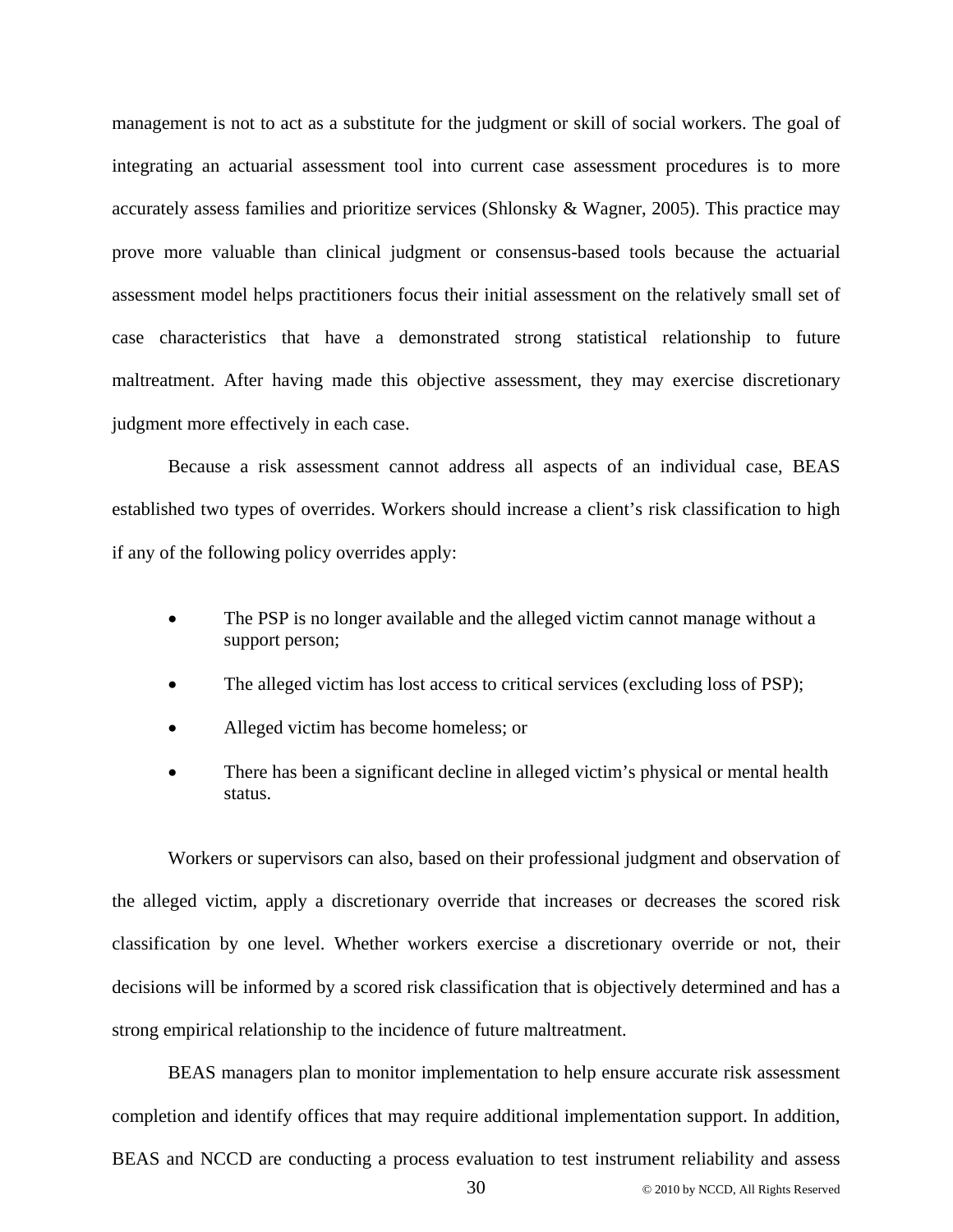how individual workers use risk assessment findings in their daily practice. Finally, a prospective validation study of the risk assessment will be conducted with a larger client sample and a longer standardized follow-up period (12 months). These activities will help ensure the risk assessment's validity and reliability, and will identify the agency policies and procedures needed to ensure effective risk assessment practice by APS workers.

 The ultimate goal of this approach is to reduce the likelihood of future elder abuse and neglect. BEAS and NCCD hope to evaluate the effectiveness of providing intensive case management services to high risk individuals by examining the program's impact on subsequent elder maltreatment.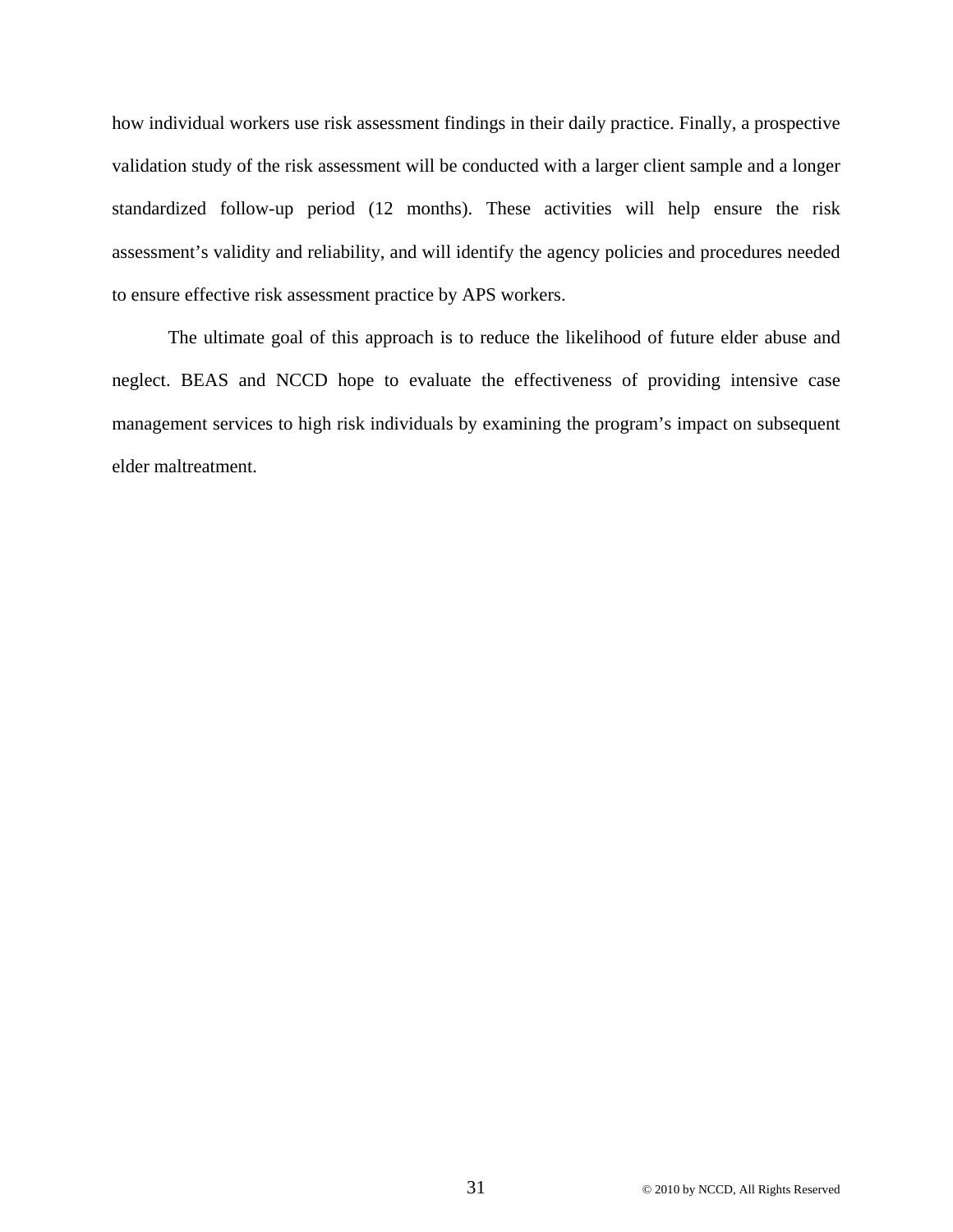#### **REFERENCES**

- Acierno, R., Hernandez, M. A., Amstadter, A. B., Resnick, H. S., Steve, K., Muzzy, W., & Kilpatrick, D. G. (2010). Prevalence and correlates of emotional, physical, sexual, and financial abuse and potential neglect in the United States: The national elder mistreatment study. *American Journal of Public Health: Research and Practice, 100*(2), 292–297.
- Administration on Aging. (2007). *A profile of older Americans: 2007.* Washington, D.C.: U.S. Department of Health and Human Services.
- Andrews, D. A., Bonta, J., & Wormith, J. S. (2006). The recent past and near future of risk and/or need assessment. *Crime & Delinquency*, *52*(1), 7–27.
- Anthony, E. K., Lehning, A. J., Austin, M. J., & Peck, M. D. (2010). Assessing elder mistreatment: Instrument development and implications for adult protective services. *Journal of Gerontological Social Work, 52*(8), 815–836.
- Baird, C., Heinz, R., & Bemus, B. (1981). Wisconsin case classification/staff deployment project: A two-year follow-up of the Wisconsin case classification project. *American Correctional Association Monograph*.
- Baird, C. & Wagner, D. (2000). The relative validity of actuarial and consensus-based risk assessment systems. *Children and Youth Services Review, 22*(11/12), 839–871.
- Baird, C., Wagner, D., Healy, T., & Johnson, K. (1999). Risk assessment in child protective services: Consensus and actuarial model reliability. *Child Welfare, 78*(6), 723–748.
- Benda, B. (1987). Predicting juvenile recidivism: New method, old problems. *Adolescence, 22*(87), 691–704.
- Bergeron, L. R. (2002). Family preservation: An unidentified approach in elder abuse protection. *Families in Society*, *83*(5/6), 547–556.
- Braun, M., Gurrera, R. J., Karel, M. J., Armesto, J. C., & Moye, J. (2009). Are clinicians ever biased in their judgments of the capacity of older adults to make medical decisions? *Generations*, *33*(1), 78–81.
- Bronstein, L. R., & Admiraal, K. (2005). Implications of an aging population on the delivery of public sector social services. *Families in Society*, *86*(1), 47–53.
- Burgess, E. W. (1928). Factors determining success or failure on parole. In A. A. Bruce, E. W. Burgess, J. Landesco, & A. J. Harno (Eds.), *The workings of the indeterminate sentence law and the parole system in Illinois* (pp. 221–234). Springfield, IL: Illinois State Board of Parole.
- Collins, K. (2006). Elder maltreatment: A review. *Archives of Pathology and Laboratory Medicine, 130*(9), 1290–1296.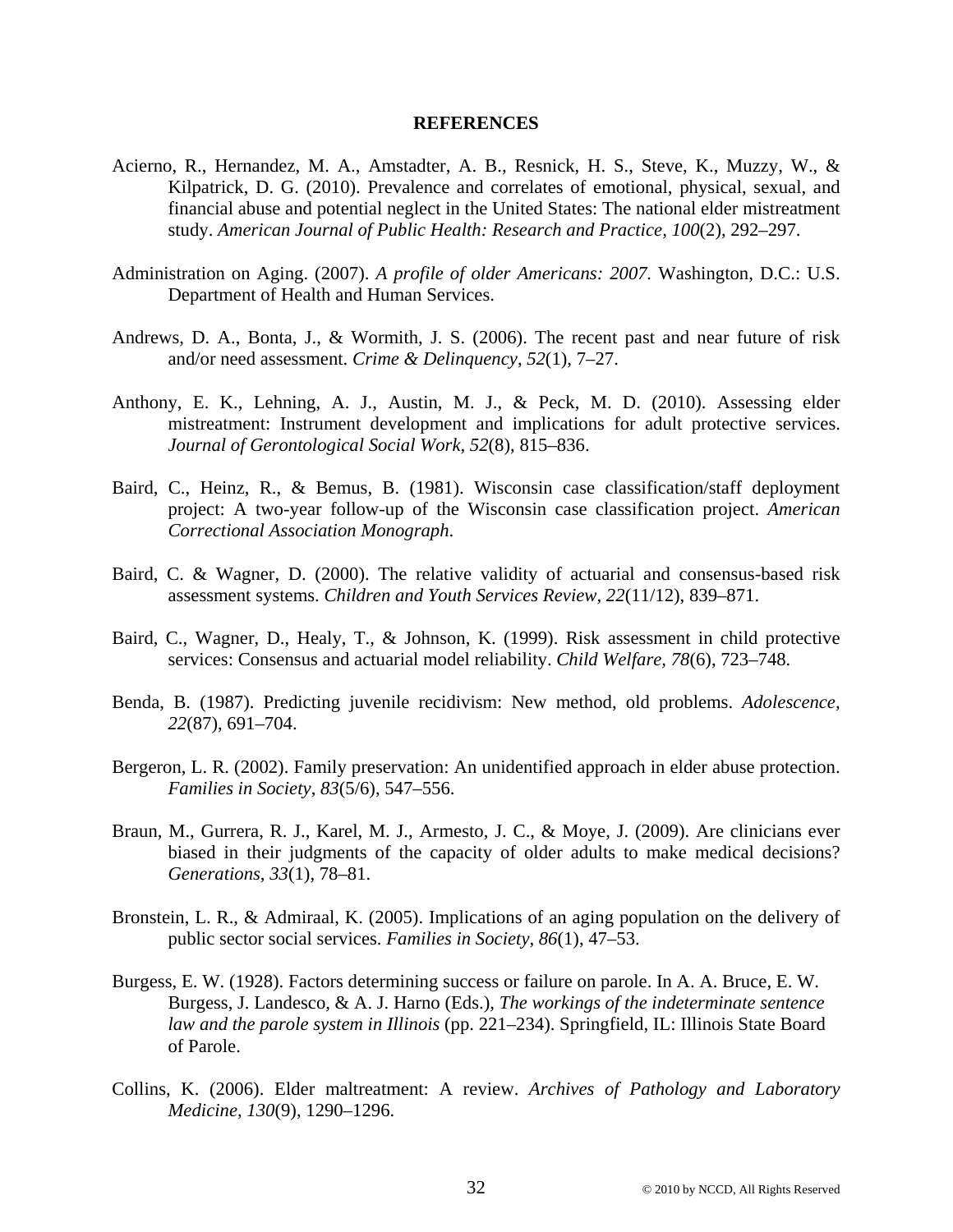- Crum, R. M., Anthony, J. C., Bassett, S. S., & Folstein, M. F. (1993). Population-based norms for the Mini-Mental State Examination by age and education level. *Journal of the American Medical Association, 269,* 2386–2391.
- Dawes, R. M., Faust, D., & Meehl, P. E. (1989). Clinical versus actuarial judgment. *Science*, *243*, 1668–1674.
- Eisenberg, M., & Markley, G. (1987). Something works in community supervision. *Federal Probation*, *51*(4), 28–32.
- Goodie, A. S., & Fantino, E. (1999). Base rates versus sample accuracy: Competition for control in human matching to sample. *Journal of the Experimental Analysis of Behavior 71*(2), 155–169.
- Goodrich, C. S. (1997). Results of a national survey of state protective services programs: Assessing risk and defining victim outcomes. *Journal of Elder Abuse & Neglect, 9*(1), 69–86.
- Gottfredson, S. D., & Gottfredson, D. M. (1979). *Screening for risk: A comparison of methods*. Washington, D.C.: National Institute of Corrections.
- Gottfredson, D. M., & Snyder, H. N. (2005). *The mathematics of risk classification: Changing data into valid instruments for juvenile courts*. Washington, D.C.: U.S. Department of Justice, Office of Juvenile Programs.
- Hanley, J. A., & McNeil, B. J. (1993). A method of comparing the areas under receiver operating characteristic curves derived from the same cases. *Radiology, 148*, 839–843.
- Heath, J. M., Kobylarz, F. A., Brown, M., & Castaño, S. (2005). Interventions from home-based geriatric assessments of adult protective service clients suffering elder mistreatment. *Journal of the American Geriatric Society*, *53*(9), 1538–42.
- Jogerst, G. J., Daly, J., Brinig, M. F., Dawson, J. D., Schmuch, G. A., & Ingram, J. G. (2003). Domestic elder abuse and the law. *American Journal of Public Health, 93*(12), 2131– 2136.
- Kitamura, T., & Kitamura, F. (2000). Reliability of clinical judgment of patients' competency to give informed consent: A case vignette study. *Psychiatry and Clinical Neurosciences*, *54*,  $245 - 7.$
- Lachs, M. S., Williams, C., O'Brien, S., & Pillemer, K. A. (2002). Adult protective service use and nursing home placement. *The Gerontologist, 42*(6), 734–739.
- Liu, H., Li, G., Cumberland, W. G., & Wu, T. (2005). Testing statistical significance of the area under a receiving operating characteristics curve for repeated measures design with bootstrapping. *Journal of Data Science, 3*, 257–278.
- Meehl, P. (1954). *Clinical versus statistical prediction: A theoretical analysis and a review of the evidence*. Minneapolis. University of Minnesota Press.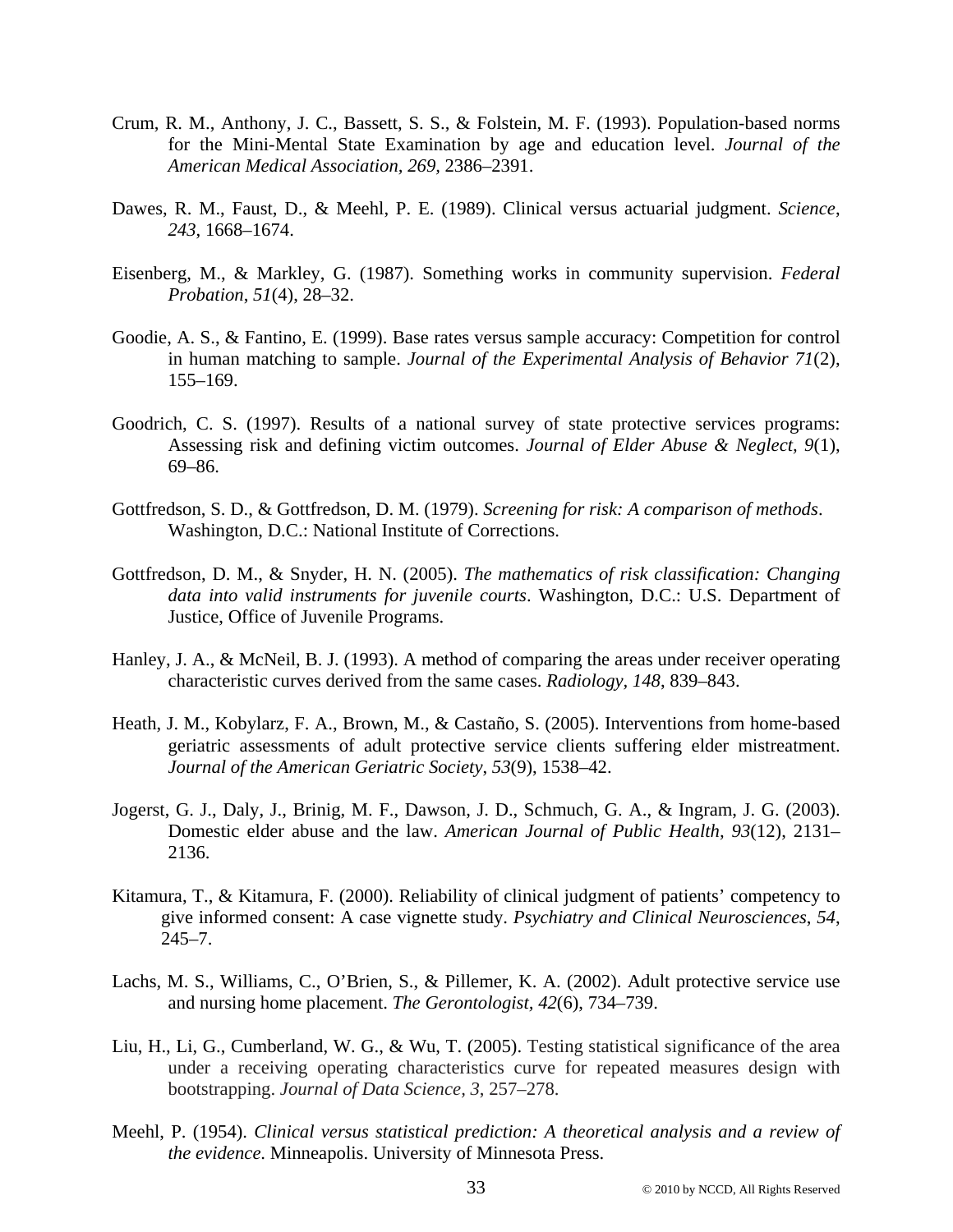- National Center on Elder Abuse. (2006). *Abuse of adults aged 60+, 2004 survey of adult protective services*. Washington, D.C.: Author.
- Otto, J. M. (2000, Summer). The role of adult protective services in addressing abuse. *Generations, 24*(2), 33–38.
- Pavlik, V. N., Hyman, D. J., Festa, N. A. & Dyer, C. (2001). Quantifying the problem of abuse and neglect in adults: Analysis of a statewide database. *Journal of the American Geriatric Society, 49*(1), 45–48.
- Schönemann, P., & Thompson, H. (1996). Hit-rate bias in mental testing. *Cahiers de Psychologie Cognitive/Current Psychology of Cognition 15*, 3–28.
- Shlonsky, A., & Wagner, D. (2005). The next step: Integrating actuarial risk assessment and clinical judgment into an evidence-based practice framework in CPS case management. *Children and Youth Services Review*, *27*, 409–427.
- Silver, E., & Chow-Martin, L. (2002). A multiple models approach to assessing recidivism risk: Implications for judicial decision making. *Criminal Justice and Behavior, 29*(5), 538– 568.
- Silver, E., Smith, W., & Banks, S. (2000). Constructing actuarial devices for predicting recidivism. *Criminal Justice and Behavior*, *27*(6), 733–764.
- Simon, F. H. (l971). *Prediction methods in criminology*. Home Office Research Study #7. London: Her Majesty's Stationery Office.
- Wagner, D. (1992). *Actuarial and clinical decision making in parole: Should we use our heads, the formula or both?* Unpublished doctoral dissertation, University of Wisconsin Madison.
- Wagner, D., Hull, S., & Luttrell, J. (1995). *The Michigan Department of Social Service risk based Structured Decision Making® System: An evaluation of its impact on child protective service cases*. Paper presented at the Ninth National Round Table on CPS Risk Assessment.
- Wilbanks, W. L. (1985). Predicting failure on parole. In D. P. Farrington & R. Tarling (Eds.), *Prediction in criminology* (pp. 78–95). New York, NY: State University New York Press.
- Wilson, G. (2002). Dilemmas and ethics: Social work practice in the detection and management of abused older women and men. *Journal of elder Abuse & Neglect*, *14*(1), 79–94.
- Wolf, R. (2000, September). *Risk assessment instruments.* Retrieved February 11, 2005, from www.elderabusecenter.org
- Zweig M. H., & Campbell, G. (1993). Receiver operating characteristic (ROC) plots: A fundamental evaluation tool in clinical medicine. *Clinical Chemistry, 39*(4), 561–77.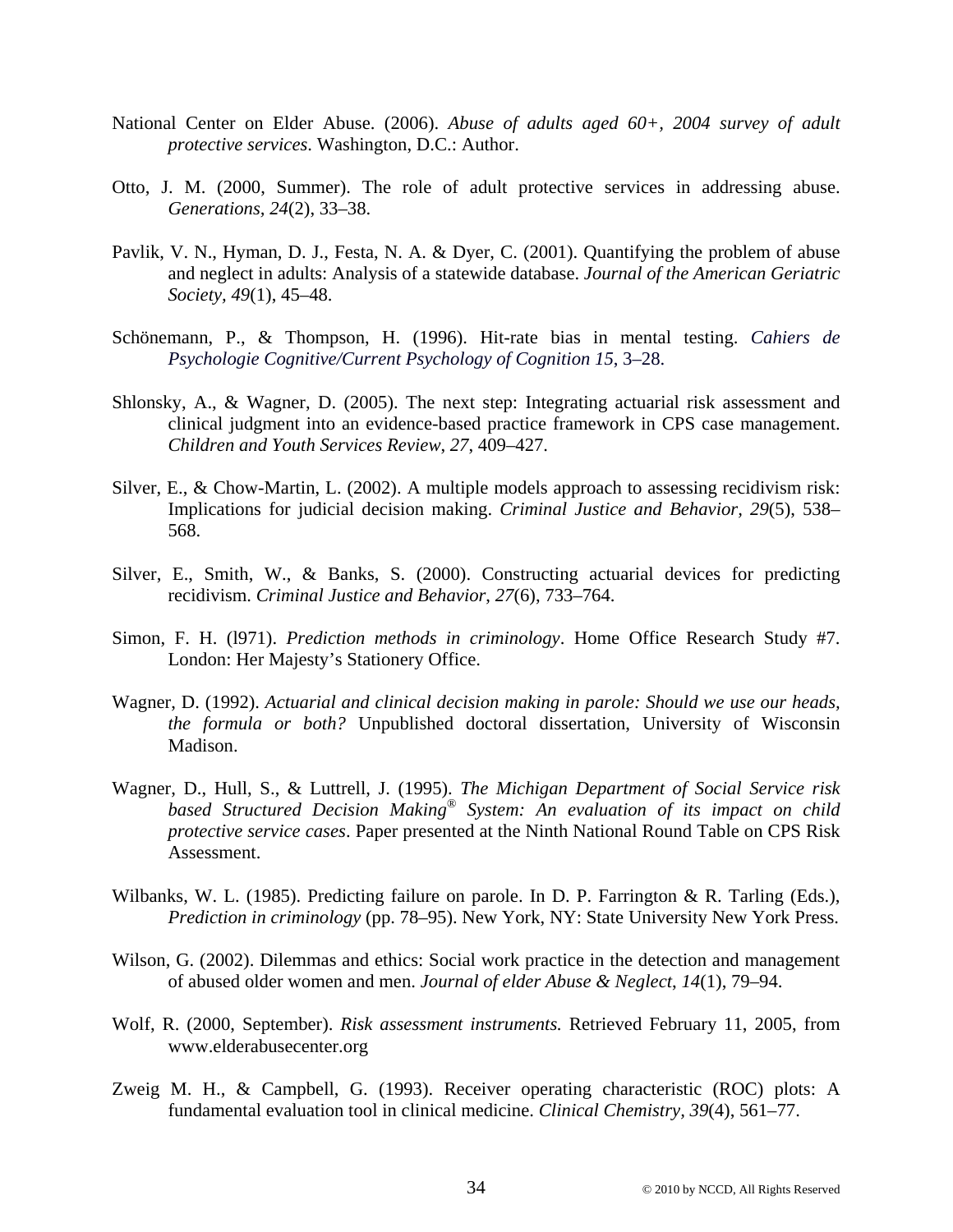**Appendix A** 

**Risk Assessment Form and Item Analysis**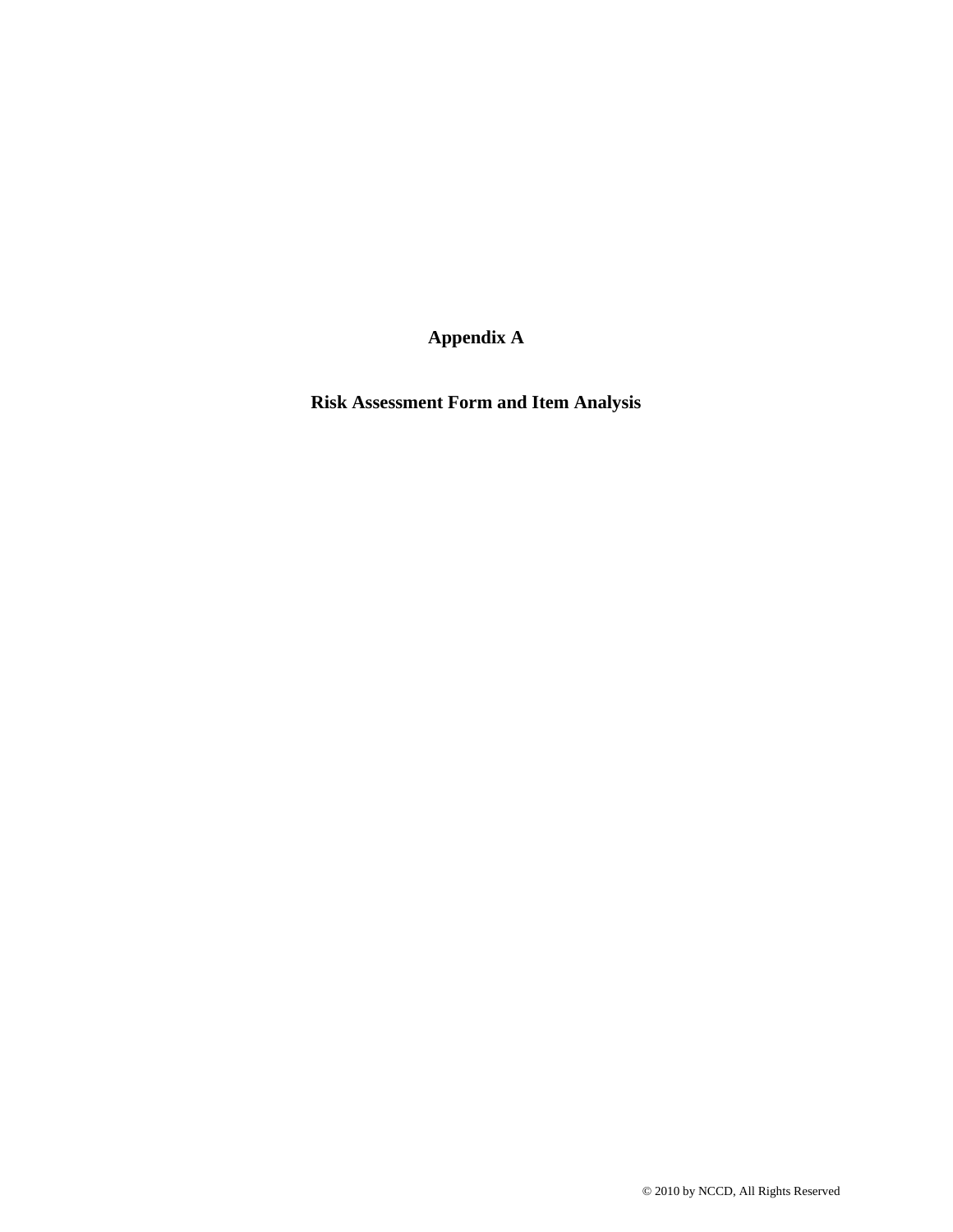#### **NEW HAMPSHIRE BUREAU OF ELDERLY AND ADULT SERVICES SDM® RISK ASSESSMENT**

|                           | Alleged Victim Name:                                                                                                                                                                                                                                                                           |       |                                                                                                                                                                                                                                                                                                                                                                                                                                                                                                  |
|---------------------------|------------------------------------------------------------------------------------------------------------------------------------------------------------------------------------------------------------------------------------------------------------------------------------------------|-------|--------------------------------------------------------------------------------------------------------------------------------------------------------------------------------------------------------------------------------------------------------------------------------------------------------------------------------------------------------------------------------------------------------------------------------------------------------------------------------------------------|
|                           | (last, first)<br>Intake ID: North Contract of the Contract of the Contract of the Contract of the Contract of the Contract of the Contract of the Contract of the Contract of the Contract of the Contract of the Contract of the Contract of t                                                |       |                                                                                                                                                                                                                                                                                                                                                                                                                                                                                                  |
|                           | Individual ID:                                                                                                                                                                                                                                                                                 |       | <b>PSP Name:</b>                                                                                                                                                                                                                                                                                                                                                                                                                                                                                 |
|                           |                                                                                                                                                                                                                                                                                                |       | (last, first)<br>$\Box$ Not applicable—no PSP                                                                                                                                                                                                                                                                                                                                                                                                                                                    |
|                           | <b>SELF-NEGLECT</b>                                                                                                                                                                                                                                                                            | Score | <b>MALTREATMENT</b><br>Score                                                                                                                                                                                                                                                                                                                                                                                                                                                                     |
| SN1.                      | Prior APS investigations of any type (check only one)<br>a.<br>b.<br>c.                                                                                                                                                                                                                        |       | MT1.<br>Prior APS investigations of any type (check only one)<br>a.<br>b.<br>c.                                                                                                                                                                                                                                                                                                                                                                                                                  |
| $SN2$ .                   | Alleged victim previously involved in open APS protection or non-<br>protection (adult in-home) case<br>a.<br>b.<br>$\Box$ Non-protection (adult in-home) services<br>$\Box$ Adult protection services                                                                                         |       | MT <sub>2</sub> .<br>Prior abuse finding (emotional, physical, or sexual abuse)<br>a.<br>b.<br>Alleged victim previously involved in open APS protection or non-protection<br>MT3.<br>(adult in-home) case                                                                                                                                                                                                                                                                                       |
| SN3.                      | Alleged victim previously refused services<br>a.<br>b.<br>$\Box$ Non-protection (adult in-home) services<br>$\Box$ Adult protection services<br>$\Box$ Referrals to community-based services                                                                                                   |       | a.<br>b.<br>$\Box$ Non-protection (adult in-home) services<br>$\Box$ Adult protection services<br>MT4.<br>Current investigation is for maltreatment by another person<br>a.                                                                                                                                                                                                                                                                                                                      |
| SN4.                      | Current investigation is for self-neglect<br>a.<br>b.                                                                                                                                                                                                                                          |       | b.<br>MT5.<br>Current finding for maltreatment by another person<br>a.                                                                                                                                                                                                                                                                                                                                                                                                                           |
| SN <sub>5</sub> .         | Alleged victim currently refuses services<br>a.<br>$\mathbf b$ .<br>$\Box$ Non-protection (adult in-home) services<br>$\Box$ Adult protection services<br>$\Box$ Referrals to community-based services                                                                                         |       | b.<br>MT6.<br>Alleged victim perpetrated maltreatment on another (child or adult)<br>as an adult<br>a.<br>b.<br>$\Box$ Child maltreatment                                                                                                                                                                                                                                                                                                                                                        |
| SN6.                      | Service provider cannot or will not accept alleged victim for services<br>a.<br>$\mathbf b$ .<br>$\Box$ Lack of resources<br>$\Box$ Prior negative experience with alleged victim<br>$\Box$ Lack of organizational capacity                                                                    |       | $\Box$ Adult maltreatment<br>$\Box$ Domestic violence<br>MT7.<br>Alleged victim adult relationships (check applicable and add for score)<br>a.<br>_ Victim has problematic adult relationships other than<br>b.<br>_ Victim involved in domestic violence (past or current)1<br>c.                                                                                                                                                                                                               |
| SN7.                      | Age of alleged victim at time of current report<br>a.<br>b.                                                                                                                                                                                                                                    |       | MT8.<br>Number of inpatient hospital stays in the past 12 months<br>a.<br>b.                                                                                                                                                                                                                                                                                                                                                                                                                     |
| SN <sub>8</sub> .<br>SN9. | Number of inpatient hospital stays in past 12 months<br>a.<br>b.<br>c.<br>Alleged victim has current or historic alcohol/drug problem<br>(check applicable items and add for score)                                                                                                            |       | MT9.<br>Other person(s) has access to the alleged victim's finances<br>a.<br>b.<br>$\square$ PSP<br>$\Box$ Alleged perpetrator<br>$\Box$ Family member<br>$\Box$ Other:                                                                                                                                                                                                                                                                                                                          |
|                           | a.<br>b.<br>$\Box$ During last 12 months<br>$\Box$ Prior to the last 12 months<br>If prior to the last 12, how many years since last known<br>problem?<br>c.<br>$\Box$ During last 12 months<br>$\Box$ Prior to the last 12 months<br>If prior to the last 12, how many years since last known |       | MT10.<br>Primary support person characteristics (check applicable and add for score)<br>_ Not applicable—no primary support person<br>a.<br>b.<br>_ Not applicable—primary support person has none of the<br>- Has unrealistic expectations of the alleged victim1<br>c.<br>_Perpetrated maltreatment on another (child or adult) as<br>d.<br>$\Box$ Child maltreatment<br>$\Box$ Adult maltreatment<br>$\Box$ Domestic violence<br>Lacks the skills/training to perform caregiving tasks2<br>e. |
|                           | TOTAL SELF-NEGLECT RISK SCORE                                                                                                                                                                                                                                                                  |       | TOTAL MALTREATMENT RISK SCORE                                                                                                                                                                                                                                                                                                                                                                                                                                                                    |

 $\overline{\phantom{0}}$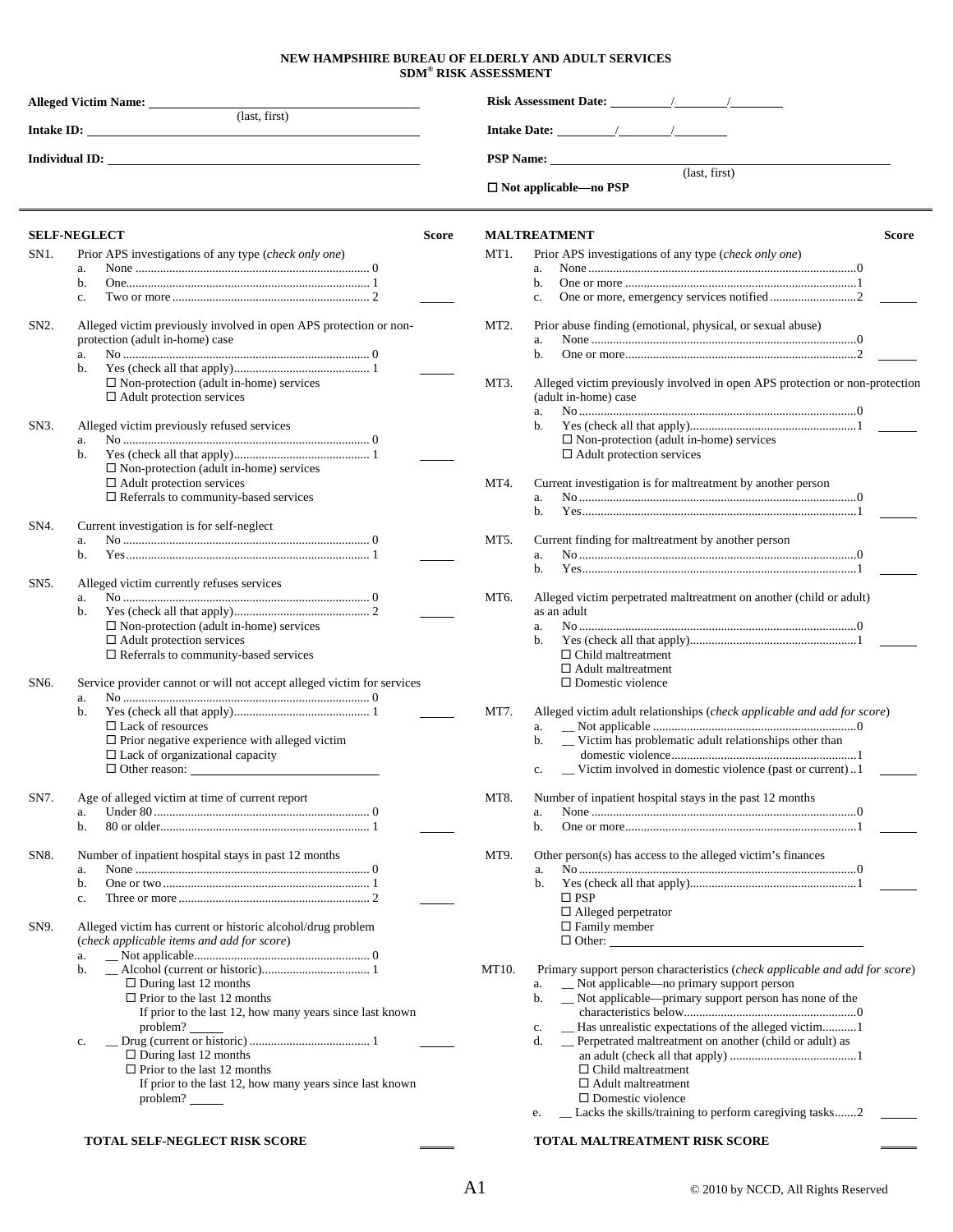|                                                                                                                                                                                                                                                                                                                                                                                                                                                          |                                         |                                         | <b>SCORED RISK LEVEL.</b> Assign the alleged victim's risk level based on the highest score on either the self-neglect or maltreatment scale, using the following chart:                                                                                                                                                                                                                                                                             |
|----------------------------------------------------------------------------------------------------------------------------------------------------------------------------------------------------------------------------------------------------------------------------------------------------------------------------------------------------------------------------------------------------------------------------------------------------------|-----------------------------------------|-----------------------------------------|------------------------------------------------------------------------------------------------------------------------------------------------------------------------------------------------------------------------------------------------------------------------------------------------------------------------------------------------------------------------------------------------------------------------------------------------------|
| <b>Self-neglect Score</b>                                                                                                                                                                                                                                                                                                                                                                                                                                | <b>Maltreatment Score</b><br>$\sim$ 0-2 |                                         | <b>Scored Risk Level</b><br>Low                                                                                                                                                                                                                                                                                                                                                                                                                      |
| $0 - 2$<br>$3 - 5$                                                                                                                                                                                                                                                                                                                                                                                                                                       | $\frac{3-5}{2}$                         | $\mathcal{L}^{\text{max}}_{\text{max}}$ | Moderate                                                                                                                                                                                                                                                                                                                                                                                                                                             |
| $6+$                                                                                                                                                                                                                                                                                                                                                                                                                                                     | $6+$                                    |                                         | High                                                                                                                                                                                                                                                                                                                                                                                                                                                 |
| <b>OVERRIDES</b>                                                                                                                                                                                                                                                                                                                                                                                                                                         |                                         |                                         |                                                                                                                                                                                                                                                                                                                                                                                                                                                      |
| _No overrides apply                                                                                                                                                                                                                                                                                                                                                                                                                                      |                                         |                                         |                                                                                                                                                                                                                                                                                                                                                                                                                                                      |
| indicate a sudden disruption to the alleged victim's situation and/or status.<br>_ Alleged victim has lost access to critical services (exclude loss of PSP)<br>_ Alleged victim has become homeless<br>_ Significant decline in alleged victim's physical or mental health status<br>maltreatment, the risk level may be increased or decreased by one level with supervisory approval.<br>_ Increase risk by one level<br>_ Decrease risk by one level |                                         |                                         | Mandatory overrides: If risk is low or moderate, increase risk to high if any of the following conditions are present in the current investigation. Mandatory overrides<br>_PSP is no longer available, no replacement PSP is available, AND alleged victim cannot manage without PSP<br>Discretionary override: If the APSW is aware of unique circumstances that would increase or decrease the likelihood of a future incident of self-neglect or |
|                                                                                                                                                                                                                                                                                                                                                                                                                                                          |                                         |                                         |                                                                                                                                                                                                                                                                                                                                                                                                                                                      |
|                                                                                                                                                                                                                                                                                                                                                                                                                                                          |                                         |                                         |                                                                                                                                                                                                                                                                                                                                                                                                                                                      |
| <b>FINAL RISK LEVEL:</b>                                                                                                                                                                                                                                                                                                                                                                                                                                 | $\Box$ Low                              | $\Box$ Moderate                         | $\Box$ High                                                                                                                                                                                                                                                                                                                                                                                                                                          |
|                                                                                                                                                                                                                                                                                                                                                                                                                                                          |                                         |                                         | COMMENTS: New York COMMENTS: New York COMMENTS:                                                                                                                                                                                                                                                                                                                                                                                                      |
|                                                                                                                                                                                                                                                                                                                                                                                                                                                          |                                         |                                         |                                                                                                                                                                                                                                                                                                                                                                                                                                                      |
|                                                                                                                                                                                                                                                                                                                                                                                                                                                          |                                         |                                         |                                                                                                                                                                                                                                                                                                                                                                                                                                                      |
| Administrator Approval:<br>(required for discretionary overrides to decrease risk)                                                                                                                                                                                                                                                                                                                                                                       |                                         |                                         |                                                                                                                                                                                                                                                                                                                                                                                                                                                      |
|                                                                                                                                                                                                                                                                                                                                                                                                                                                          |                                         |                                         |                                                                                                                                                                                                                                                                                                                                                                                                                                                      |

#### **SUPPLEMENTAL ITEMS**

Information collected in these items will be used in a future study to determine if there is a relationship between one or more of these factors and subsequent maltreatment or self-neglect to improve the classification power of the risk assessment. If the data indicate a relationship, one or more of these factors may be added to the risk assessment. These are the potential risk items.

S1. Alleged victim has current mental health concerns (within the most recent 12 months)

#### $\_$ No

#### \_\_ Yes (*check all that appl*y)

- If yes, what is/was the alleged victim's treatment status during the most recent 12 months:
- \_\_ Received/is receiving inpatient treatment
- \_\_ Received/is receiving outpatient treatment
- \_\_ No treatment. Alleged victim has consistently refused mental health services
- \_\_ No treatment. Alleged victim's needed mental health services were/are not available
- S2. Alleged victim had mental health concerns prior to the most recent 12 months

#### $\overline{\phantom{0}}^{\rm No}$ \_\_ Yes *(check all that apply)*

- If yes, what was the alleged victim's treatment status:
	- \_\_ Received inpatient treatment related to prior mental health concerns
	- \_\_ Received outpatient treatment related to prior mental health concerns
	- \_\_ No treatment. Alleged victim consistently refused mental health services prior to the most recent 12 months
- \_\_ No treatment. Alleged victim's needed mental health services were not available prior to the most recent 12 months

S3. Concerns about alleged victim's cognitive functioning

- $\_$ No
- \_\_ Yes (*indicate assessment and score, if applicable*) Assessment used:

Score: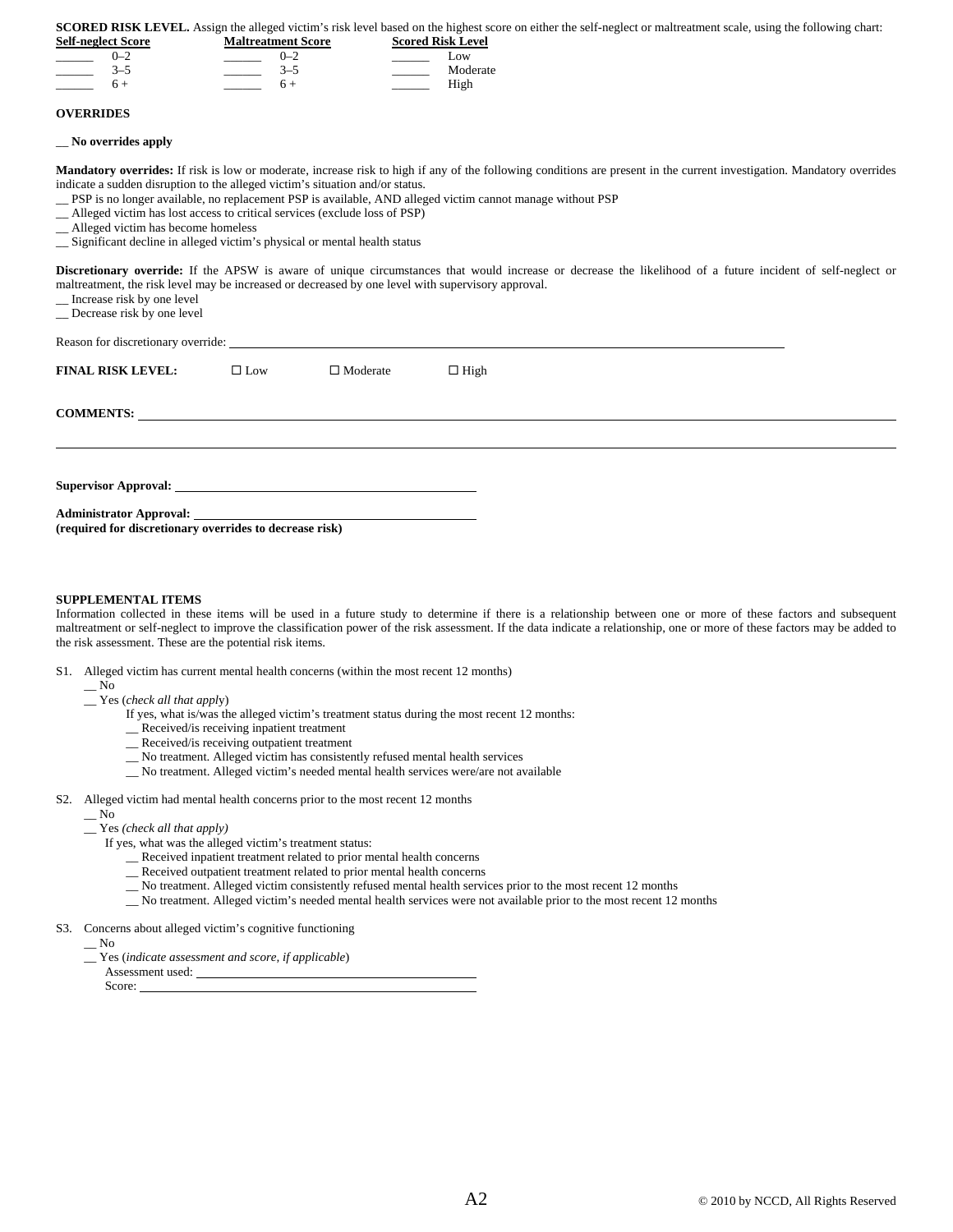- S4. Alleged victim is receiving or has received developmental disability services
	- \_\_ No, alleged victim does not have a developmental disability
	- \_\_ No, alleged victim has been diagnosed with a developmental disability but has not received treatment/services
		- \_\_ Services refused
		- \_\_ Services not available
		- \_\_ Other:
	- \_\_ Yes, alleged victim has been diagnosed with a developmental disability and received services
		- \_\_ Currently receiving services
		- \_\_ Has received services in the past
- S5. Hazardous living conditions are present in the alleged victim's home at the end of the investigation
	- \_\_ No hazardous living conditions exist
	- \_\_ Yes, one or more conditions exist (*check all that apply*)
		- \_\_ Dangerous pets
		- \_\_ Unsanitary (e.g., rotting food, animal or human feces)
		- \_\_ No working utilities and alternative arrangements have not been made
		- \_\_ Home is physically unsafe
		- \_\_ Hoarding behaviors
- S6. Alleged victim is socially isolated
	- $\overline{\phantom{0}}^{\rm No}$
	- $-$  Yes
- S7. PSP is the alleged perpetrator
	- $\overline{\phantom{0}}$  No
	- \_\_ Yes

#### **DATA ITEMS:**

This information will be used to study the equity of the risk assessment to ensure that it treats all groups fairly. These are NOT potential risk items.

- D1. Please indicate the race/ethnicity of the alleged victim (*check only one*):
	- White/Caucasian
	- \_\_ Native Hawaiian/Other Pacific Islander
	- $-$ Asian
	- \_\_ American Indian/Alaskan Native
	- African American/Black
	- \_\_ Hispanic origin
	- \_\_ Multiple races/ethnicities
	- \_\_ Other:
	- \_\_ Missing/not given
- D2. Please indicate the race/ethnicity of the PSP (*check only one*):
	- \_\_ White/Caucasian
	- \_\_ Native Hawaiian/Other Pacific Islander
	- $-$ Asian
	- \_\_ American Indian/Alaskan Native
	- African American/Black
	- Hispanic origin
	- \_\_ Multiple races/ethnicities
	- \_\_ Other: \_\_ Missing/not given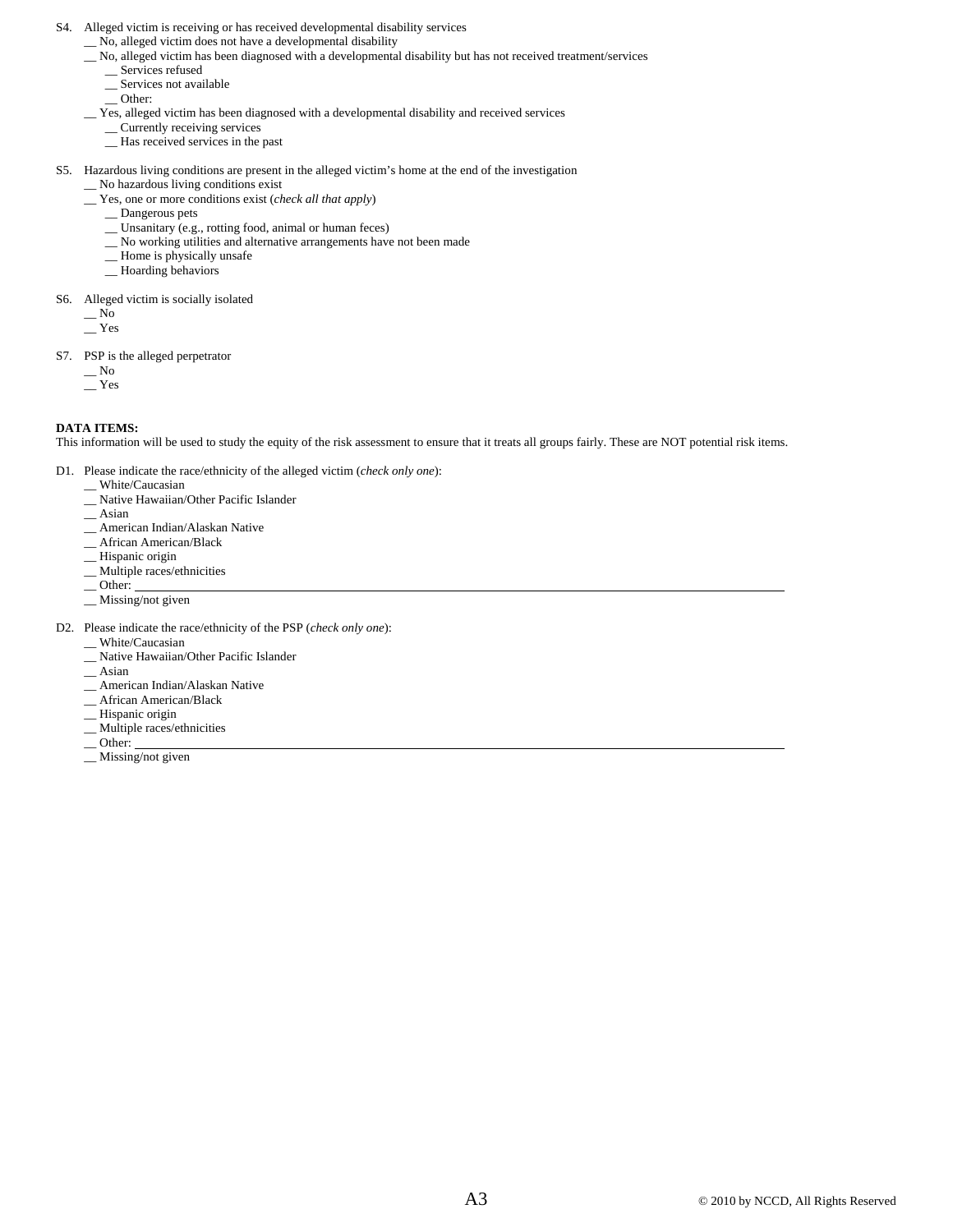|             |                                                                  |     |                                           | <b>Table A1</b>           |               |                                                                                           |                             |                |               |       |                           |
|-------------|------------------------------------------------------------------|-----|-------------------------------------------|---------------------------|---------------|-------------------------------------------------------------------------------------------|-----------------------------|----------------|---------------|-------|---------------------------|
|             |                                                                  |     | <b>Item Analysis: Construction Sample</b> | <b>Self-neglect Index</b> |               |                                                                                           |                             |                |               |       |                           |
|             | <b>Item</b>                                                      |     | <b>Sample</b><br><b>Distribution</b>      |                           |               | <b>Subsequent Self-neglect</b><br><b>Subsequent Self-neglect Finding</b><br>Investigation |                             |                |               |       |                           |
|             |                                                                  |     | $\frac{0}{0}$                             | ${\bf N}$                 | $\frac{0}{0}$ | Corr.                                                                                     | $\mathbf P$<br><b>Value</b> | ${\bf N}$      | $\frac{0}{0}$ | Corr. | ${\bf P}$<br><b>Value</b> |
|             | <b>Total Sample</b>                                              | 763 | 100.0%                                    | 47                        | 6.2%          |                                                                                           |                             | 33             | 4.3%          |       |                           |
|             | SN1. Prior investigations (check only one)                       |     |                                           |                           |               | .091                                                                                      | .006                        |                |               | .080  | .013                      |
|             | None                                                             | 548 | 71.8%                                     | 29                        | 5.3%          |                                                                                           |                             | 19             | 3.5%          |       |                           |
|             | One                                                              | 177 | 23.2%                                     | 11                        | 6.2%          |                                                                                           |                             | 10             | 5.6%          |       |                           |
|             | Two or more                                                      | 38  | 5.0%                                      | $\tau$                    | 18.4%         |                                                                                           |                             | $\overline{4}$ | 10.5%         |       |                           |
|             | SN2. Alleged victim previously received ongoing services         |     |                                           |                           |               | .065                                                                                      | .037                        |                |               | .062  | .043                      |
|             | No                                                               | 690 | 90.4%                                     | 39                        | 5.7%          |                                                                                           |                             | 27             | 3.9%          |       |                           |
|             | Yes                                                              | 73  | 9.6%                                      | 8                         | 11.0%         |                                                                                           |                             | 6              | 8.2%          |       |                           |
|             | SN3. Alleged victim previously refused services                  |     |                                           |                           |               | .087                                                                                      | .008                        |                |               | .058  | .056                      |
|             | N <sub>o</sub>                                                   | 703 | 92.1%                                     | 39                        | 5.5%          |                                                                                           |                             | 28             | 4.0%          |       |                           |
|             | Yes                                                              | 60  | 7.9%                                      | 8                         | 13.3%         |                                                                                           |                             | 5              | 8.3%          |       |                           |
|             | SN4. Current investigation is for self-neglect                   |     |                                           |                           |               | .153                                                                                      | .000                        |                |               | .119  | .000                      |
|             | No                                                               | 246 | 32.2%                                     | $\overline{2}$            | 0.8%          |                                                                                           |                             | $\overline{c}$ | 0.8%          |       |                           |
|             | Yes                                                              | 517 | 67.8%                                     | 45                        | 8.7%          |                                                                                           |                             | 31             | 6.0%          |       |                           |
| <b>SN5.</b> | Alleged victim currently refuses services                        |     |                                           |                           |               | .134                                                                                      | .000                        |                |               | .116  | .001                      |
|             | N <sub>o</sub>                                                   | 498 | 65.3%                                     | 19                        | 3.8%          |                                                                                           |                             | 13             | 2.6%          |       |                           |
|             | Yes                                                              | 265 | 34.7%                                     | 28                        | 10.6%         |                                                                                           |                             | 20             | 7.5%          |       |                           |
| SN6.        | Service provider will not accept alleged victim for services     |     |                                           |                           |               | .110                                                                                      | .001                        |                |               | .084  | .010                      |
|             | N <sub>o</sub>                                                   | 731 | 95.8%                                     | 41                        | 5.6%          |                                                                                           |                             | 29             | 4.0%          |       |                           |
|             | Yes                                                              | 32  | 4.2%                                      | 6                         | 18.8%         |                                                                                           |                             | $\overline{4}$ | 12.5%         |       |                           |
|             | SN7. Age of alleged victim at time of current report*            |     |                                           |                           |               | .053                                                                                      | .070                        |                |               | .026  | .240                      |
|             | Under 80                                                         | 528 | 69.2%                                     | $28\,$                    | 5.3%          |                                                                                           |                             | 21             | 4.0%          |       |                           |
|             | 80 or older                                                      | 235 | 30.8%                                     | 19                        | 8.1%          |                                                                                           |                             | 12             | 5.1%          |       |                           |
|             | SN8. Number of inpatient hospital stays in past 12 months        |     |                                           |                           |               | .103                                                                                      | .002                        |                |               | .037  | .152                      |
|             | None                                                             | 511 | 67.0%                                     | $25\,$                    | 4.9%          |                                                                                           |                             | $21\,$         | 4.1%          |       |                           |
|             | One or two                                                       | 212 | 27.8%                                     | 15                        | 7.1%          |                                                                                           |                             | 8              | 3.8%          |       |                           |
|             | Three or more                                                    | 40  | 5.2%                                      | $\tau$                    | 17.5%         |                                                                                           |                             | $\overline{4}$ | 10.0%         |       |                           |
|             | SN9. Alleged victim has current or historic alcohol/drug problem |     |                                           |                           |               | .078                                                                                      | .015                        |                |               | .101  | .003                      |
|             | Not applicable<br>a.                                             | 641 | 84.0%                                     | 35                        | 5.5%          |                                                                                           |                             | 22             | 3.4%          |       |                           |
|             | Alcohol or drug                                                  | 104 | 13.6%                                     | 9                         | 8.7%          |                                                                                           |                             | 9              | 8.7%          |       |                           |
|             | Alcohol and drug                                                 | 18  | 2.4%                                      | 3                         | 16.7%         |                                                                                           |                             | $\overline{c}$ | 11.1%         |       |                           |
|             | Alcohol (current or historic)<br>b.                              |     |                                           |                           |               | .061                                                                                      | .047                        |                |               | .088  | .007                      |
|             | No                                                               | 662 | 86.8%                                     | 37                        | 5.6%          |                                                                                           |                             | 24             | 3.6%          |       |                           |
|             | Yes                                                              | 101 | 13.2%                                     | $10\,$                    | 9.9%          |                                                                                           |                             | 9              | 8.9%          |       |                           |
|             | Drug (current or historic)<br>c.                                 |     |                                           |                           |               | .064                                                                                      | .038                        |                |               | .068  | .031                      |
|             | No                                                               | 724 | 94.9%                                     | 42                        | 5.8%          |                                                                                           |                             | 29             | 4.0%          |       |                           |
|             | Yes                                                              | 39  | 5.1%                                      | 5                         | 12.8%         |                                                                                           |                             | $\overline{4}$ | 10.3%         |       |                           |

\*Although not significant in bivariate analysis, the correlation was significant in the regression model.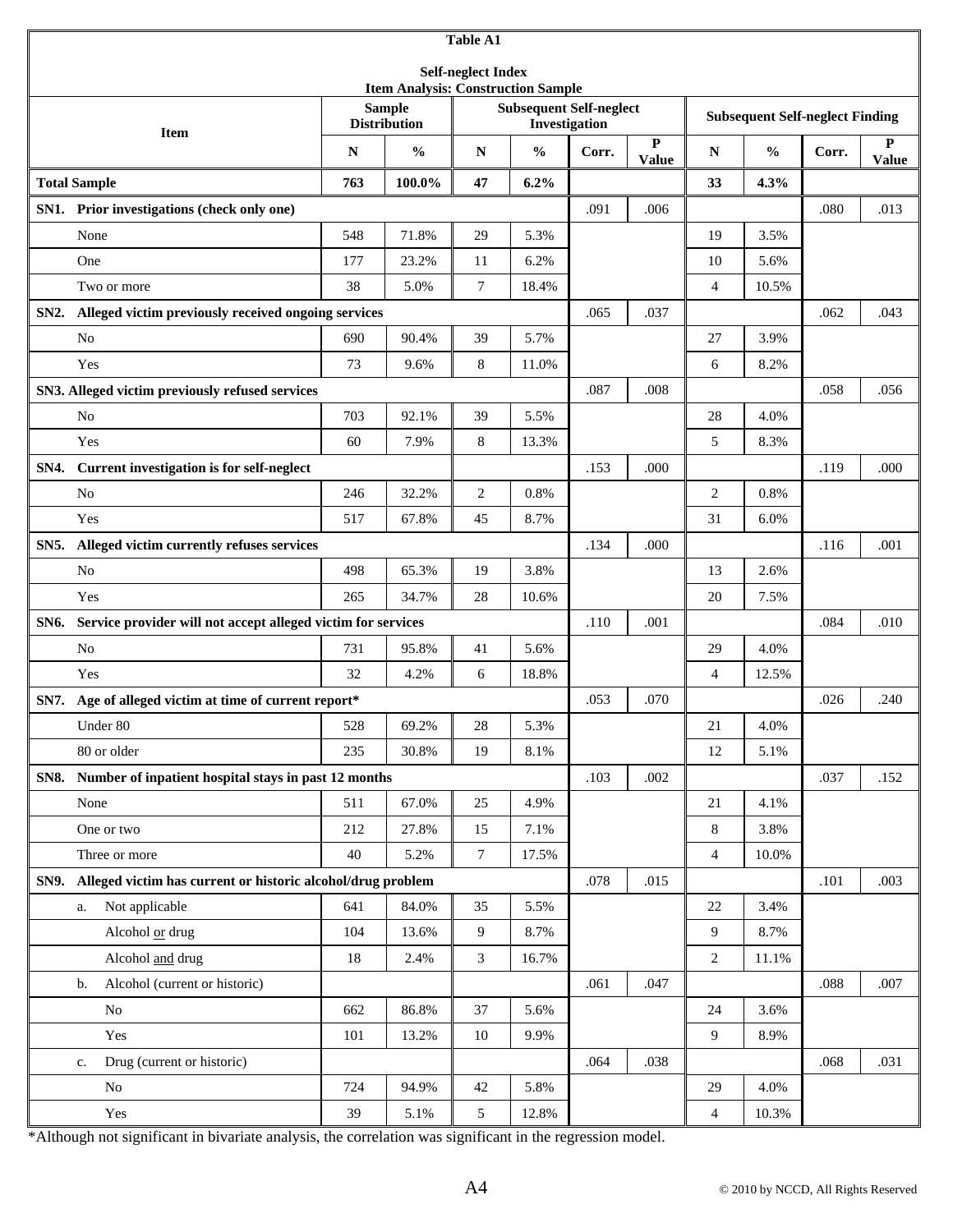|             |                                                                                      | <b>Table A2</b>            |               |           |                                              |       |         |
|-------------|--------------------------------------------------------------------------------------|----------------------------|---------------|-----------|----------------------------------------------|-------|---------|
|             | <b>Item Analysis: Construction Sample</b>                                            | <b>Maltreatment Index</b>  |               |           |                                              |       |         |
|             | <b>Item</b>                                                                          | <b>Sample Distribution</b> |               |           | <b>Subsequent Maltreatment Investigation</b> |       |         |
|             |                                                                                      | N                          | $\frac{6}{6}$ | ${\bf N}$ | $\frac{6}{6}$                                | Corr. | P Value |
|             | <b>Total Sample</b>                                                                  | 763                        | 100.0%        | 34        | 4.5%                                         |       |         |
|             | MT1. Prior investigations (check applicable and add for score)                       |                            |               |           |                                              | .070  | .026    |
|             | None                                                                                 | 548                        | 71.8%         | 21        | 3.8%                                         |       |         |
|             | One or more                                                                          | 171                        | 22.4%         | $\,8\,$   | 4.7%                                         |       |         |
|             | One or more, emergency services notified                                             | 44                         | 5.8%          | 5         | 11.4%                                        |       |         |
| MT2.        | Prior abuse finding (emotional, physical, or sexual abuse)                           |                            |               |           |                                              | .112  | .001    |
|             | None                                                                                 | 749                        | 98.2%         | 31        | 4.1%                                         |       |         |
|             | One or more                                                                          | 14                         | 1.8%          | 3         | 21.4%                                        |       |         |
| <b>MT3.</b> | Alleged victim previously received ongoing services                                  |                            |               |           |                                              | .081  | .013    |
|             | No                                                                                   | 690                        | 90.4%         | 27        | 3.9%                                         |       |         |
|             | Yes                                                                                  | 73                         | 9.6%          | 7         | 9.6%                                         |       |         |
| <b>MT4.</b> | Current investigation is for maltreatment by another person                          |                            |               |           |                                              | .181  | .000    |
|             | N <sub>o</sub>                                                                       | 505                        | 66.2%         | 9         | 1.8%                                         |       |         |
|             | Yes                                                                                  | 258                        | 33.8%         | 25        | 9.7%                                         |       |         |
| MT5.        | Current finding for maltreatment by another person                                   |                            |               |           |                                              | .163  | .000    |
|             | N <sub>o</sub>                                                                       | 688                        | 90.2%         | 23        | 3.3%                                         |       |         |
|             | Yes                                                                                  | 75                         | 9.8%          | 11        | 14.7%                                        |       |         |
| MT6.        | Alleged victim perpetrated maltreatment on another (child or adult) as an adult      |                            |               |           |                                              | .062  | .044    |
|             | Not applicable                                                                       | 736                        | 96.5%         | 31        | 4.2%                                         |       |         |
|             | Yes                                                                                  | 27                         | 3.5%          | 3         | 11.1%                                        |       |         |
| <b>MT7.</b> | Alleged victim adult relationships (check applicable and add for score)              |                            |               |           |                                              | .083  | .011    |
|             | a. Not applicable                                                                    | 490                        | 64.2%         | 17        | 3.5%                                         |       |         |
|             | Problematic adult relationships or domestic violence                                 | 228                        | 29.9%         | 12        | 5.3%                                         |       |         |
|             | Problematic adult relationships and domestic violence                                | 45                         | 5.9%          | 5         | 11.1%                                        |       |         |
|             | b. Alleged victim has problematic adult relationships other than domestic violence** |                            |               |           |                                              | .047  | .110    |
|             | No                                                                                   | 525                        | 68.8%         | 20        | 3.8%                                         |       |         |
|             | Yes                                                                                  | 238                        | 31.2%         | 14        | 5.9%                                         |       |         |
|             | c. Alleged victim involved in domestic violence                                      |                            |               |           |                                              | .092  | .006    |
|             | No                                                                                   | 683                        | 89.5%         | 26        | 3.8%                                         |       |         |
|             | Yes                                                                                  | $80\,$                     | 10.5%         | 8         | 10.0%                                        |       |         |
| <b>MT8.</b> | Number of inpatient hospital stays in the past 12 months*                            |                            |               |           |                                              | .010  | .387    |
|             | None                                                                                 | 511                        | 67.0%         | $22\,$    | 4.3%                                         |       |         |
|             | One or more                                                                          | 252                        | 33.0%         | 12        | 4.8%                                         |       |         |
| <b>MT9.</b> | Other person(s) has access to the alleged victim's finances                          |                            |               |           |                                              | .085  | .009    |
|             | No                                                                                   | 482                        | 63.2%         | 15        | 3.1%                                         |       |         |
|             | Yes                                                                                  | 281                        | 36.8%         | 19        | 6.8%                                         |       |         |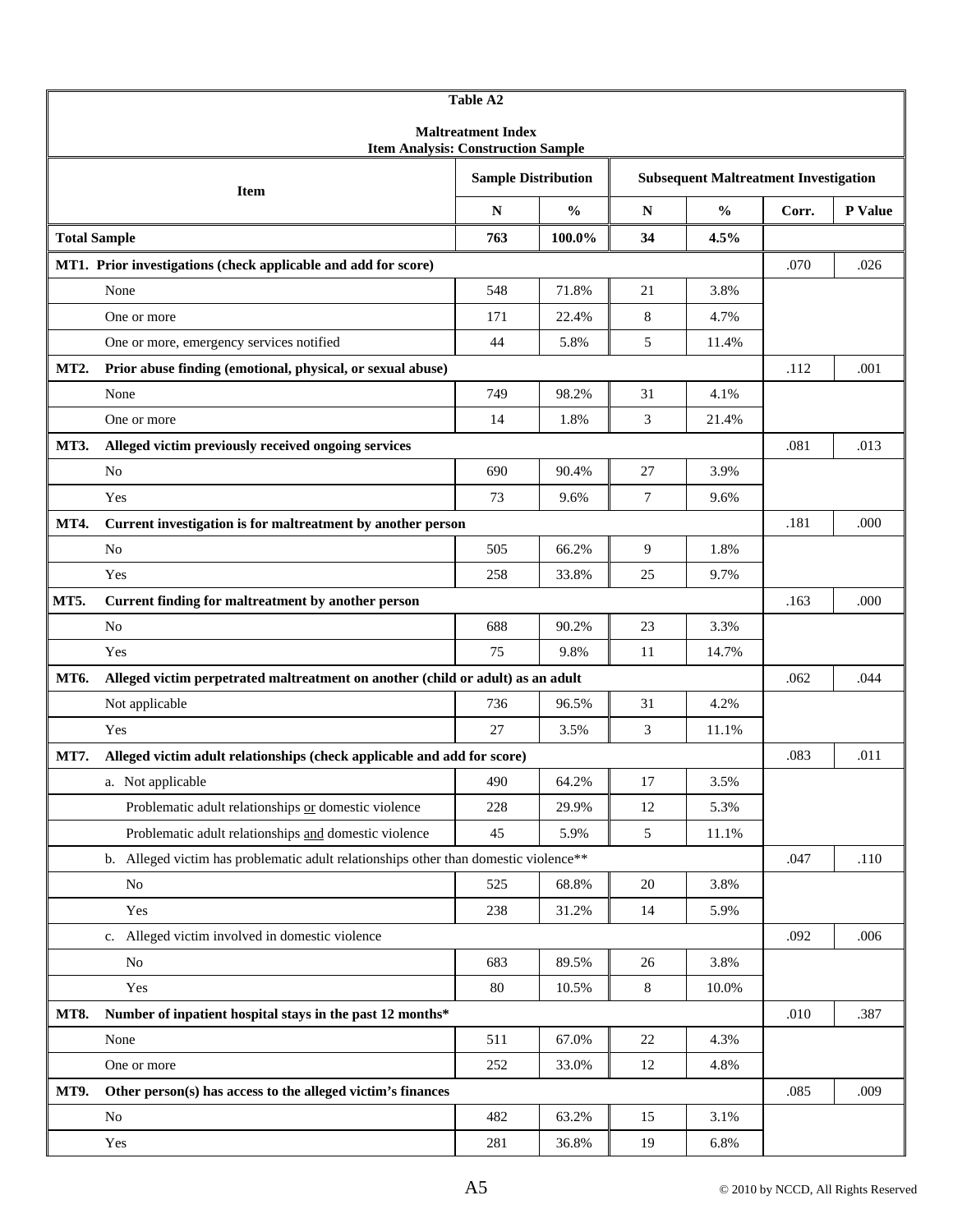|                                                       | <b>Table A2</b>                                                        |                            |    |                                              |       |                |  |
|-------------------------------------------------------|------------------------------------------------------------------------|----------------------------|----|----------------------------------------------|-------|----------------|--|
|                                                       | <b>Maltreatment Index</b><br><b>Item Analysis: Construction Sample</b> |                            |    |                                              |       |                |  |
| <b>Item</b>                                           |                                                                        | <b>Sample Distribution</b> |    | <b>Subsequent Maltreatment Investigation</b> |       |                |  |
|                                                       | N                                                                      | $\frac{0}{0}$              | N  | $\frac{0}{0}$                                | Corr. | <b>P</b> Value |  |
| <b>Total Sample</b>                                   | 763                                                                    | 100.0%                     | 34 | 4.5%                                         |       |                |  |
| MT10.Primary support person characteristics           |                                                                        |                            |    |                                              |       |                |  |
| a. Not applicable                                     | 684                                                                    | 89.6%                      | 23 | 3.4%                                         | .156  | .000           |  |
| One or more applies to PSP                            | 79                                                                     | 10.4%                      | 11 | 13.9%                                        |       |                |  |
| b. Has unrealistic expectations of the alleged victim |                                                                        |                            |    |                                              | .095  | .004           |  |
| N <sub>0</sub>                                        | 712                                                                    | 93.3%                      | 28 | 3.9%                                         |       |                |  |
| Yes                                                   | 51                                                                     | 6.7%                       | 6  | 11.8%                                        |       |                |  |
| Perpetrated maltreatment on another person<br>c.      |                                                                        |                            |    |                                              | .254  | .000           |  |
| N <sub>0</sub>                                        | 753                                                                    | 98.7%                      | 29 | 3.9%                                         |       |                |  |
| Yes                                                   | 10                                                                     | 1.3%                       | 5  | 50.0%                                        |       |                |  |
| d. Lacks skills needed for caregiving                 |                                                                        |                            |    |                                              | .163  | .000.          |  |
| N <sub>0</sub>                                        | 709                                                                    | 92.9%                      | 25 | 3.5%                                         |       |                |  |
| Yes                                                   | 54                                                                     | 7.1%                       | 9  | 16.7%                                        |       |                |  |

\*Significantly correlated with maltreatment finding outcome.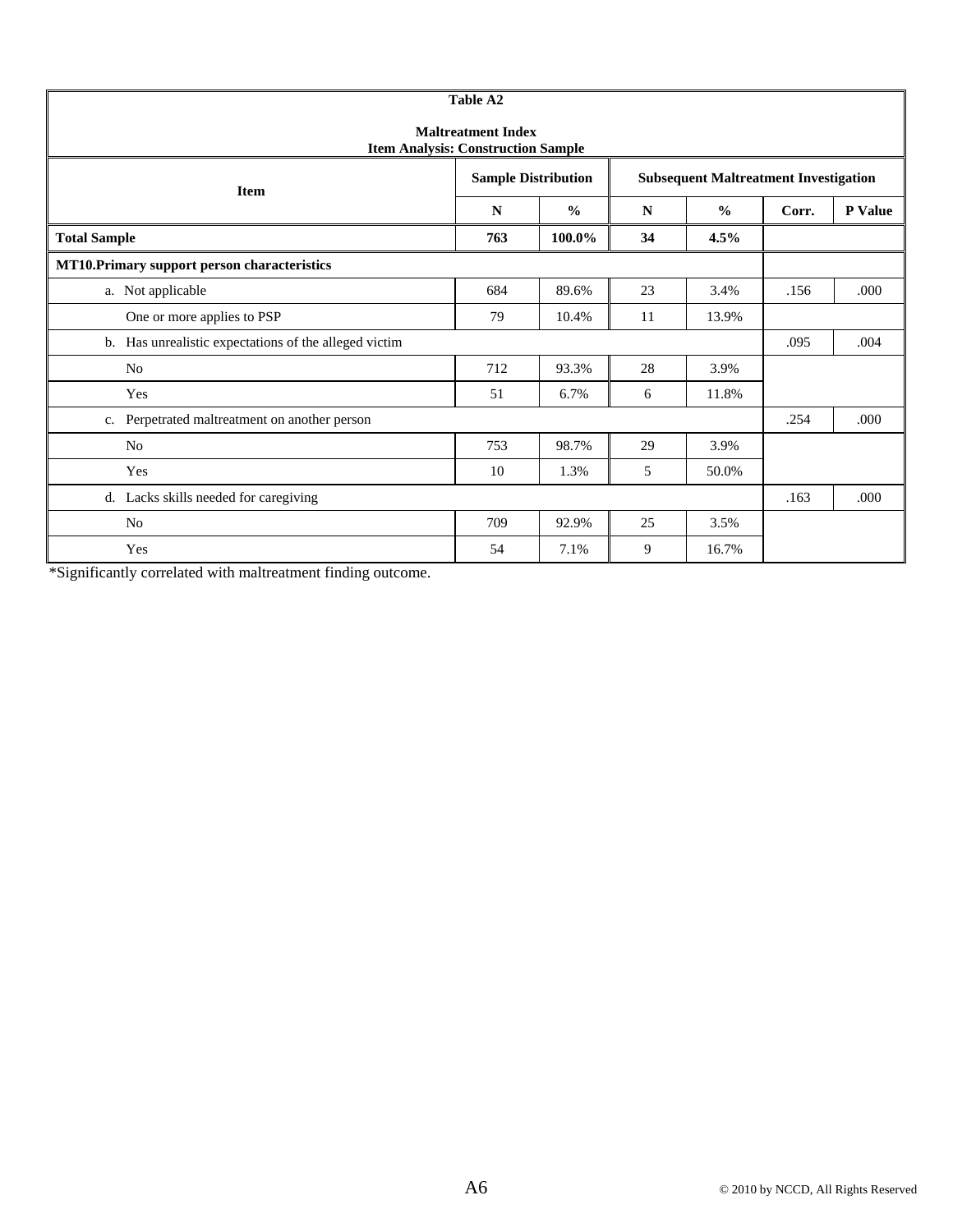**Appendix B** 

**Examining Measures of Accuracy for the Risk Assessment**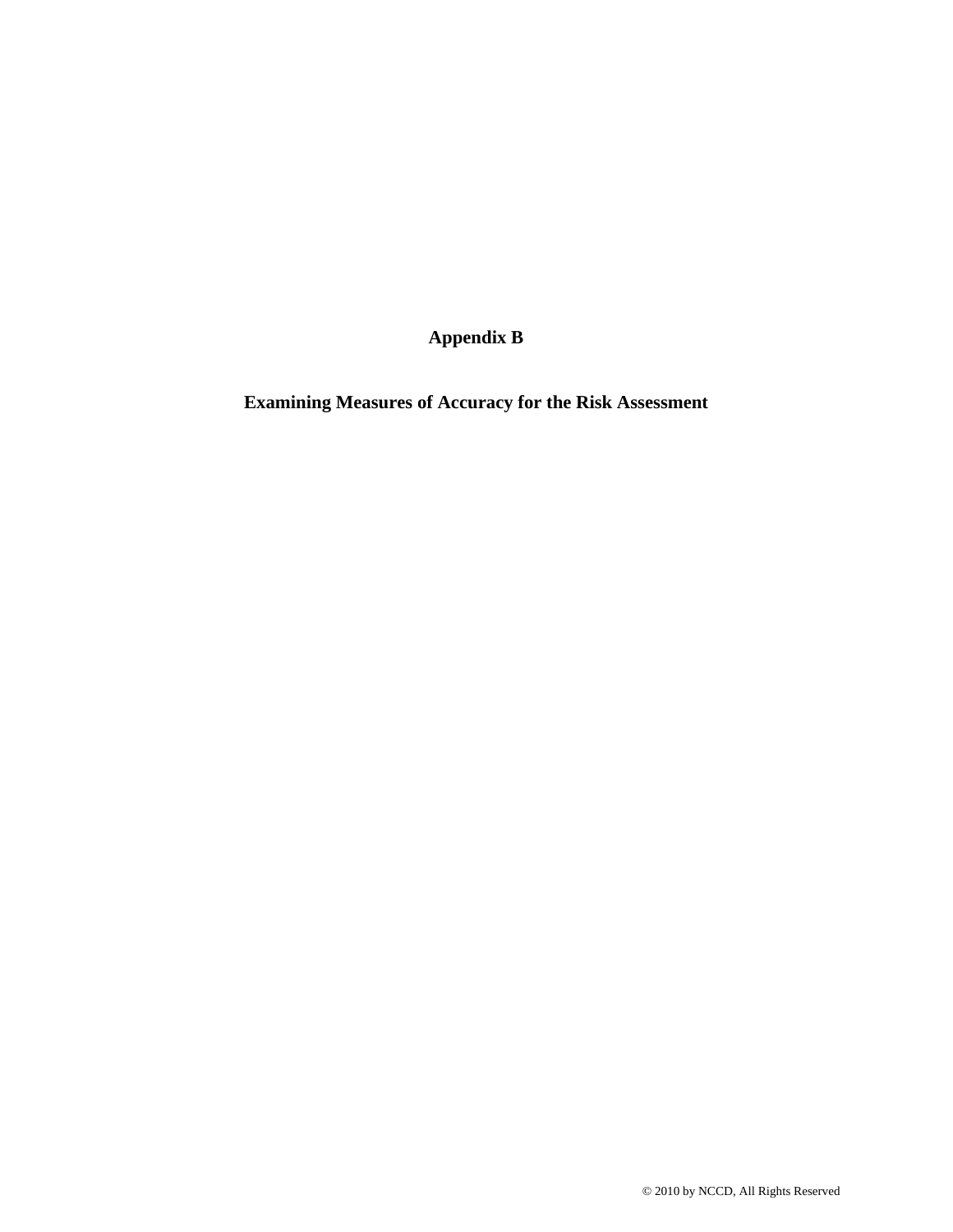## **A. Examining Receiver Operating Characteristics Curves for the Risk Scores**

 The actuarial risk scores (derived from summing client risk factors) were evaluated by estimating the receiver operating characteristics (ROC) curve. The ROC curve is an excellent test of diagnostic accuracy because the curve plots the true positive rate (sensitivity) and true negative rate (1 – specificity) for each risk score. Zweig and Campbell (1993) described the ROC graph as follows:

"…a plot of all of the sensitivity/specificity pairs resulting from continuously varying the decision threshold over the entire range of results observed...On the y-axis is sensitivity, or the true-positive fraction [defined as (number of truepositive test results)/(number of true-positive  $+$  number of false-negative test results)]...also referred to as positivity in the presence of a disease or condition...On the x-axis is the false-positive fraction, or  $1$  – specificity [defined] as (number of false positive results)/(number of true negative  $+$  number of false positive results)]" (p. 564).

 Essentially, the ROC curve represents the range of sensitivities and specificities for a test score. A test with perfect identification of positive cases is represented by the upper-left corner of the plot (100% sensitivity and 0% specificity), whereas a test with no correct identification would result in a 45-degree diagonal from the lower left to the upper right. The closer an ROC curve is to the upper left corner, the more accurate the test.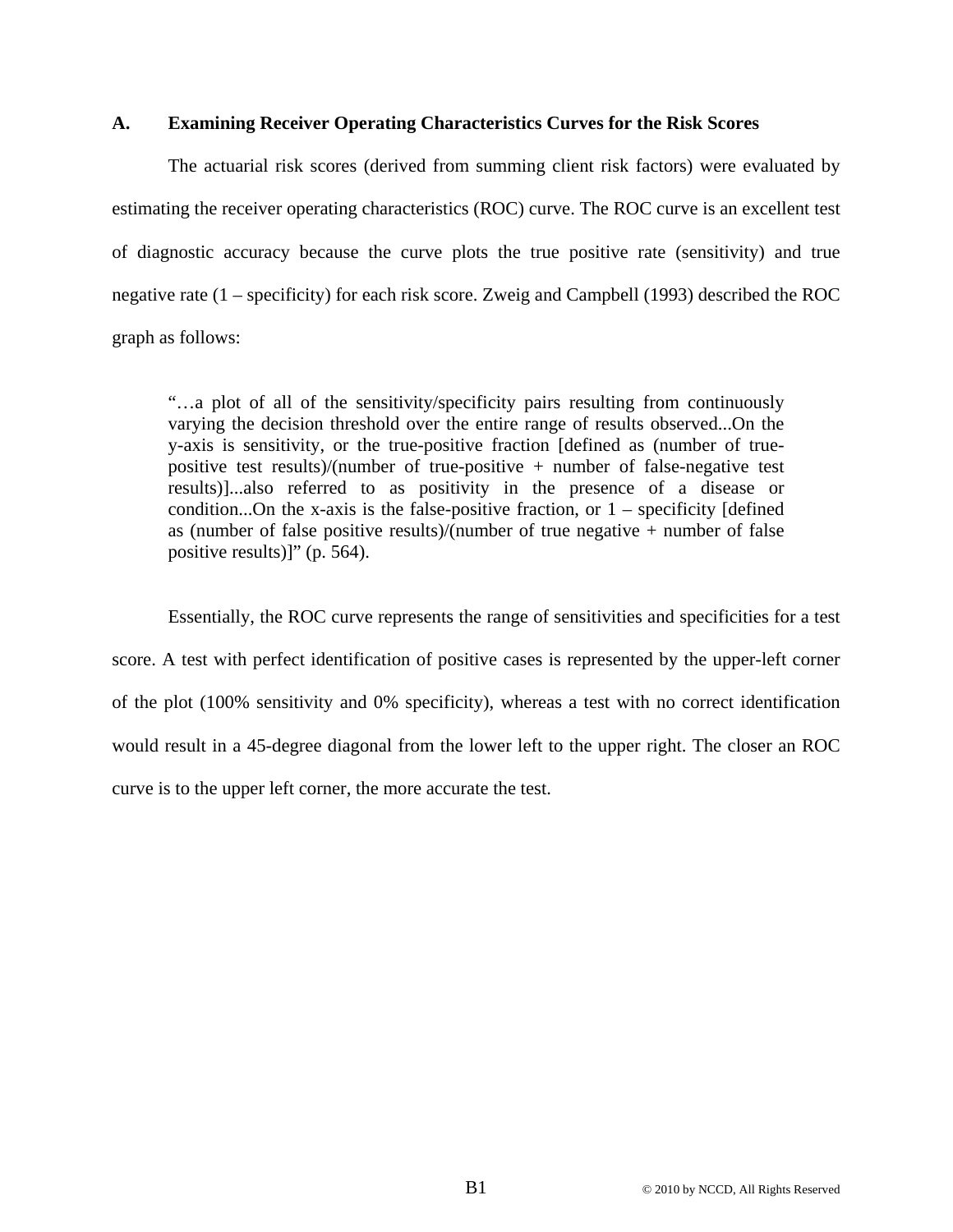

Figure B1: The ROC Curve for Self-neglect Risk Score by Subsequent Self-neglect Allegations During the Standardized Six-Month Follow-up Period

Figure B2: The ROC Curve for Maltreatment Risk Score by Subsequent Alleged Maltreatment During the Standardized Six-month Follow-up Period

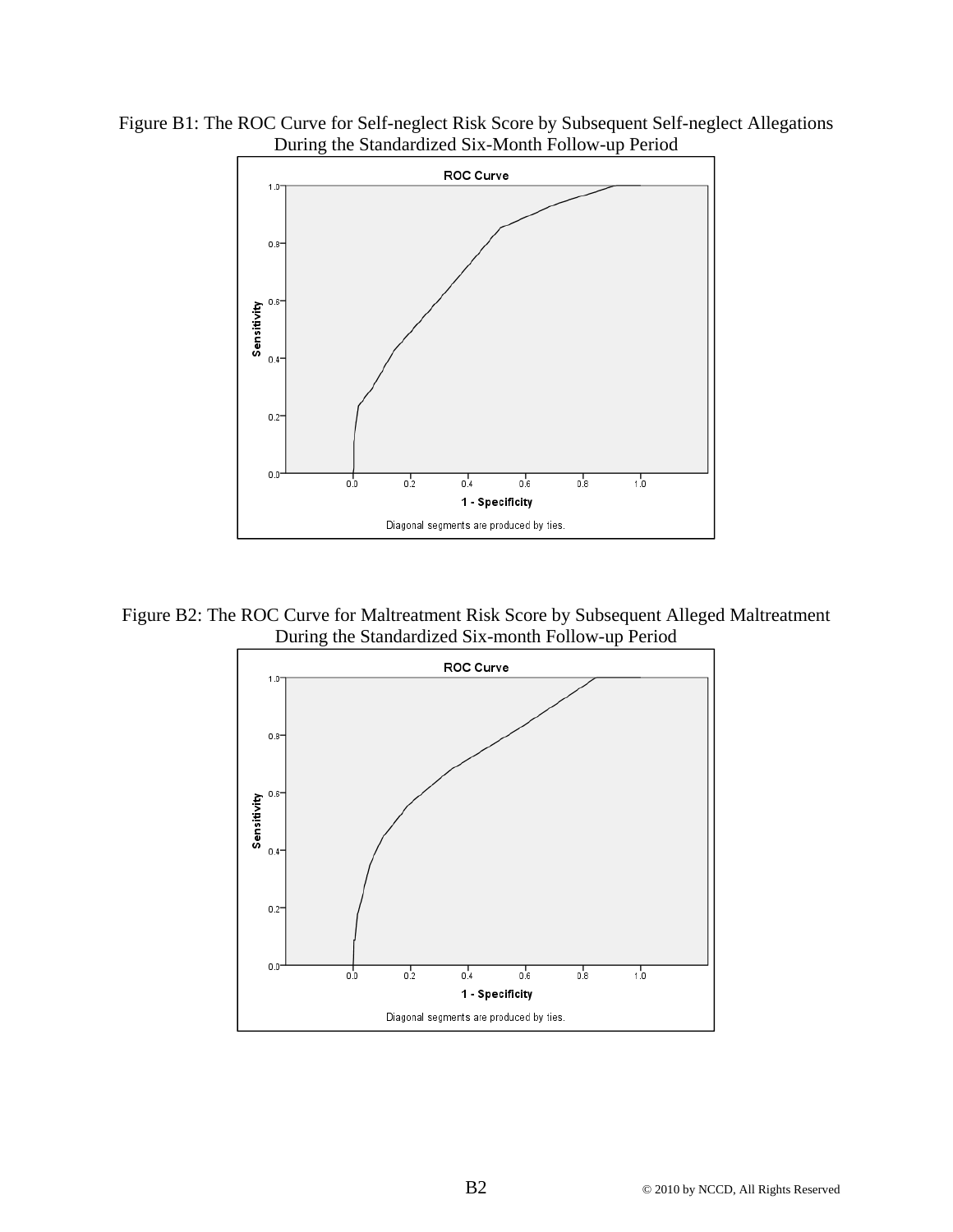The area under the ROC curve can be used as a single measure to compare curves. The area under the curve (AUC) statistic depicts "the probability that the value of the test result or biomarker of a randomly selected diseased subject will exceed that of a randomly selected nondiseased subject" (Liu, Li, Cumberland, & Wu, 2005, p. 258), and equates to the Mann-Whitney version of the nonparametric Wilcoxon test statistic (Zweig & Campbell, 1993). Standard errors can be calculated for the areas, most often using the Hanley and McNeil approach (1983), which corrects for tests using the same sample of cases.

 Both the self-neglect and the maltreatment risk scores derived from this study resulted in an AUC of .74 (Table B1). These AUC scores were significantly different from .5 (not shown), indicating that predictive abilities were greater than chance.

| <b>Table B1</b>                                                           |            |                                                  |                                          |              |  |  |  |
|---------------------------------------------------------------------------|------------|--------------------------------------------------|------------------------------------------|--------------|--|--|--|
| <b>Comparing Risk Functions Using Area Under the ROC Curve Statistics</b> |            |                                                  |                                          |              |  |  |  |
| <b>Risk Score</b>                                                         |            | <b>Area Under the Curve</b><br><b>Statistics</b> | 95% Confidence Interval<br><b>Bounds</b> |              |  |  |  |
|                                                                           | <b>AUC</b> | SЕ                                               | Lower                                    | <b>Upper</b> |  |  |  |
| Self-neglect score relative to subsequent<br>allegations of self-neglect  | .74        | .04                                              | .67                                      | .81          |  |  |  |
| Maltreatment score relative to subsequent<br>allegations of maltreatment  | .74        | .05                                              | .65                                      | .83          |  |  |  |

 The area under the ROC curve is a good summary measure of accuracy for a dichotomous outcome and is applicable for analyzing the consequences of decision criteria, such as whether or not to offer APS services. A more useful approach of the risk continuum, however, is to classify placements into several groups defined by an increase in the probability of a negative outcome such as future elder maltreatment. When three or more groups are defined, the dispersion index is a better measure of risk assessment accuracy.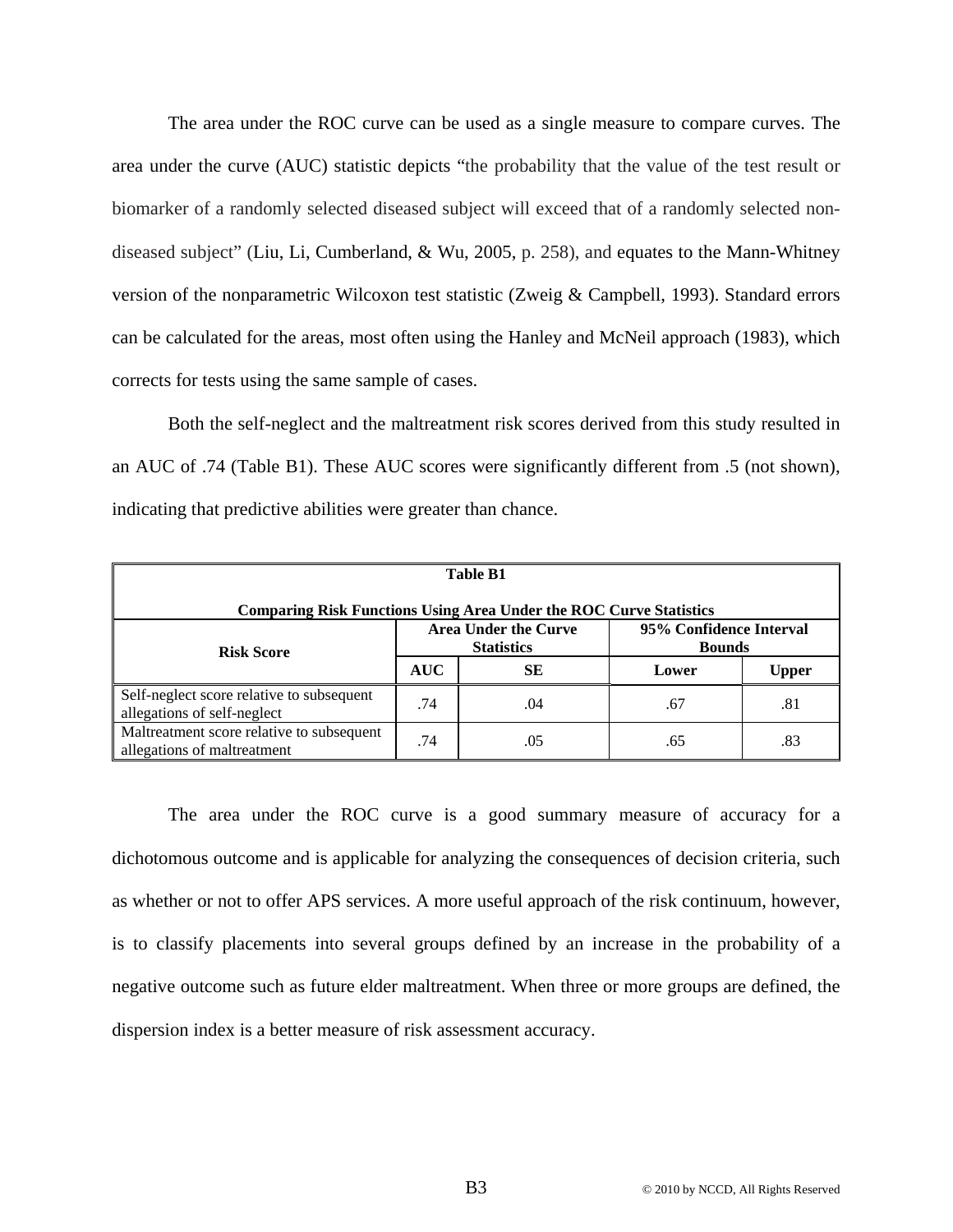#### **B. Examining the Dispersion Index for the Overall Risk Classification Level**

The dispersion index for risk (DIFR) was introduced in 1998 by Silver and Banks as a method for assessing the classification abilities of a risk assessment. The DIFR measures the potency of a risk assessment by assessing how an entire cohort is partitioned into different groups and the extent to which group outcomes vary from the base rate for the entire cohort. In essence, it weights the distance between a subgroup's outcome rate from the cohort's base rate by the subgroup size to estimate the "potency" of a classification system. Because this measure considers proportionality and differences in outcome rates among *several* subgroups, it is a measure of the efficacy of classification systems.

The DIFR formula is as follows:

$$
DIFR = \sqrt{\sum_{i=1}^{k} \left( \ln \left( \frac{P}{1-P} \right) - \ln \left( \frac{p_i}{1-p_i} \right) \right)^2 * \frac{n_i}{N}}
$$

where  $k$  is the number of subgroups in the risk classification model,  $P$  is the total sample base rate of the outcome, *N* is the total sample size, *pi* represents the base rate of each of the *k* subgroups, and  $n_i$  is the size of each  $k$  subgroup. In sum, the DIFR considers the degree to which outcomes of each subgroup (classification level) differ from the mean for the study sample and adjusts for the size of the group classified to each level. $4$ 

 The DIFR score for the re-investigation outcome was .56, and the DIFR score for subsequent confirmation during the standardized six-month follow-up period was .71. New Hampshire BEAS plans to validate this risk assessment approximately 1.5 years after

 $\overline{a}$ 

<sup>4</sup> The limitations of the DIFR are as follows:

<sup>1.</sup> It measures distance from the mean without considering whether it is in the expected or logical direction. Therefore, when outcome rates do not conform to the basic expectations (i.e., that failure rates will increase as risk levels increase), the test is inappropriate.

<sup>2.</sup> It measures overall dispersion from the base rate and does not assess the degree of separation between any two risk categories. In a similar fashion, the DIFR cannot help assess whether a risk classification model is classifying two subgroups similarly, but rather assesses the dispersion within a subgroup (given that group's base rate).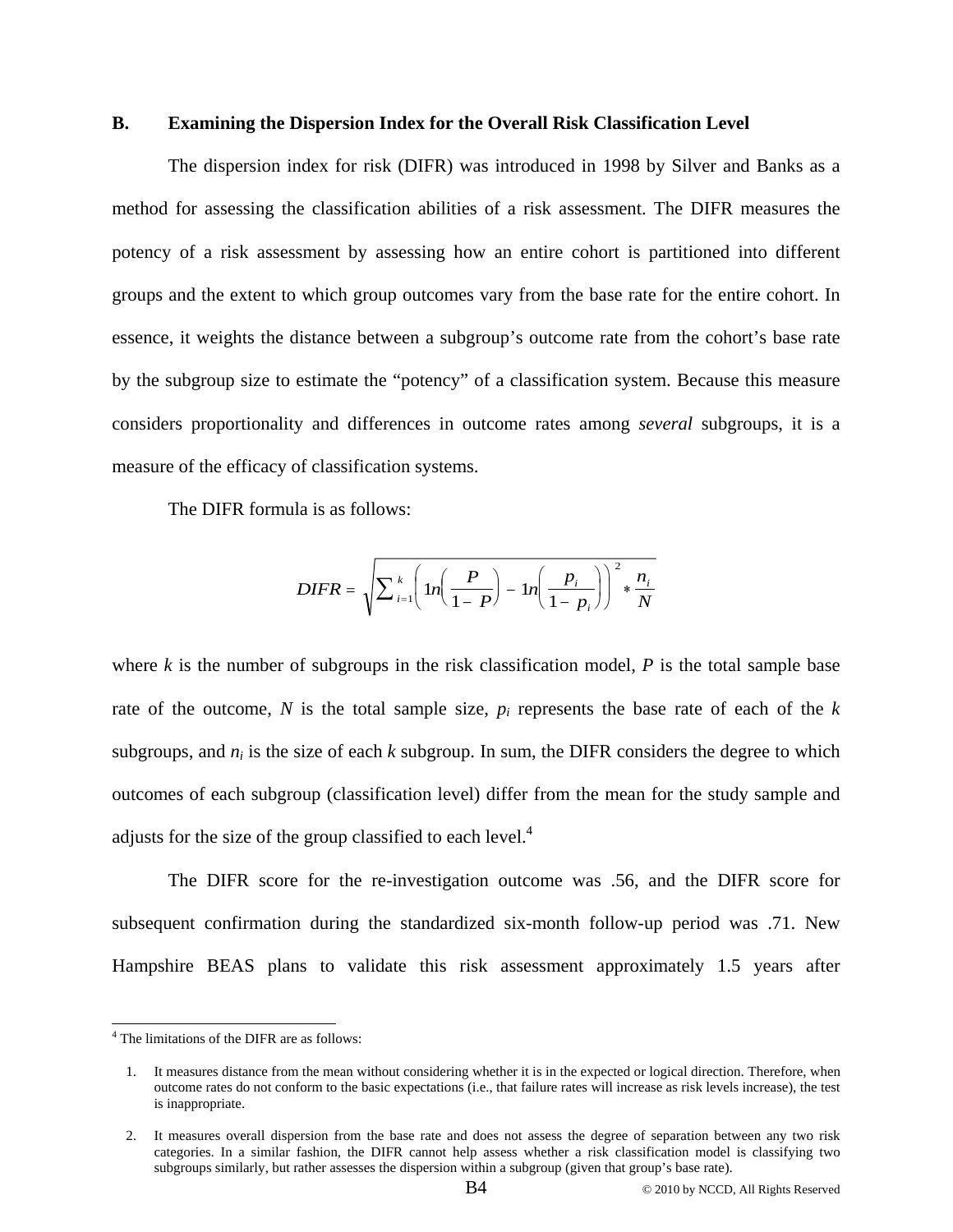implementation by observing outcomes for a 12-month follow-up period. A longer follow-up period is likely to result in higher base outcome rates, which should have a positive impact on the DIFR scores obtained.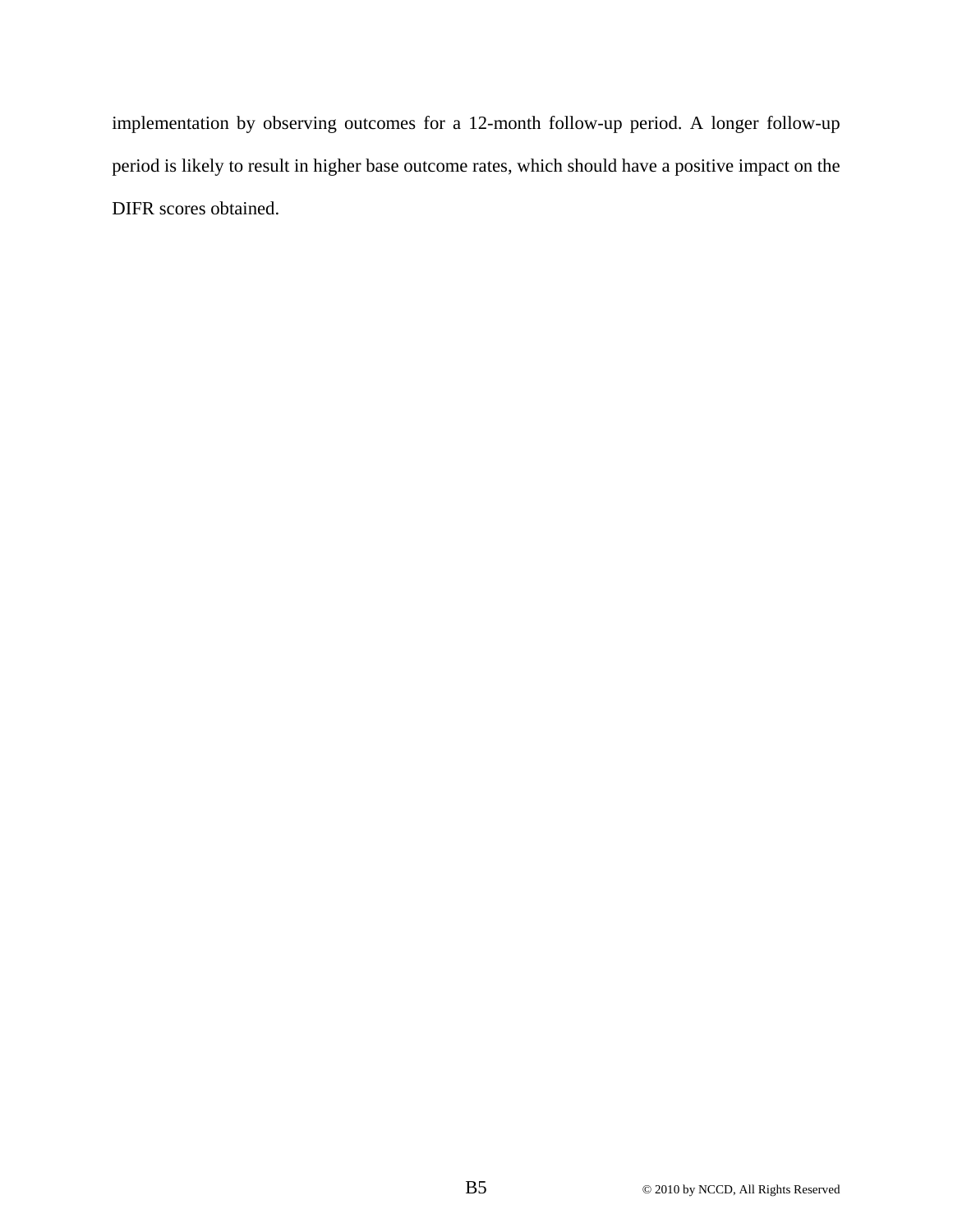**Appendix C** 

**The Data Collection Instrument**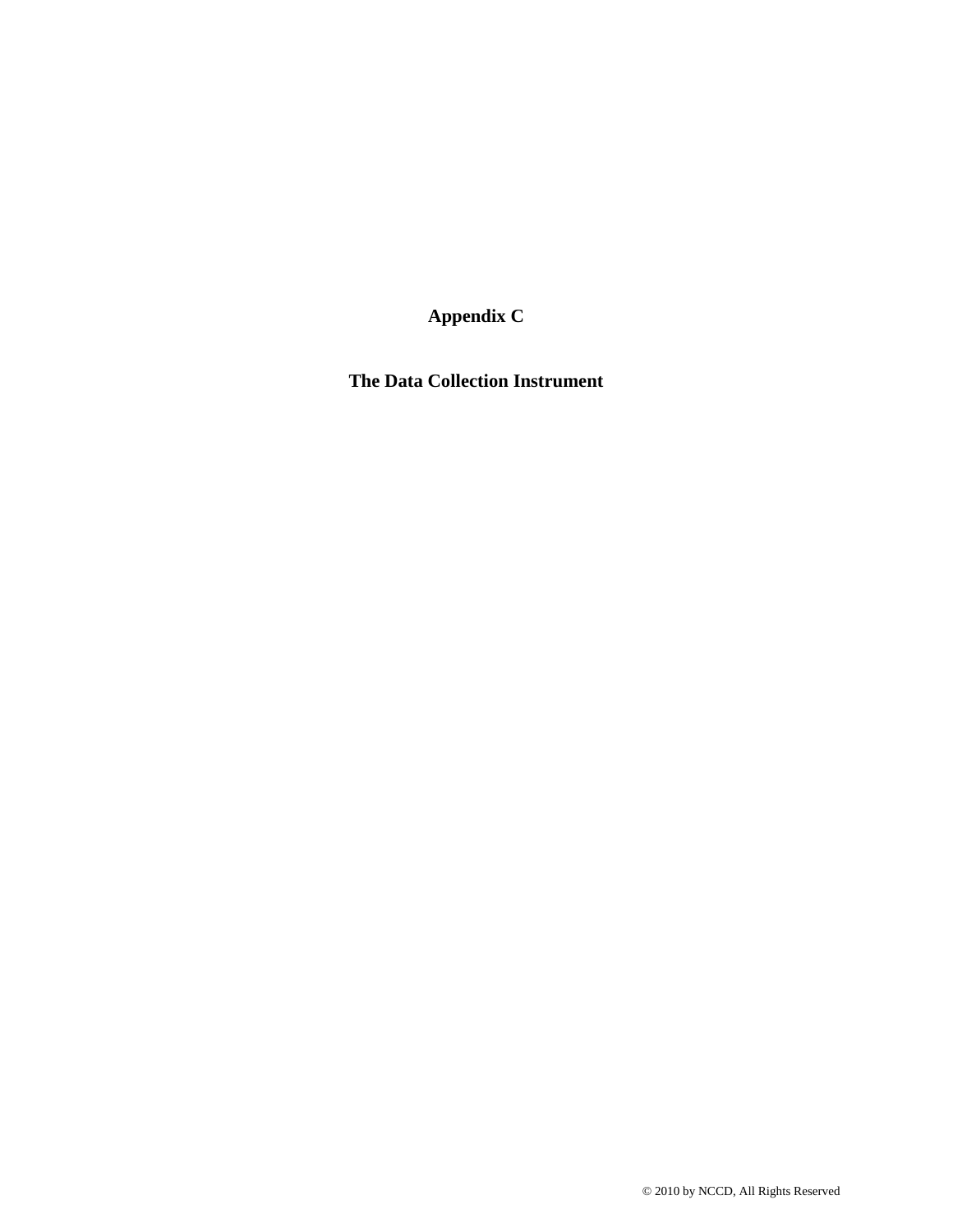#### **NEW HAMPSHIRE BUREAU OF ELDERLY AND ADULT SERVICES**  $\frac{04}{05008}$  **ADULT PROTECTIVE SERVICES (APS) RISK ASSESSMENT DATA COLLECTION INSTRUMENT**

| Alleged Victim Name:           |  | Office:                         |                     |  |
|--------------------------------|--|---------------------------------|---------------------|--|
| Alleged Victim DOB:            |  | Estimated Age (if DOB unknown): | <b>Report Date:</b> |  |
| <i>Options</i> Individual ID#: |  |                                 |                     |  |

#### **Section I. Alleged Victim Characteristics.** *Mark yes or no for each characteristic as it applies to the alleged victim.*

|                                                                                     |                                                                                 | <b>Relationships With Adults</b>                                                                                                                                                                                                                                                                                                                                                           |
|-------------------------------------------------------------------------------------|---------------------------------------------------------------------------------|--------------------------------------------------------------------------------------------------------------------------------------------------------------------------------------------------------------------------------------------------------------------------------------------------------------------------------------------------------------------------------------------|
| Yes<br>$\Box$                                                                       | N <sub>o</sub><br>$\Box$                                                        | Has problematic adult relationships other than domestic violence                                                                                                                                                                                                                                                                                                                           |
| $\Box$                                                                              | $\Box$                                                                          | Has been involved in domestic violence within the past 12 months (mark all that apply)<br>$\Box$ As a victim<br>$\Box$ As a perpetrator                                                                                                                                                                                                                                                    |
| $\Box$                                                                              | ❏                                                                               | Has been involved in domestic violence prior to the past 12 months (mark all that apply)<br>$\Box$ As a victim<br>$\Box$ As a perpetrator                                                                                                                                                                                                                                                  |
| ❏                                                                                   | u                                                                               | Has unrealistic expectations of primary support person                                                                                                                                                                                                                                                                                                                                     |
| Physical Health                                                                     |                                                                                 | Number of emergency room visits in the past 12 months ______<br>Number of inpatient hospital stays in the past 12 months _______                                                                                                                                                                                                                                                           |
| Yes<br>$\Box$<br>$\Box$<br>$\Box$<br>$\Box$<br>$\Box$<br>$\Box$<br>$\Box$<br>$\Box$ | N <sub>o</sub><br>$\Box$<br>$\Box$<br>$\Box$<br>⊔<br>$\Box$<br>$\Box$<br>$\Box$ | $\Box$ Has regular physician<br>Is able to understand medical information<br>Is able to take medication appropriately<br>Experiences poor physical health<br>Is diagnosed with dementia<br>Has a Mini-Mental State Exam (MMSE) score under 26 <sup>5</sup> ; MMSE score _____<br>Requires assistance with ambulation, feeding, housework, or writing<br>Requires continuous treatment/care |
| <b>Mental Health</b><br>Yes<br>$\Box$<br>$\Box$                                     | N <sub>o</sub><br>$\Box$<br>$\Box$                                              | Had mental health problem within the past 12 months<br>Had mental health problem prior to the past 12 months                                                                                                                                                                                                                                                                               |
| Yes<br>❏<br>$\Box$<br>$\Box$<br>n.                                                  | N <sub>o</sub><br>$\Box$<br>❏<br>$\Box$                                         | Drugs and/or Alcohol<br>Had drug problem, excluding alcohol, within the past 12 months<br>Had drug problem, excluding alcohol, prior to the past 12 months<br>Had alcohol problem within the past 12 months<br>$\Box$ Hod algebral nucleons nujque to the next 12 months.                                                                                                                  |

 $\Box$  Had alcohol problem prior to the past 12 months

Social Support/Isolation

 5 Crum, R.M., Anthony, J.C., Bassett, S.S., Folstein, M.F.. (1993, May 12). Population-based norms for the Mini-Mental State Examination by age and educational level. *JAMA*, *269*(18), 2386–91.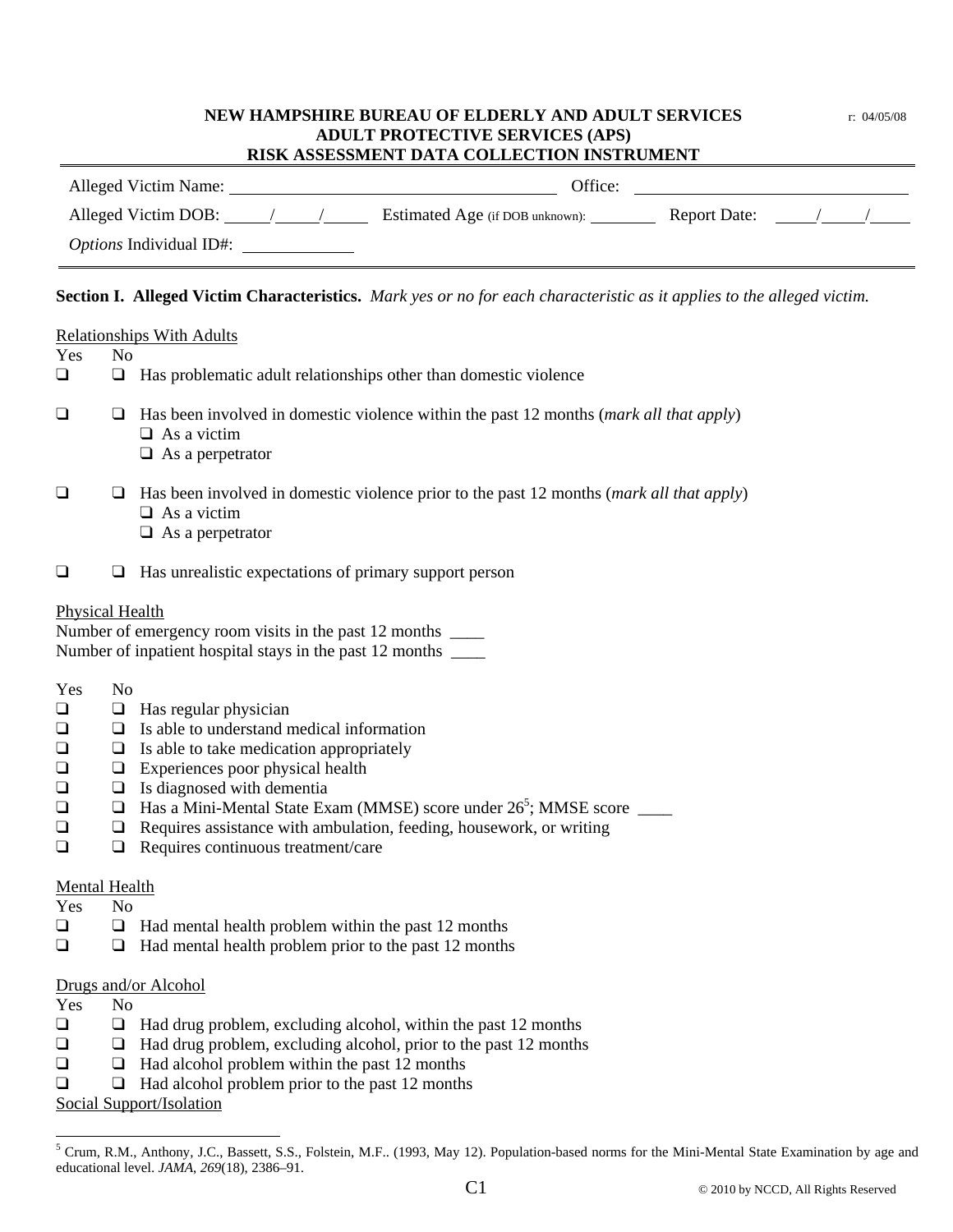Number of face-to-face contacts with family members/friends outside of household in the past week \_\_\_\_ Number of times alleged victim participated in a social group/activity during the past month

Yes No

- $\Box$   $\Box$  Has no friends or family members
- $\Box$   $\Box$  Has friends and/or family, but they are unwilling to provide social support
- $\Box$  Is geographically isolated
- $\Box$   $\Box$  Perceives that he/she has insufficient support outside of the home
- $\Box$  Refuses resources/services

### **Finances**

| Yes                      | N <sub>0</sub> |                                             |
|--------------------------|----------------|---------------------------------------------|
| $\Box$                   | ப              | Has insufficient financial resources        |
| $\Box$                   |                | $\Box$ Is financially dependent upon others |
| ❏                        | u.             | Mismanages finances                         |
|                          |                |                                             |
|                          |                | <b>Maltreatment History</b>                 |
| Yes                      | N <sub>0</sub> |                                             |
| ❏                        | ப              | Was maltreated as a child                   |
| $\Box$                   | $\blacksquare$ | Was maltreated as an adult                  |
| $\overline{\phantom{a}}$ |                | $\Box$ if $\Box$ if $\Box$ if $\Box$        |

- $\Box$   $\Box$  Has a history of self-neglect
- $\Box$   $\Box$  Perpetrated maltreatment on another (child or adult) as an adult

**Section II. Primary Support Person Characteristics.** *Mark yes or no for each characteristic as it applies to the primary support person.* 

 $\Box$  Not applicable—there is no primary support person

Relationships With Adults

Yes No

- $\Box$   $\Box$  Has problematic adult relationships other than domestic violence
- $\Box$  "  $\Box$  Has been involved in domestic violence within the past 12 months (*mark all that apply*)  $\Box$  As a victim  $\Box$  As a perpetrator
- $\Box$  "  $\Box$  Has been involved in domestic violence prior to the past 12 months (*mark all that apply*)  $\Box$  As a victim  $\Box$  As a perpetrator
- $\Box$   $\Box$  Has unrealistic expectations of alleged victim

### Drugs and/or Alcohol

- Yes No
- $\Box$   $\Box$  Had drug problem, excluding alcohol, within the past 12 months
- $\Box$   $\Box$  Had drug problem, excluding alcohol, prior to the past 12 months  $\Box$   $\Box$  Had alcohol problem within the past 12 months
- $\Box$  Had alcohol problem within the past 12 months
- $\Box$   $\Box$  Had alcohol problem prior to the past 12 months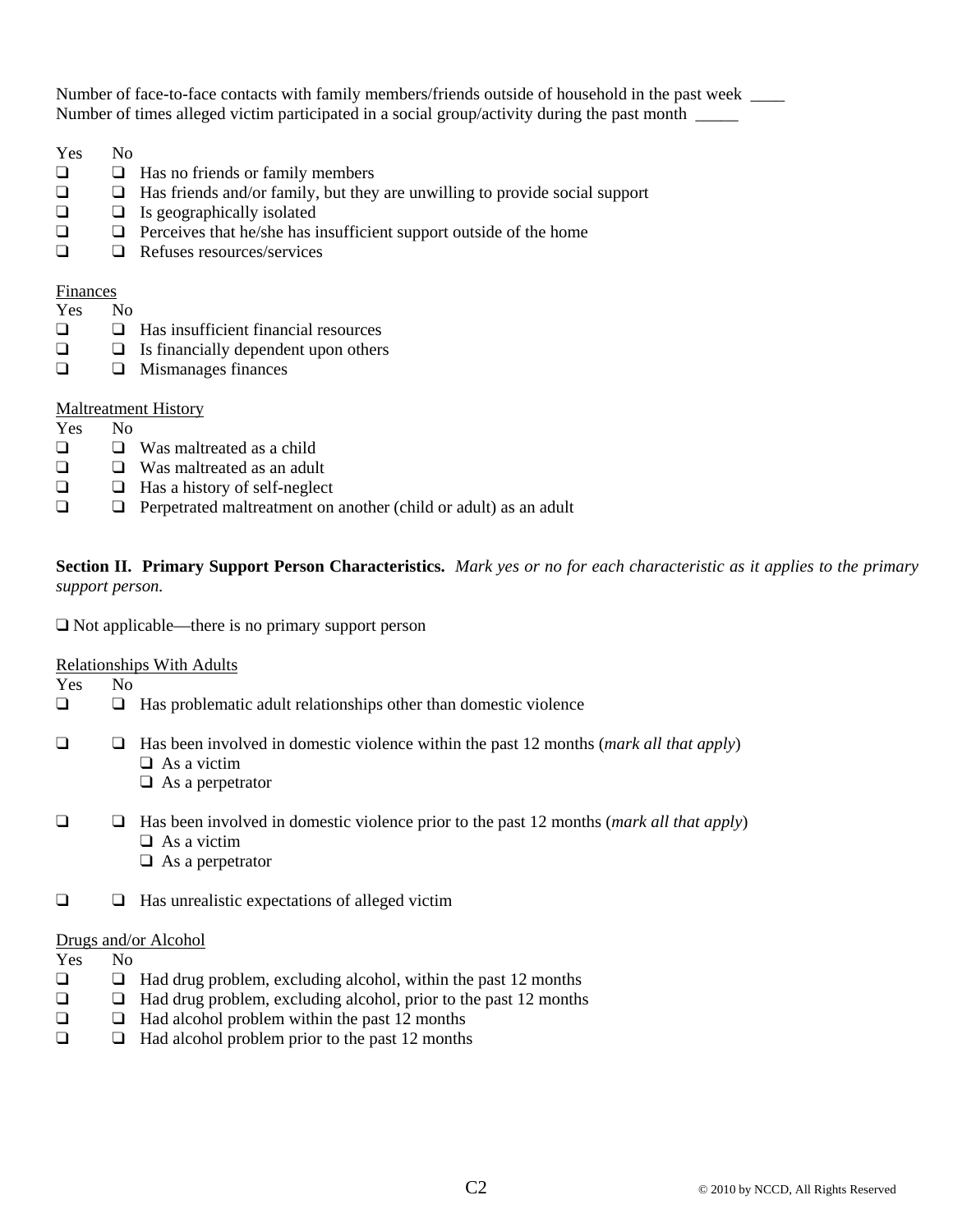## Mental Health

- Yes No
- $\Box$   $\Box$  Had mental health problem within the past 12 months
- $\Box$   $\Box$  Had mental health problem prior to the past 12 months

### Quality of Care/Ability to Provide Care

- Yes No
- $\Box$   $\Box$  Lacks skills needed for the caregiving role
- $\Box$   $\Box$  Demonstrates poor knowledge of the alleged victim's needs and abilities  $\Box$   $\Box$  Is physically unable to perform caregiving tasks
- $\Box$  Is physically unable to perform caregiving tasks
- $\Box$   $\Box$  Experiences a high level of stress according to the AMA's "Caregiver Self-assessment Questionnaire"<sup>6</sup><br> $\Box$  Appears or states he/she is overwhelmed
- $\Box$  Appears or states he/she is overwhelmed

### Perception of the Current Situation

- Yes No
- $\Box$   $\Box$  Refuses to cooperate with the APS investigation
- $\Box$   $\Box$  Denies obvious problems related to the alleged victim's safety or care needs

## Resources/Alternative Care

Yes No

- $\Box$  Resources unavailable (mark all that apply)
	- $\Box$  Geographic barriers
	- $\Box$  Financial barriers
	- $\Box$  Insufficient services
- $\Box$   $\Box$  Is reluctant or refuses to use available resources

# Finances

Yes No

- $\Box$  Is financially dependent on the alleged victim
- $\Box$  Has access to alleged victim's finances/assets

### Maltreatment History

Yes No

- $\Box$   $\Box$  Was maltreated as a child
- $\Box$   $\Box$  Was maltreated as an adult
- $\Box$   $\Box$  Perpetrated maltreatment on another (child or adult) as an adult

 $\overline{a}$ <sup>6</sup> Found at http://www.ama-assn.org/ama1/pub/upload/mm/433/caregiver\_english.pdf.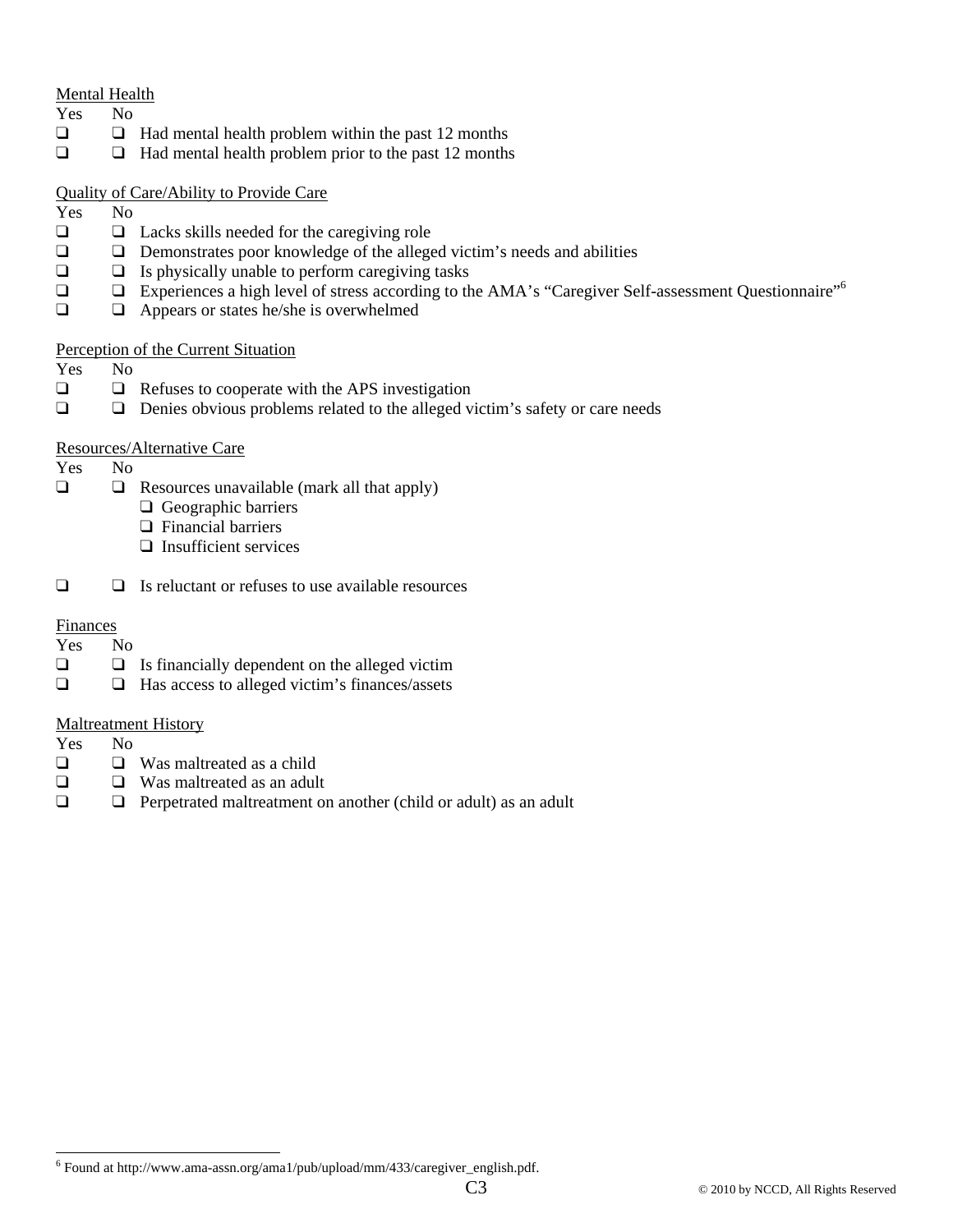#### **NEW HAMPSHIRE BUREAU OF ELDERLY AND ADULT SERVICES**  $\frac{1}{10}$  04/05/08 **ADULT PROTECTIVE SERVICES (APS) RISK ASSESSMENT DATA COLLECTION INSTRUMENT DEFINITIONS**

## **Section I. Alleged Victim Characteristics**

### **Relationships With Adults**

Has problematic adult relationships other than domestic violence. Alleged victim has problematic or conflictual relationships with other adults in his/her life, including primary support person, family, and/or friends. Do not include incidents of domestic violence.

Has been involved in domestic violence within the past 12 months. The alleged victim has been involved in two or more physical assaults or multiple periods of intimidation/threats/harassment during the past 12 months. If domestic violence is present, indicate whether the alleged victim was the victim of domestic violence, the perpetrator, or both.

Has been involved in domestic violence prior to the past 12 months. The alleged victim has been involved in two or more physical assaults or multiple periods of intimidation/threats/harassment prior to the past 12 months. If domestic violence was present, indicate whether the alleged victim was the victim of domestic violence, the perpetrator, or both.

Has unrealistic expectations of primary support person. Alleged victim has shown unrealistic expectations of primary support person, either in the past or currently, as evidenced by the following:

- The primary support person is expected to behave or perform in ways that cannot reasonably be expected given the primary support person's education, physical and/or mental capabilities, or the alleged victim's condition. For example, primary support persons with physical limitations may be unrealistically expected to help alleged victims transfer.
- Alleged victim may expect primary support person to refrain from necessary care at the request of the alleged victim. For example, physically limited alleged victims may unrealistically expect primary support person to refrain from assisting with activities of daily living even though alleged victim requires assistance.

# **Physical Health**

Number of emergency room visits in the past 12 months. Record the number of times the alleged victim has visited the emergency room during the past 12 months, regardless of whether he/she was admitted.

Number of inpatient hospital stays in the past 12 months. Record the number of times the alleged victim has been admitted to the hospital during the past 12 months for physical health issues.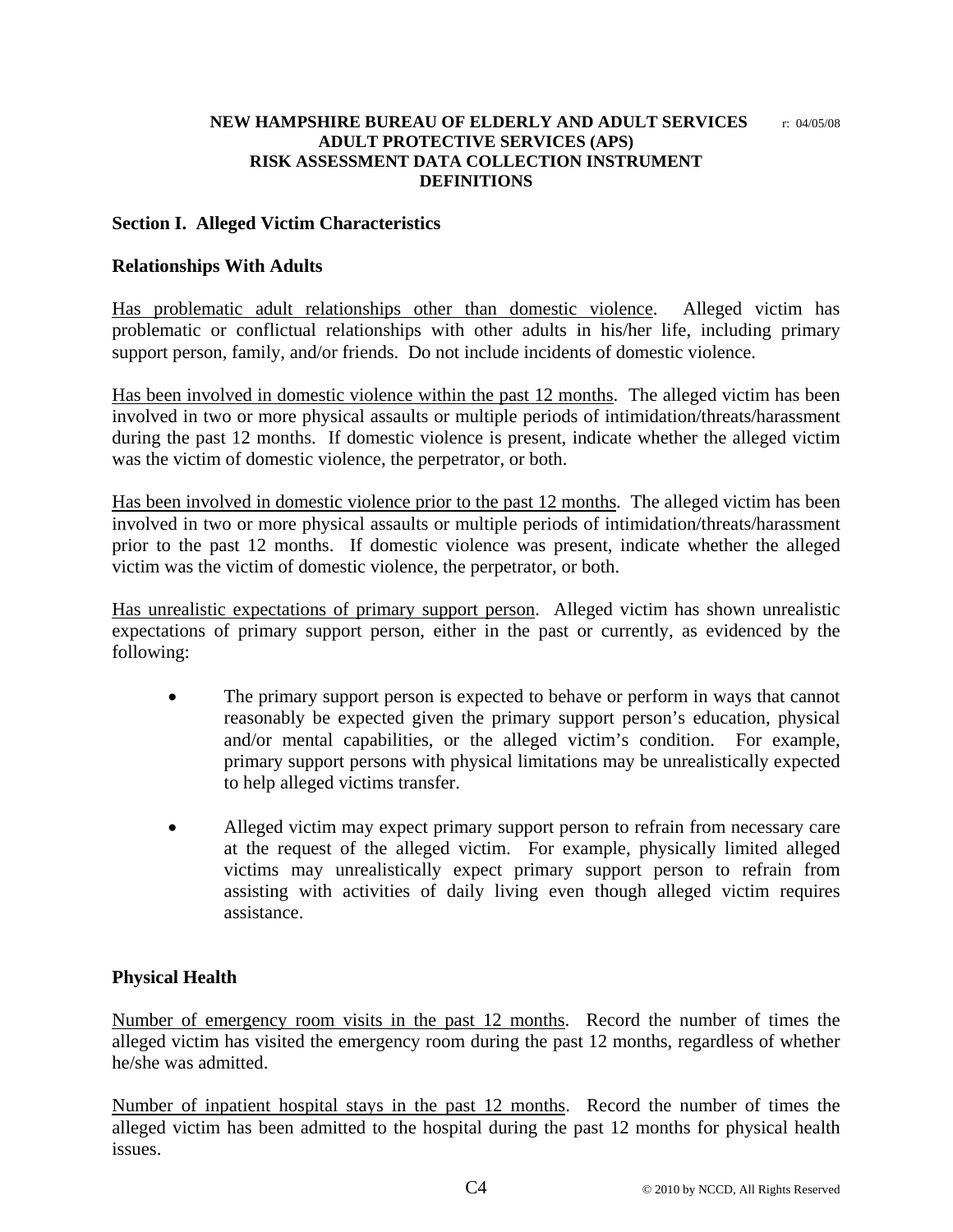Has regular physician. The alleged victim has a physician (or physician group) who is familiar with the alleged victim's current medical conditions, medications, etc., and whom he/she has seen on a regular basis, including at least one visit in the past 12 months.

Is able to understand medical information. The alleged victim is able to understand basic medical information related to his/her health condition(s), including instructions for caring for injuries, directions for taking medications correctly, and the necessity of engaging in or refraining from activities at physician's instruction. Alleged victim is able to name and/or describe current medical conditions and related treatments.

Is able to take medication appropriately. The alleged victim demonstrates the ability to take medication in appropriate dosages at the correct time on a consistent basis. Examples of inappropriate medication include but are not limited to the following:

- Not taking prescribed/advised medications.
- Consistently taking medications at the wrong time of day.
- Forgetting to take medications or inability to remember if medications have been taken.
- "Making up" for missed doses by increasing subsequent dosage.

Experiences poor physical health. The alleged victim has physical health problems, including severe, untreated allergies that are exacerbated by the alleged victim's current environment; broken hip or bones; pressure ulcer(s); skin breakdown; dehydration; malnutrition; frequent dizziness; and problems with eyesight, hearing, speech, teeth, chewing, swallowing, bladder or bowel control, or breathing. Include information gathered from medical records, self-report, or worker's clinical observation.

Is diagnosed with dementia. The alleged victim has been diagnosed by a physician as having dementia. Diagnoses may include Alzheimer's disease, Pick's disease, dementia caused by stroke, or Parkinson's disease.

Has a Mini-Mental State Exam (MMSE) score under 26. The alleged victim has an MMSE score under 26. Indicate the most recent MMSE score. A score of 20–26 indicates mild dementia, 10–19 indicates moderate dementia, and a score less than 10 indicates severe dementia.

Requires assistance with ambulation, feeding, housework, or writing. The alleged victim has difficulty with use of limbs and requires a walker, wheelchair, or hands-on assistance in order to be ambulatory, but does not require continuous care; and/or alleged victim requires assistance with activities of daily living (ADLs) or instrumental activities of daily living (IADLs). Examples of ADLs include bathing, dressing, eating, transferring, and using the toilet. Examples of IADLs include communication, use of transportation, meal preparation, shopping, doing laundry, or housekeeping.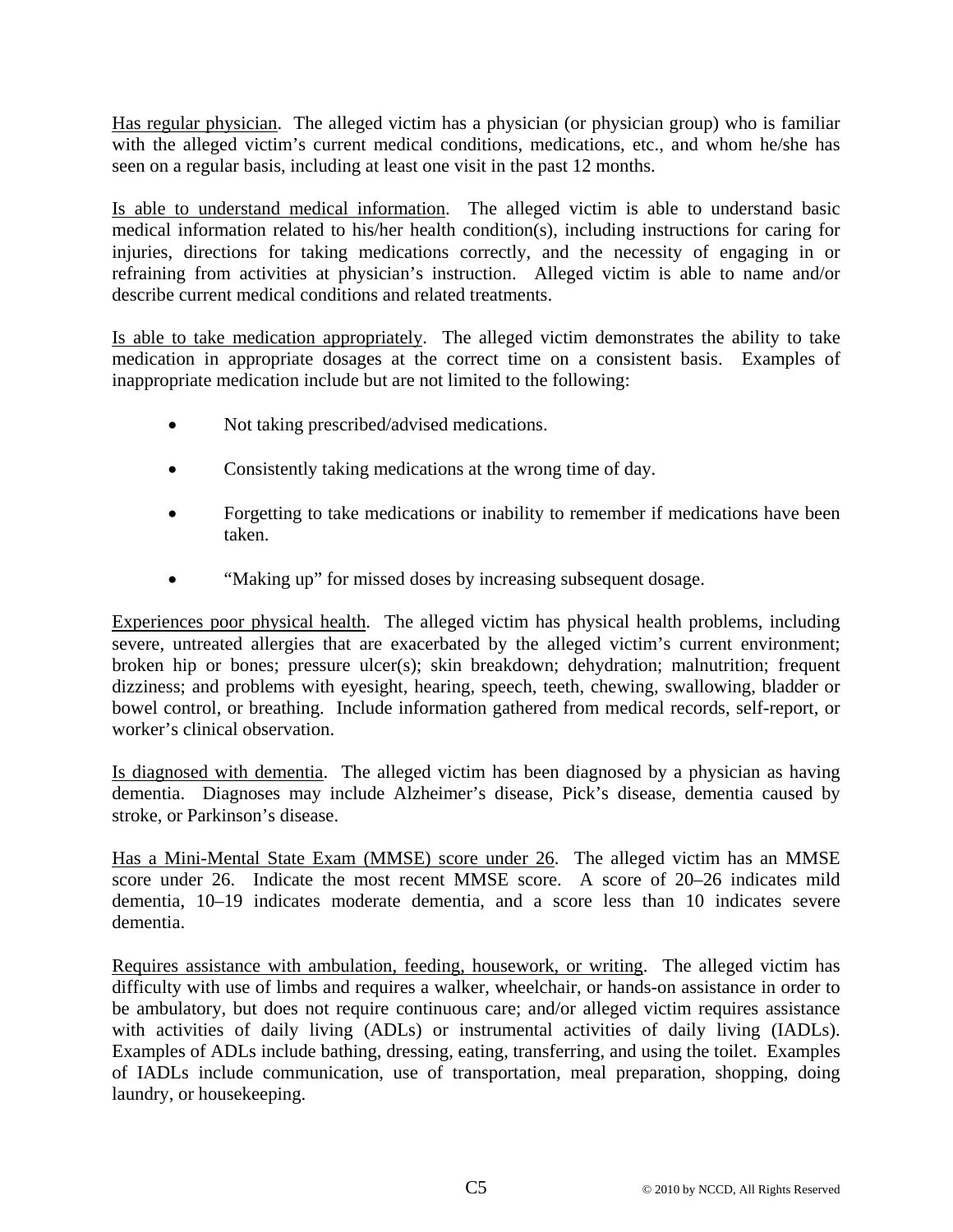Requires continuous treatment/care. The alleged victim is bedridden, has an uncontrolled or debilitating chronic disease, or has deteriorating functional ability that causes him/her to be completely dependent on others for care.

# **Mental Health**

Had a mental health problem within the past 12 months. Alleged victim or others have made verifiable statements that indicate that within the past 12 months, the alleged victim:

- Has been diagnosed as having a significant mental health disorder (based on DSM-IV criteria) by a mental health clinician or medical physician;
- Had repeated referrals for mental health/psychological evaluations; or
- Was recommended for treatment/hospitalization or was treated/hospitalized for mental health problems.

Had a mental health problem prior to the past 12 months. Alleged victim had a mental health problem as defined above that was present prior to the last 12 months.

# **Drugs and/or Alcohol**

The alleged victim had drug or alcohol problem that interfered with daily functioning. Interference is evidenced by the following:

- Drug/alcohol use that affects marital or family relationships;
- Inability to care for self or other adult/child living in the home;
- Self-report of a problem;
- Hospitalization for a drug/alcohol problem;
- Health/medical problems caused by a drug/alcohol problem.

Indicate whether a problem with drugs or alcohol was/is present DURING the past 12 months AND/OR was present prior to the last 12 months.

# **Social Support/Isolation**

Number of face-to-face contacts with family members/friends outside of the household in the past week. Record the number of face-to-face contacts the alleged victim had with friends and family members outside of the home during the past week.

Number of times alleged victim participated in a social group/activity during the past month. Record the number of times the alleged victim participated in a social group or activity during the past month. This can include activities in the alleged victim's home with people that live outside the home or activities in the community that the alleged victim attended, including church or senior center activities, clubs, meetings, or scheduled visits with friends or family members.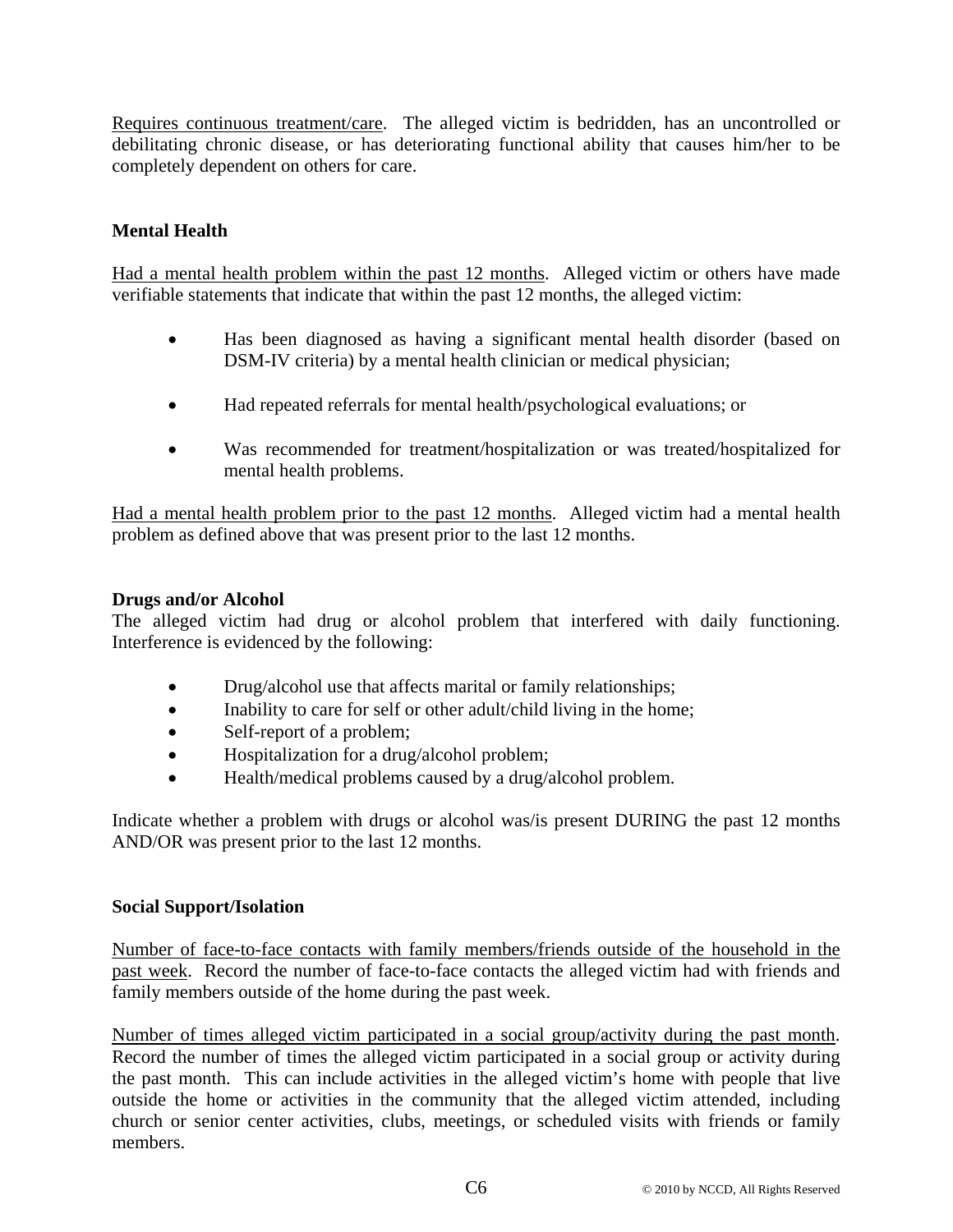Has no friends or family members. Alleged victim has no friends or immediate family members.

Has friends and/or family, but they are unwilling to provide social support. Alleged victim's family members and/or friends are unwilling to provide social support.

Is geographically isolated. Alleged victim is geographically isolated from a community or family/friends with whom he/she can socialize.

Perceives that he/she has insufficient support outside of the home. The alleged victim perceives that he/she has insufficient support outside of the home, although he/she may have social contact with others outside the home.

Refuses resources/services. The alleged victim is capable of accepting and/or accessing needed resources or services, but chooses not to do so.

# **Finances**

Has insufficient financial resources. The alleged victim is without the income, savings, or other financial resources to meet basic needs for food, clothing, shelter, or medically necessary goods and services.

Is financially dependent upon others. The alleged victim depends on others for money and/or resources to meet basic needs for food, clothing, shelter, or medically necessary goods and services. Include only financial dependence on individuals. If alleged victim is dependent upon government assistance or other aid from public/private organizations, answer this item "no."

Mismanages finances. The alleged victim is unable to meet basic needs because available income, savings, or other financial resources have been mismanaged by him/herself or another person. The alleged victim may be unable to account for his/her money or property.

# **Maltreatment History**

Was maltreated as a child. Alleged victim was maltreated by a parent/caregiver when alleged victim was a child, including physical, sexual, emotional abuse and/or neglect.

Was maltreated as an adult. Alleged victim has been maltreated as an adult. Include prior substantiated reports of maltreatment to APS and/or credible evidence or disclosure of maltreatment that occurred but was not officially reported (do not include incidents of domestic violence or self-neglect).

Has a history of self-neglect. The alleged victim has a known history of self-neglect. Include prior substantiated reports of self-neglect that were investigated by APS and/or credible statements or reports from the alleged victim or others regarding prior self-neglect.

Perpetrated maltreatment on another (child or adult) as an adult. Alleged victim perpetrated maltreatment on a child and/or other adult. Include credible reports of maltreatment that were not reported to APS/CPS, law enforcement, etc.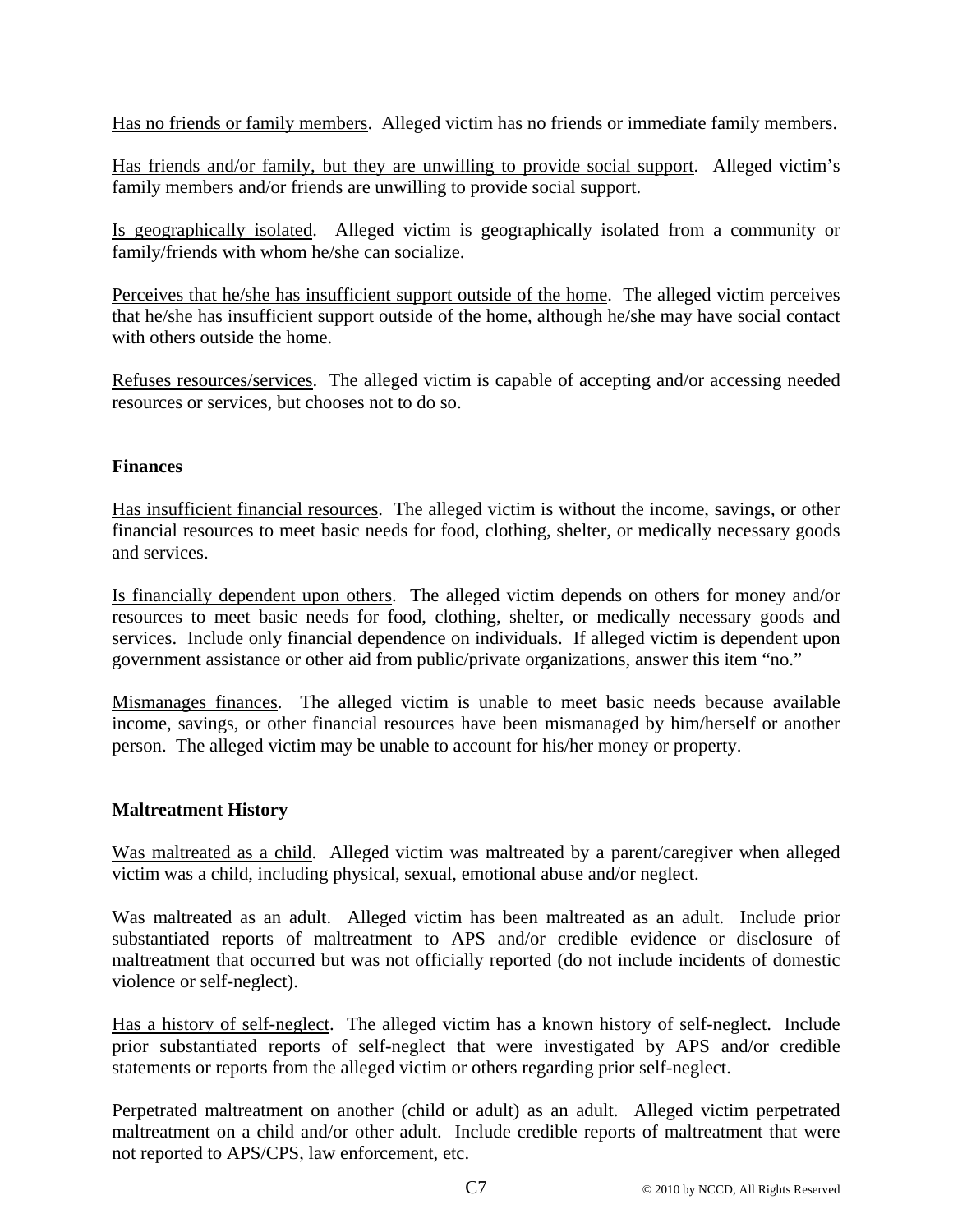# **Section II. Primary Support Person Characteristics**

# **Relationships With Adults**

Has problematic adult relationships other than domestic violence. Primary support person has problematic or conflictual relationships with other adults in primary support person's life, including alleged victim, family, and/or friends. Primary support person has difficulty making friends or maintaining relationships with adults in his/her life. Do not include incidents of domestic violence.

Has been involved in domestic violence within the past 12 months. The primary support person has been involved in two or more physical assaults or multiple periods of intimidation/threats/harassment in the current household or any other household of which he/she was a part during the past 12 months. If domestic violence is present, indicate whether the primary support person was the victim of domestic violence, the perpetrator, or both.

Has been involved in domestic violence prior to the past 12 months. The primary support person has been involved in two or more physical assaults or multiple periods of intimidation/threats/harassment in the current household or any other household of which he/she was a part prior to the past 12 months. If domestic violence was present, indicate whether the primary support person was the victim of domestic violence, the perpetrator, or both.

Has unrealistic expectations of alleged victim. The primary support person has shown unrealistic expectations of the alleged victim, either in the past or currently, as evidenced by the following:

- Alleged victim is expected to behave or perform in ways that are unreasonable given the alleged victim's physical and/or mental/cognitive capabilities.
- Alleged victim may be expected to perform self-care responsibilities beyond his/her abilities.
- Alleged victim may not be allowed to engage in self-care activities.

Examples include but are not limited to the following:

- Alleged victim has physical limitations and is expected to move between rooms independently or more quickly than his/her condition allows.
- Alleged victim has diagnosed dementia and is expected to remember instructions for taking medication.
- Alleged victim does not have significant limitations but is confined to bed or to the home.

# **Drugs and/or Alcohol**

The primary support person has a past or current drug/alcohol problem that interferes with daily functioning. Interference is evidenced by the following:

- Drug/alcohol use that affects marital or family relationships;
- Inability to care for self or other adult/child living in home;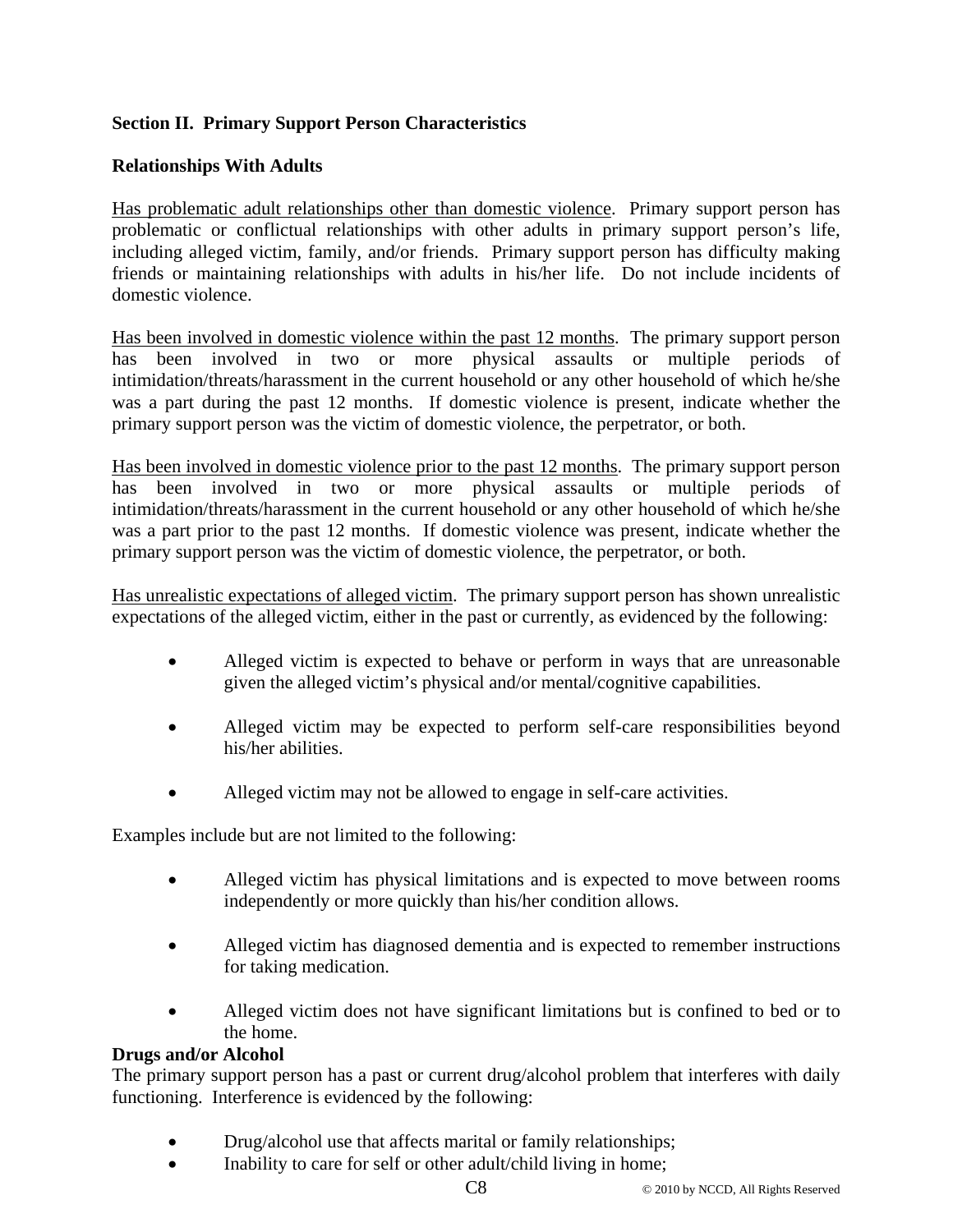- Self-report of a problem;
- Hospitalization for drug/alcohol problem;
- Health/medical problems caused by drug/alcohol problem.

Indicate whether a problem with drugs or alcohol was/is present DURING the past 12 months AND/OR was present prior to the last 12 months.

# **Mental Health**

Had a mental health problem within the past 12 months. The primary support person or others have made verifiable statements that indicate that within the past 12 months the primary support person:

- Has been diagnosed as having a significant mental health disorder (based on DSM-IV criteria) by a mental health clinician or medical physician;
- Had repeated referrals for mental health/psychological evaluations; or
- Was recommended for treatment/hospitalization or treated/hospitalized for mental health problems.

Had a mental health problem prior to the past 12 months. The primary support person had a mental health problem as defined above that was present prior to the last 12 months.

# **Quality of Care/Ability to Provide Care**

Lacks skills needed for the caregiving role. The primary support person lacks the skills/training to perform specific caregiving tasks (e.g., personal hygiene requirements, transferring, etc.) at the level required to care for the alleged victim.

Demonstrates poor knowledge of the alleged victim's needs and abilities. The primary support person demonstrates poor knowledge of the alleged victim's needs and abilities, as evidenced by lack of knowledge regarding alleged victim's illness, disability, and/or care required, and primary support person does not appear willing to gain the knowledge required to provide the care required by the alleged victim.

Is physically unable to perform caregiving tasks. Primary support person is physically incapable of providing necessary care due to a physical disability or other physical limitation (e.g., is not disabled, but lacks the physical strength required to lift/transfer a non-ambulatory alleged victim).

Experiences a high level of stress according to the AMA's "Caregiver Self-assessment Questionnaire." The primary support person experiences a high level of caregiving stress according to the American Medical Association's (AMA) "Caregiver Self-assessment Questionnaire" (see Appendix). Primary support person answered "yes" to either or both questions 4 and 11; or the total "yes" score was 10 or more; or the primary support person's score on question 17 was 6 or higher; or the score for question 18 was 6 or higher.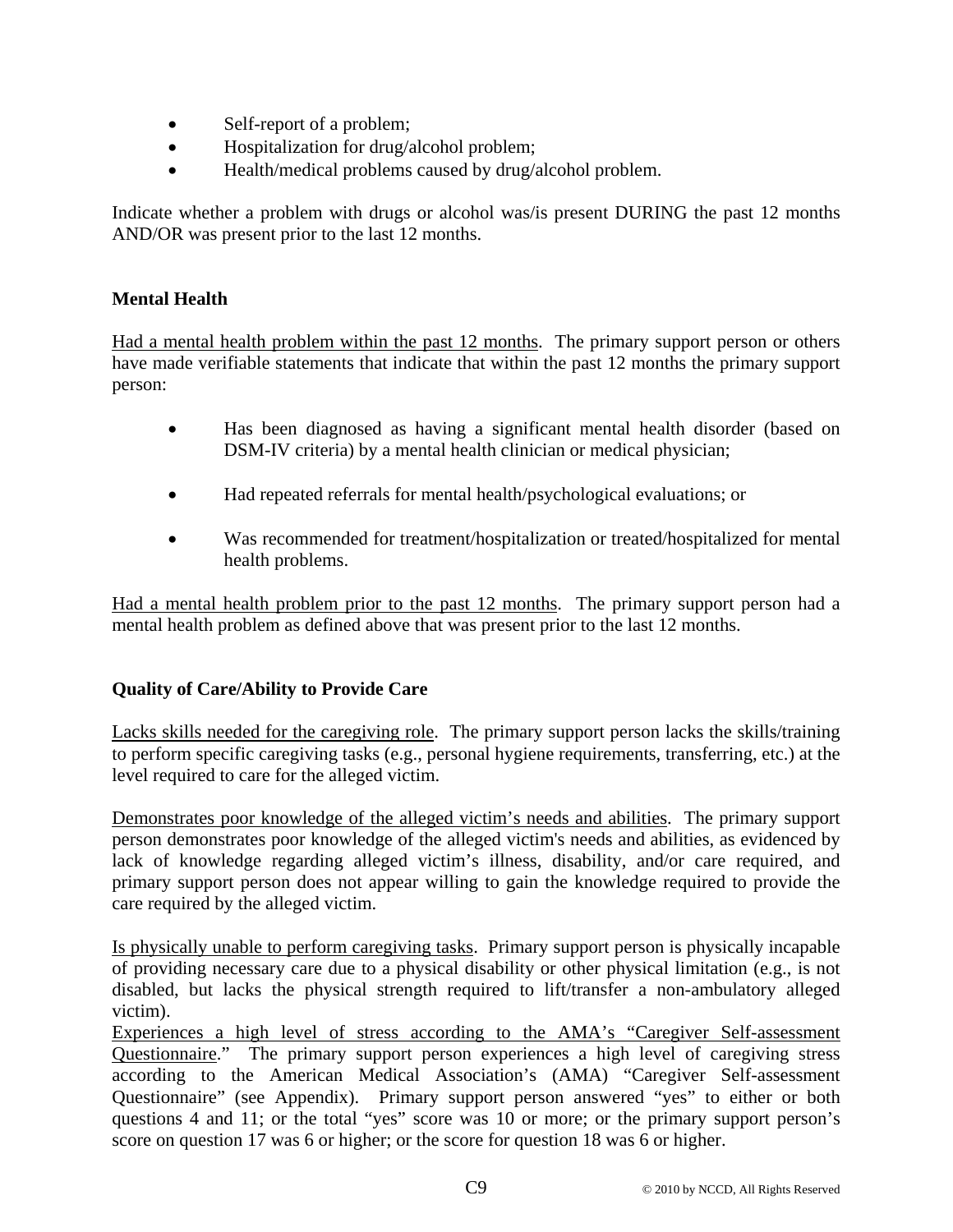Appears or states he/she is overwhelmed. Clear evidence demonstrates that the primary support person is experiencing stress or burnout (i.e., has physical, financial, or psychological strain as well as marital, parental, or work obligations that compete with alleged victim's care). Examples include but are not limited to the following:

- Primary support person is easily frustrated, irritated, or angered by alleged victim.
- Primary support person states he/she doesn't have the time or desire to meet caregiving needs.
- Primary support person reports changes in appetite, persistent fatigue, sleep disturbances, or feeling too exhausted to meet alleged victim's needs.
- Primary support person reports sometimes feeling forced to act out of character or to do things he/she feels bad about.
- Primary support person reports feeling that he/she can't do what is really necessary or what should be done for alleged victim.

# **Perception of the Current Situation**

Refuses to cooperate with the APS investigation. The primary support person refuses to cooperate with the worker(s) during the investigation or is difficult or impossible to contact. Note that the primary support person may initially be reluctant to participate in the investigation and/or services. This item should be marked "yes" only if the primary support person shows initial reluctance *and* continues to be uncooperative throughout the investigation.

Denies obvious problems related to the alleged victim's safety or care needs. The primary support person denies that problems related to alleged victim's safety or care exist, and maintains this belief throughout the investigation.

# **Resources/Alternative Care**

Resources unavailable. Resources are geographically unavailable, or existing resources do not meet the needs of the alleged victim and/or primary support person. Resources may be available but financially unattainable for alleged victim and/or primary support person. If resources are unavailable, indicate the condition that makes then unavailable (geographic barriers, financial barriers, or insufficient services).

Is reluctant or refuses to use available resources. Resources are available, but the primary support person refuses assistance. The primary support person refuses services to assist him/her and/or poses a barrier to the provision of services to the alleged victim that are recommended to mitigate concerns about the alleged victim's safety and well-being.